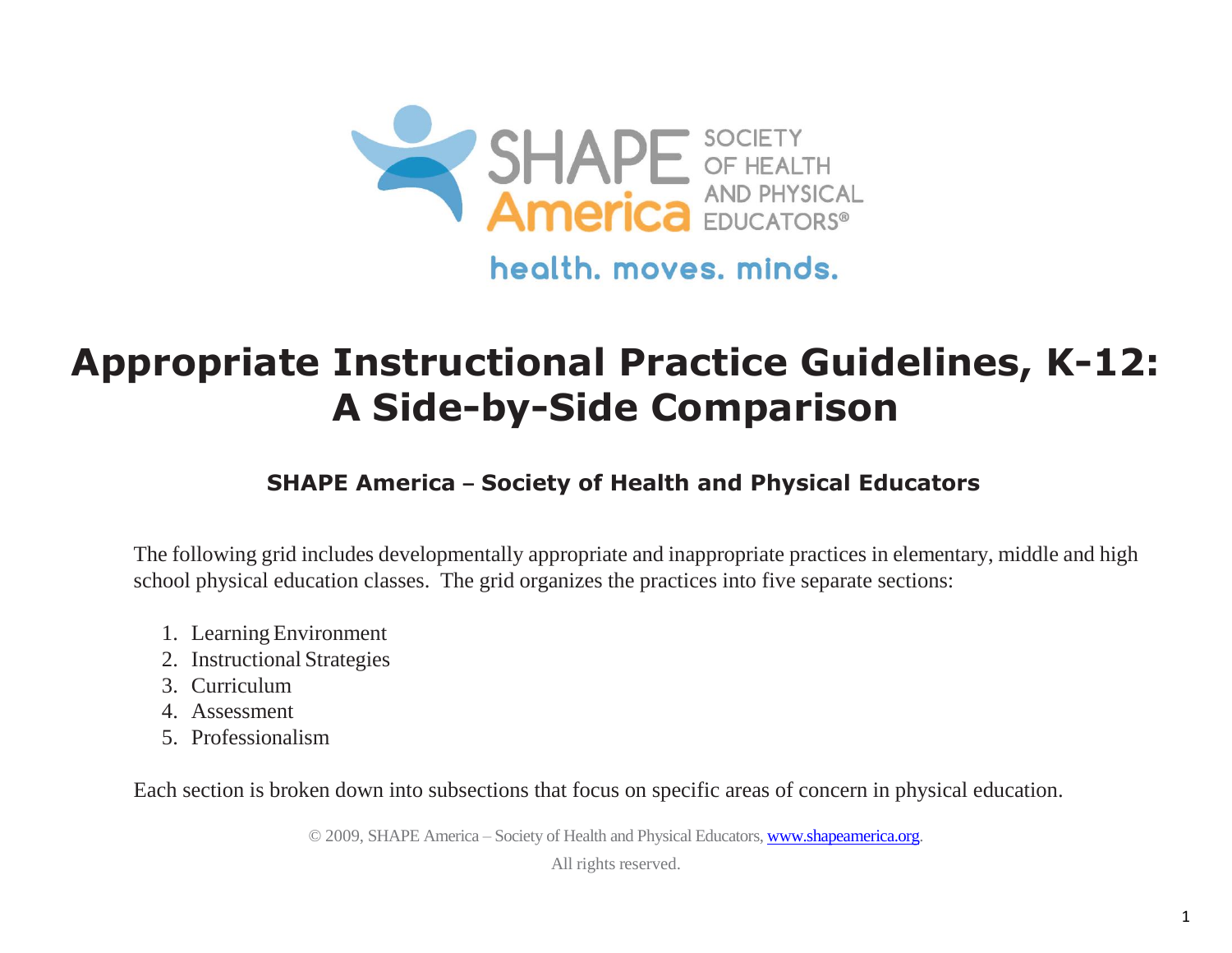

## health, moves, minds.

#### The **Learning Environment** section includes:

- Establishing the Learning Environment
- Exercise as Punishment
- Safety
- Diversity
- Equity
- Inclusion
- Competition & Cooperation

#### The **Instructional Strategies** section includes:

- Expectations for Student Learning
- Class Organization
- Class Design
- Learning Time
- Maximum Participation
- Teaching/Learning Styles
- Teacher Enthusiasm
- Success Rate
- Teacher Feedback
- Technology Use

### The **Curriculum** section includes:

- Productive Motor Skill Learning Experiences
- Concept Knowledge
- Regular Participation
- Developing Health-Related Fitness
- Self-Responsibility & Social Skills
- Valuing Physical Activity
- Interdisciplinary Instruction
- Special Events

#### The **Assessment** section includes:

- Assessment Use
- Variety of Assessments
- Fitness Testing
- Testing Procedures
- Reporting Student Progress
- Grading
- Program Assessment

#### The **Professionalism** section includes:

- Professional Growth
- Professional Learning Community
- Advocacy

The practices mentioned are not meant to be an exhaustive list. These are basic instructional practices. Many other practices that would be included in an excellent program are not enumerated here. But the list does include the practices observed recently in gymnasiums, pools and fields across the United States.

© 2009, SHAPE America – Society of Health and Physical Educators[, www.shapeamerica.org.](http://www.shapeamerica.org/)

All rights reserved.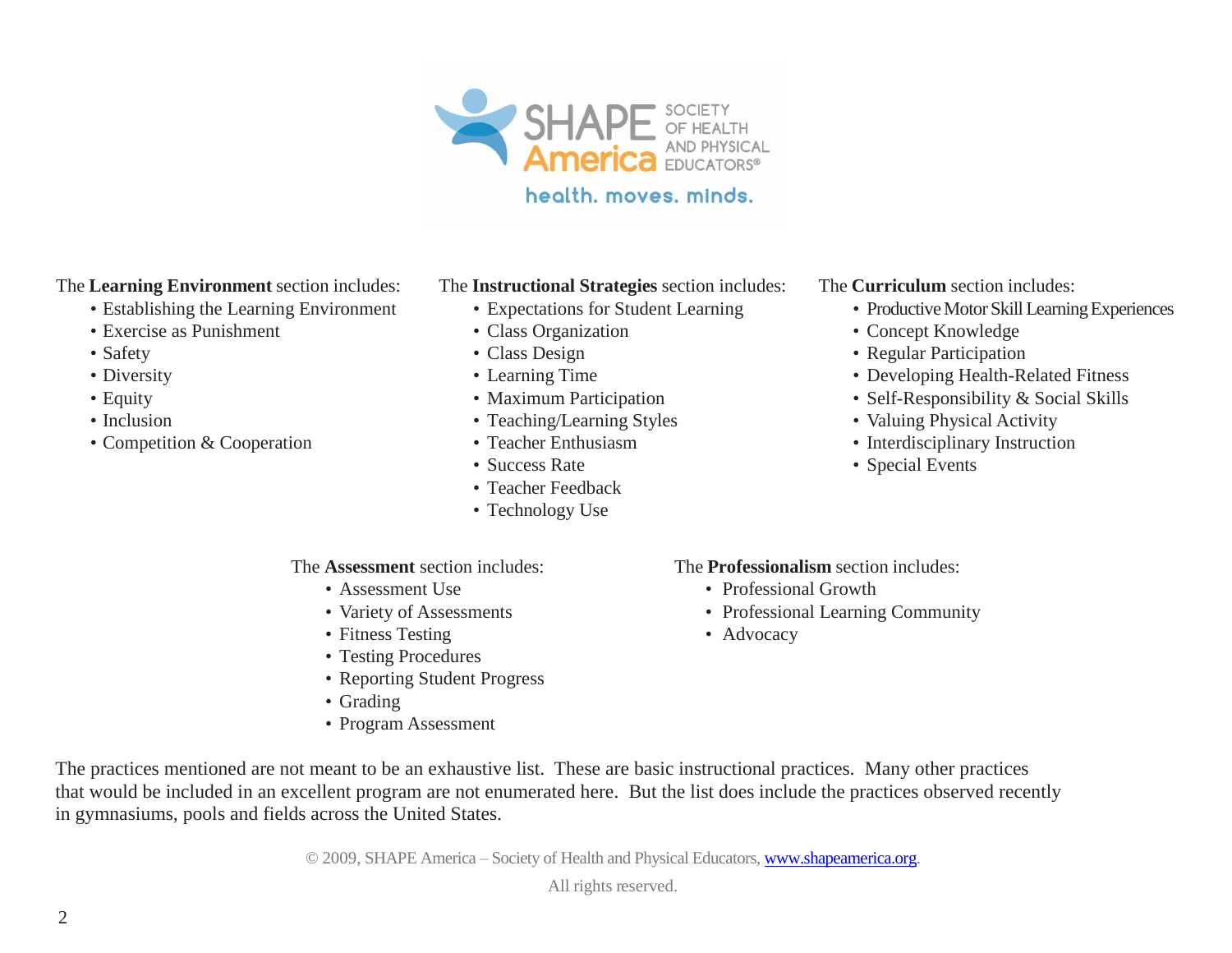| <b>Appropriate</b>                                                                                                                                                                                                                                                            | Inappropriate                                                                                                                                                                                                                                        | <b>Appropriate</b>                                                                                                                                                                                                                                       | Inappropriate                                                                                                                                                                                                                            | <b>Appropriate</b>                                                                                                                                                                                                                                       | <b>Inappropriate</b>                                                                                                                                                                                                                      |
|-------------------------------------------------------------------------------------------------------------------------------------------------------------------------------------------------------------------------------------------------------------------------------|------------------------------------------------------------------------------------------------------------------------------------------------------------------------------------------------------------------------------------------------------|----------------------------------------------------------------------------------------------------------------------------------------------------------------------------------------------------------------------------------------------------------|------------------------------------------------------------------------------------------------------------------------------------------------------------------------------------------------------------------------------------------|----------------------------------------------------------------------------------------------------------------------------------------------------------------------------------------------------------------------------------------------------------|-------------------------------------------------------------------------------------------------------------------------------------------------------------------------------------------------------------------------------------------|
| <b>Practice:</b>                                                                                                                                                                                                                                                              | <b>Practice:</b>                                                                                                                                                                                                                                     | <b>Practice:</b>                                                                                                                                                                                                                                         | <b>Practice:</b>                                                                                                                                                                                                                         | <b>Practice:</b>                                                                                                                                                                                                                                         | <b>Practice:</b>                                                                                                                                                                                                                          |
| <b>Elementary</b>                                                                                                                                                                                                                                                             | <b>Elementary</b>                                                                                                                                                                                                                                    | <b>Middle School</b>                                                                                                                                                                                                                                     | <b>Middle School</b>                                                                                                                                                                                                                     | <b>High School</b>                                                                                                                                                                                                                                       | <b>High School</b>                                                                                                                                                                                                                        |
| 1.0                                                                                                                                                                                                                                                                           | 1.0                                                                                                                                                                                                                                                  | 1.0                                                                                                                                                                                                                                                      | 1.0                                                                                                                                                                                                                                      | 1.0                                                                                                                                                                                                                                                      | 1.0                                                                                                                                                                                                                                       |
| <b>LEARNING</b>                                                                                                                                                                                                                                                               | <b>LEARNING</b>                                                                                                                                                                                                                                      | <b>LEARNING</b>                                                                                                                                                                                                                                          | <b>LEARNING</b>                                                                                                                                                                                                                          | <b>LEARNING</b>                                                                                                                                                                                                                                          | <b>LEARNING</b>                                                                                                                                                                                                                           |
| <b>ENVIRONMENT</b>                                                                                                                                                                                                                                                            | <b>ENVIRONMENT</b>                                                                                                                                                                                                                                   | <b>ENVIRONMENT</b>                                                                                                                                                                                                                                       | <b>ENVIRONMENT</b>                                                                                                                                                                                                                       | <b>ENVIRONMENT</b>                                                                                                                                                                                                                                       | <b>ENVIRONMENT</b>                                                                                                                                                                                                                        |
| 1.1                                                                                                                                                                                                                                                                           | 1.1                                                                                                                                                                                                                                                  | 1.1                                                                                                                                                                                                                                                      | 1.1                                                                                                                                                                                                                                      | 1.1                                                                                                                                                                                                                                                      | 1.1                                                                                                                                                                                                                                       |
| <b>Establishing the</b>                                                                                                                                                                                                                                                       | <b>Establishing the</b>                                                                                                                                                                                                                              | <b>Establishing the</b>                                                                                                                                                                                                                                  | <b>Establishing the</b>                                                                                                                                                                                                                  | <b>Establishing the</b>                                                                                                                                                                                                                                  | <b>Establishing the</b>                                                                                                                                                                                                                   |
| <b>Learning Environment</b>                                                                                                                                                                                                                                                   | <b>Learning Environment</b>                                                                                                                                                                                                                          | <b>Learning Environment</b>                                                                                                                                                                                                                              | <b>Learning Environment</b>                                                                                                                                                                                                              | <b>Learning Environment</b>                                                                                                                                                                                                                              | <b>Learning Environment</b>                                                                                                                                                                                                               |
| 1.1.1 The teacher<br>systematically plans for,<br>develops and maintains a<br>positive learning environ-<br>ment that is focused on<br>maximizing learning and<br>participation, in an atmos-<br>phere of respect and sup-<br>port from the teacher and<br>the child's peers. | 1.1.1 The environment<br>is not supportive or safe<br>(e.g., the teacher makes<br>degrading or sarcastic re-<br>marks). As a result, some<br>children feel embarrassed.<br>humiliated and generally<br>uncomfortable in physical<br>education class. | 1.1.1 The teacher<br>systematically plans for,<br>develops and maintains a<br>positive learning environ-<br>ment that allows students<br>to feel safe (physically<br>and emotionally), sup-<br>ported and unafraid to<br>make mistakes.                  | 1.1.1 The teacher doesn't<br>establish a positive, sup-<br>portive and safe learn-<br>ing environment. As a<br>result, some students feel<br>embarrassed, humiliated<br>and generally uncomfort-<br>able in physical education<br>class. | 1.1.1 The teacher<br>systematically plans for,<br>develops and maintains a<br>positive learning environ-<br>ment that allows students<br>to feel safe (physically<br>and emotionally), sup-<br>ported and unafraid to<br>make mistakes.                  | 1.1.1 The teacher fails to<br>establish a positive, sup-<br>portive and safe learn-<br>ing environment. As a<br>result, some students feel<br>embarrassed, humiliated<br>and generally uncomfort-<br>able in physical education<br>class. |
| 1.1.2 The environment is<br>supportive of all children<br>and promotes developing<br>a positive self-concept.<br>Children are allowed<br>to try, to fail, and to try<br>again, free of criticism<br>or harassment from the<br>teacher or other students.                      | 1.1.2 Only highly skilled<br>or physically fit children<br>are viewed as success-<br>ful learners. Teachers<br>and peers overlook and/<br>or ignore students who<br>are not highly skilled or<br>physically fit.                                     | 1.1.2 The environment is<br>supportive of all students<br>and promotes developing<br>a positive self-concept.<br>Students are allowed to<br>try, to fail, and to try<br>again, free of criticism<br>or harassment from the<br>teacher or other students. | 1.1.2 Only highly skilled<br>or physically fit students<br>are viewed as success-<br>ful learners. Teachers<br>and peers overlook and/<br>or ignore students who<br>are not highly skilled or<br>physically fit.                         | 1.1.2 The environment is<br>supportive of all students<br>and promotes developing<br>a positive self-concept.<br>Students are allowed to<br>try, to fail, and to try<br>again, free of criticism<br>or harassment from the<br>teacher or other students. | 1.1.2 Only highly skilled<br>or physically fit students<br>are viewed as success-<br>ful learners. Teachers<br>and peers overlook and/<br>or ignore students who<br>are not highly skilled or<br>physically fit.                          |
| 1.1.3 Programs are de-<br>signed to guide children<br>to take responsibility for<br>their own behavior and<br>learning. Emphasis is<br>on intrinsic, rather than<br>extrinsic, incentives.                                                                                    | 1.1.3 Children behave<br>appropriately because<br>they fear receiving a poor<br>grade or other "punish-<br>ment" if they don't follow<br>the teacher's rules.                                                                                        | 1.1.3 Programs are de-<br>signed to guide students<br>to take responsibility for<br>their own behavior and<br>learning. Emphasis is<br>on intrinsic, rather than<br>extrinsic, incentives.                                                               | 1.1.3 Students behave<br>appropriately because<br>they fear receiving a poor<br>grade or other "punish-<br>ment" if they don't follow<br>the teacher's rules.                                                                            | 1.1.3 Programs are de-<br>signed to guide students<br>to take responsibility for<br>their own behavior and<br>learning. Emphasis is<br>on intrinsic, rather than<br>extrinsic, incentives.                                                               | 1.1.3 Students behave<br>appropriately because<br>they fear receiving a poor<br>grade or other "punish-<br>ment" if they don't follow<br>the teacher's rules.                                                                             |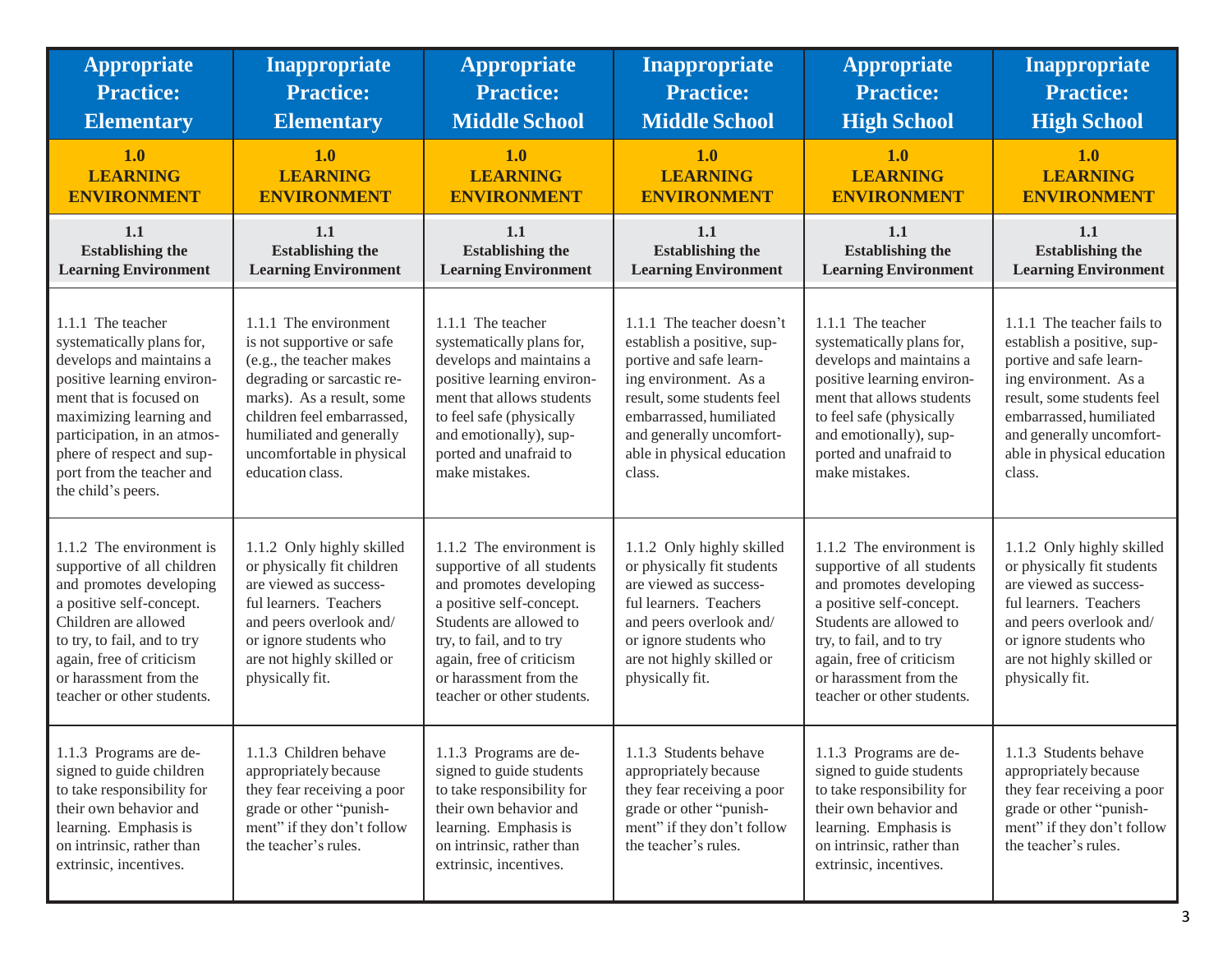| <b>Appropriate</b><br><b>Practice:</b><br><b>Elementary</b>                                                                                                                                                                                                                           | Inappropriate<br><b>Practice:</b><br><b>Elementary</b>                                                                | <b>Appropriate</b><br><b>Practice:</b><br><b>Middle School</b>                                                                                                                                                                                                                        | <b>Inappropriate</b><br><b>Practice:</b><br><b>Middle School</b>                                                      | <b>Appropriate</b><br><b>Practice:</b><br><b>High School</b>                                                                                                                                                                                                                     | <b>Inappropriate</b><br><b>Practice:</b><br><b>High School</b>                                                        |
|---------------------------------------------------------------------------------------------------------------------------------------------------------------------------------------------------------------------------------------------------------------------------------------|-----------------------------------------------------------------------------------------------------------------------|---------------------------------------------------------------------------------------------------------------------------------------------------------------------------------------------------------------------------------------------------------------------------------------|-----------------------------------------------------------------------------------------------------------------------|----------------------------------------------------------------------------------------------------------------------------------------------------------------------------------------------------------------------------------------------------------------------------------|-----------------------------------------------------------------------------------------------------------------------|
| 1.1.4 Fair and consistent<br>classroom-management<br>practices encourage<br>student responsibility<br>for positive behavior.<br>Students are included in<br>the process of developing<br>class rules/agreements.                                                                      | 1.1.4 The rules are un-<br>clear and can vary from<br>day to day.                                                     | 1.1.4 Fair and consistent<br>classroom-management<br>practices encourage<br>student responsibility<br>for positive behavior.<br>Students are included in<br>the process of developing<br>class rules/agreements.                                                                      | 1.1.4 The rules are un-<br>clear and can vary from<br>day to day.                                                     | 1.1.4 Fair and consistent<br>classroom-management<br>practices encourage<br>student responsibility<br>for positive behavior.<br>Students are included in<br>the process of developing<br>class rules/agreements.                                                                 | 1.1.4 The rules are un-<br>clear and can vary from<br>day to day.                                                     |
| 1.1.5 Bullying, taunting<br>and inappropriate student<br>remarks and behaviors are<br>dealt with immediately<br>and firmly.                                                                                                                                                           | 1.1.5 Verbal or nonverbal<br>behavior that is hurtful to<br>other children is over-<br>looked and/or ignored.         | 1.1.5 Bullying and inap-<br>propriate student remarks<br>and behaviors are dealt<br>with immediately and<br>firmly.                                                                                                                                                                   | 1.1.5 Verbal or nonverbal<br>behavior that is hurtful to<br>other students is over-<br>looked and ignored.            | 1.1.5 Bullying, taunting<br>and inappropriate student<br>remarks and behaviors are<br>dealt with immediately<br>and firmly.                                                                                                                                                      | 1.1.5 Verbal or nonverbal<br>behavior that is hurtful to<br>other students is over-<br>looked and/or ignored.         |
| 1.2<br><b>Exercise</b><br>as Punishment                                                                                                                                                                                                                                               | 1.2<br><b>Exercise</b><br>as Punishment                                                                               | 1.2<br><b>Exercise</b><br>as Punishment                                                                                                                                                                                                                                               | 1.2<br><b>Exercise</b><br>as Punishment                                                                               | 1.2<br><b>Exercise</b><br>as Punishment                                                                                                                                                                                                                                          | 1.2<br><b>Exercise</b><br>as Punishment                                                                               |
| 1.2.1 Teachers promote<br>exercise for its contribu-<br>tion to a healthy lifestyle.<br>Children are encouraged<br>to participate in physi-<br>cal activity and exercise<br>outside of the physical<br>education setting for<br>enjoyment, skill develop-<br>ment and health reasons. | 1.2.1 Teachers use<br>activities/exercises (e.g.,<br>running laps, perform-<br>ing pushups) to punish<br>misbehavior. | 1.2.1 Teachers promote<br>exercise for its contribu-<br>tion to a healthy lifestyle.<br>Students are encouraged<br>to participate in physi-<br>cal activity and exercise<br>outside of the physical<br>education setting for<br>enjoyment, skill develop-<br>ment and health reasons. | 1.2.1 Teachers use<br>activities/exercises (e.g.,<br>running laps, perform-<br>ing pushups) to punish<br>misbehavior. | 1.2.1 Teachers promote<br>exercise for its contribu-<br>tion to a healthy lifestyle,<br>encouraging students to<br>participate in physical ac-<br>tivity and exercise outside<br>of the physical education<br>setting for enjoyment,<br>skill development and<br>health reasons. | 1.2.1 Teachers use<br>activities/exercises (e.g.,<br>running laps, perform-<br>ing pushups) to punish<br>misbehavior. |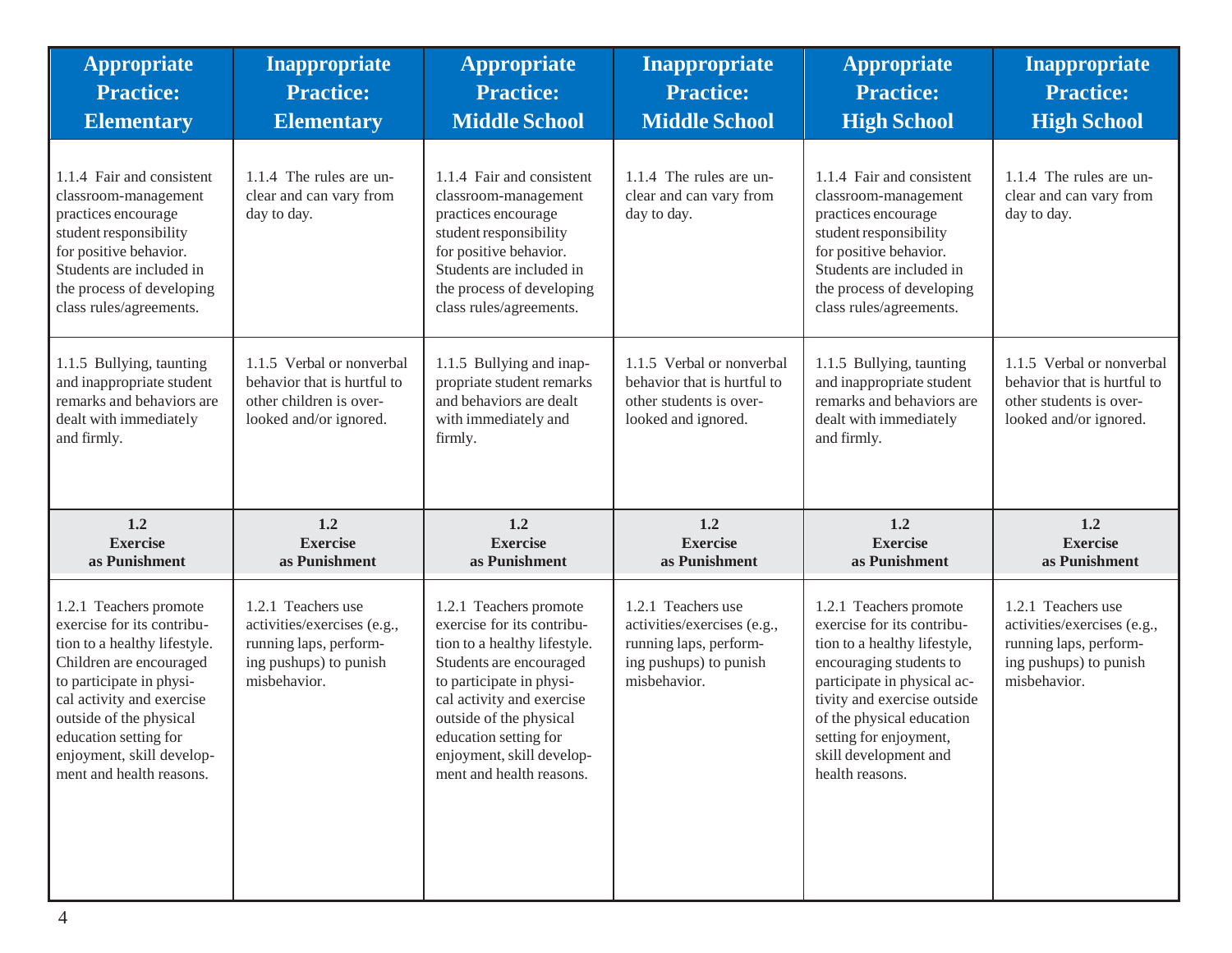| <b>Appropriate</b>                                                                                                                                                                                   | <b>Inappropriate</b>                                                                                                                                                                                                                                                                                                       | <b>Appropriate</b>                                                                                                                                                      | Inappropriate                                                                                                                                                                                                                                                                                                                            | <b>Appropriate</b>                                                                                                                                                            | Inappropriate                                                                                                                                                                                                                                                                                                                            |
|------------------------------------------------------------------------------------------------------------------------------------------------------------------------------------------------------|----------------------------------------------------------------------------------------------------------------------------------------------------------------------------------------------------------------------------------------------------------------------------------------------------------------------------|-------------------------------------------------------------------------------------------------------------------------------------------------------------------------|------------------------------------------------------------------------------------------------------------------------------------------------------------------------------------------------------------------------------------------------------------------------------------------------------------------------------------------|-------------------------------------------------------------------------------------------------------------------------------------------------------------------------------|------------------------------------------------------------------------------------------------------------------------------------------------------------------------------------------------------------------------------------------------------------------------------------------------------------------------------------------|
| <b>Practice:</b>                                                                                                                                                                                     | <b>Practice:</b>                                                                                                                                                                                                                                                                                                           | <b>Practice:</b>                                                                                                                                                        | <b>Practice:</b>                                                                                                                                                                                                                                                                                                                         | <b>Practice:</b>                                                                                                                                                              | <b>Practice: High</b>                                                                                                                                                                                                                                                                                                                    |
| <b>Elementary</b>                                                                                                                                                                                    | <b>Elementary</b>                                                                                                                                                                                                                                                                                                          | <b>Middle School</b>                                                                                                                                                    | <b>Middle School</b>                                                                                                                                                                                                                                                                                                                     | <b>High School</b>                                                                                                                                                            | <b>School</b>                                                                                                                                                                                                                                                                                                                            |
| 1.3                                                                                                                                                                                                  | 1.3                                                                                                                                                                                                                                                                                                                        | 1.3                                                                                                                                                                     | 1.3                                                                                                                                                                                                                                                                                                                                      | 1.3                                                                                                                                                                           | 1.3                                                                                                                                                                                                                                                                                                                                      |
| <b>Safety</b>                                                                                                                                                                                        | <b>Safety</b>                                                                                                                                                                                                                                                                                                              | <b>Safety</b>                                                                                                                                                           | <b>Safety</b>                                                                                                                                                                                                                                                                                                                            | <b>Safety</b>                                                                                                                                                                 | <b>Safety</b>                                                                                                                                                                                                                                                                                                                            |
| 1.3.1 Teachers make<br>every effort possible to<br>create a safe learning<br>environment for students<br>(e.g., actively teaching<br>safety, posting and prac-<br>ticing emergency action<br>plans). | 1.3.1 Teachers allow or<br>ignore unsafe practices<br>(e.g., pushing, shoving<br>or tackling children in<br>ball games) that occur in<br>their classes. Children<br>are permitted to ignore<br>the safety of others in the<br>class or use equipment<br>unsafely (e.g., swinging<br>bats in close proximity to<br>others). | 1.3.1 Teachers make<br>every effort possible to<br>create a safe learning<br>environment for students<br>(e.g., emergency action<br>plans are posted and<br>practiced). | 1.3.1 Teachers allow or<br>ignore unsafe practices<br>(e.g., pushing, shoving<br>or tackling students in<br>ball games) that occur in<br>their classes. Students<br>are permitted to ignore<br>the safety of others in the<br>class or use equipment<br>unsafely (e.g., swinging<br>bats or golf clubs in close<br>proximity to others). | 1.3.1 Activities are<br>selected carefully and<br>modified to ensure a safe<br>learning environment for<br>students. Emergency ac-<br>tion plans are posted and<br>practiced. | 1.3.1 Teachers allow or<br>ignore unsafe practices<br>(e.g., pushing, shoving<br>or tackling students in<br>ball games) that occur in<br>their classes. Students<br>are permitted to ignore<br>the safety of others in the<br>class or use equipment<br>unsafely (e.g., swinging<br>bats or golf clubs in close<br>proximity to others). |
| 1.3.2 Activities are se-                                                                                                                                                                             | 1.3.2 Human-target                                                                                                                                                                                                                                                                                                         | 1.3.2 Activities are se-                                                                                                                                                | 1.3.2 Human-target                                                                                                                                                                                                                                                                                                                       | 1.3.2 Activities are se-                                                                                                                                                      | 1.3.2 Human-target                                                                                                                                                                                                                                                                                                                       |
| lected carefully to ensure                                                                                                                                                                           | games (dodge ball) and/                                                                                                                                                                                                                                                                                                    | lected carefully to ensure                                                                                                                                              | games (dodge ball) and/                                                                                                                                                                                                                                                                                                                  | lected carefully to ensure                                                                                                                                                    | games (dodge ball) and/                                                                                                                                                                                                                                                                                                                  |
| that they match students'                                                                                                                                                                            | or drills that allow ag-                                                                                                                                                                                                                                                                                                   | that they match students'                                                                                                                                               | or drills that allow ag-                                                                                                                                                                                                                                                                                                                 | that they match students'                                                                                                                                                     | or drills that allow ag-                                                                                                                                                                                                                                                                                                                 |
| ability levels and are safe                                                                                                                                                                          | gressive behavior toward                                                                                                                                                                                                                                                                                                   | ability levels and are safe                                                                                                                                             | gressive behavior toward                                                                                                                                                                                                                                                                                                                 | ability levels and are safe                                                                                                                                                   | gressive behavior toward                                                                                                                                                                                                                                                                                                                 |
| for all students, regardless                                                                                                                                                                         | other students are permit-                                                                                                                                                                                                                                                                                                 | for all students, regardless                                                                                                                                            | other students are permit-                                                                                                                                                                                                                                                                                                               | for all students, regardless                                                                                                                                                  | other students are permit-                                                                                                                                                                                                                                                                                                               |
| of ability level.                                                                                                                                                                                    | ted.                                                                                                                                                                                                                                                                                                                       | of ability level.                                                                                                                                                       | ted.                                                                                                                                                                                                                                                                                                                                     | of ability level.                                                                                                                                                             | ted.                                                                                                                                                                                                                                                                                                                                     |
| 1.3.3 Teachers maintain<br>up-to-date first aid, AED<br>and CPR certifications.                                                                                                                      | 1.3.3 Teachers don't<br>maintain up-to-date first<br>aid, AED and CPR certi-<br>fications.                                                                                                                                                                                                                                 | 1.3.3 Physical educa-<br>tors maintain up-to-date<br>first aid, AED and CPR<br>certifications.                                                                          | 1.3.3 Physical educators<br>don't maintain up-to-date<br>first aid, AED and CPR<br>certifications.                                                                                                                                                                                                                                       | 1.3.3 Physical educa-<br>tors maintain up-to-date<br>first aid, CPR and AED<br>certifications.                                                                                | 1.3.3 Physical educators<br>don't maintain up-to-date<br>first aid, CPR and AED<br>certifications.                                                                                                                                                                                                                                       |
| 1.3.4. Facilities and<br>equipment are maintained<br>and inspected regularly<br>for safety hazards (e.g.,<br>glass, improper ground<br>cover under equipment).                                       | 1.3.4 No regular facility<br>safety inspection occurs.<br>Dangerous or outdated<br>equipment is used.                                                                                                                                                                                                                      | 1.3.4 Facilities and<br>equipment are maintained<br>and inspected regularly<br>for safety hazards.                                                                      | 1.3.4 No regular facility<br>safety inspection occurs.<br>Dangerous or outdated<br>equipment is used.                                                                                                                                                                                                                                    | 1.3.4. Facilities and<br>equipment are maintained<br>and inspected regularly<br>for safety hazards.                                                                           | 1.3.4. No regular facility<br>safety inspection occurs.<br>Dangerous or outdated<br>equipment is used.                                                                                                                                                                                                                                   |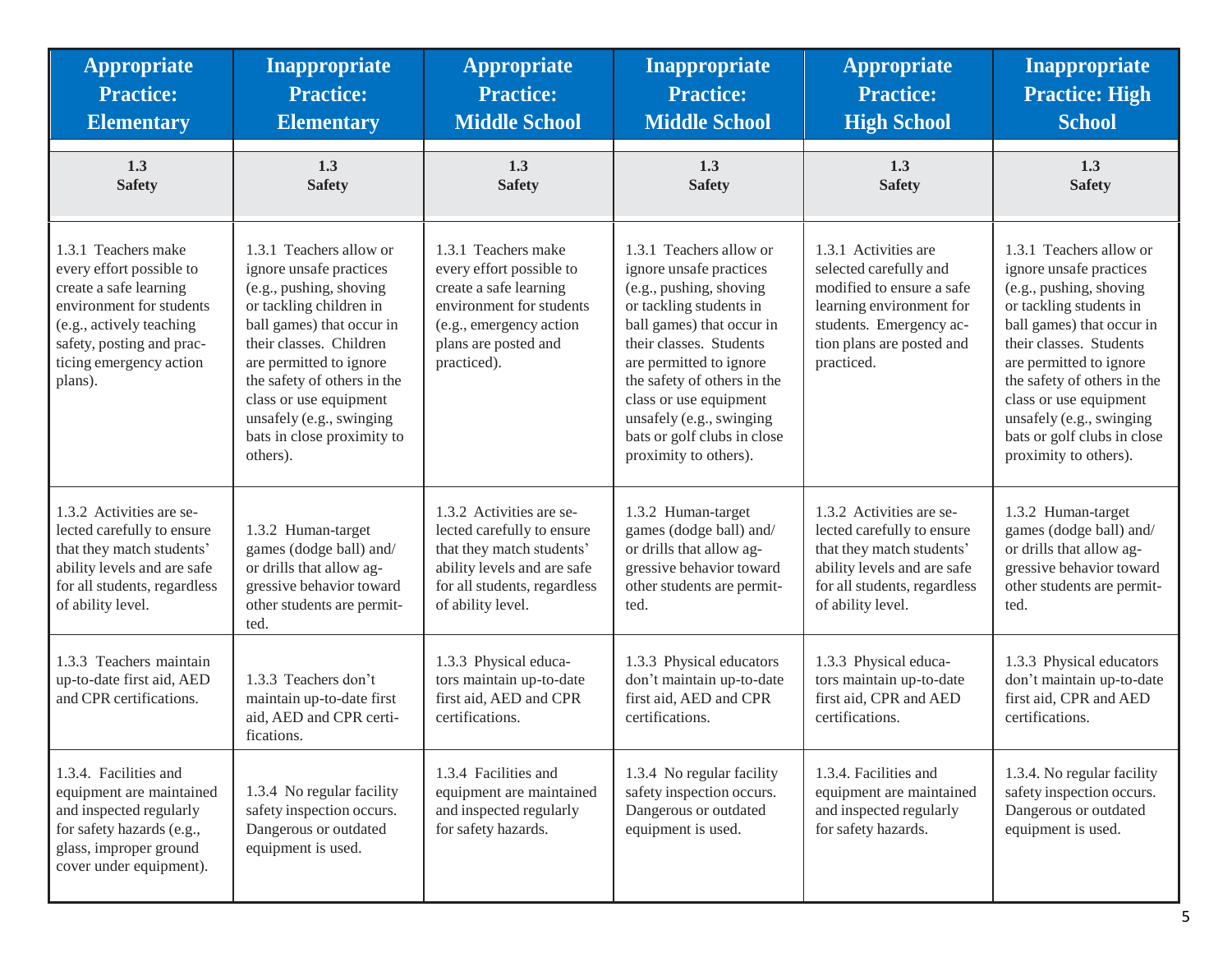| <b>Appropriate</b><br><b>Practice:</b><br><b>Elementary</b>                                                                                                                                                                                                                        | <b>Inappropriate</b><br><b>Practice:</b><br><b>Elementary</b>                                                                                                                                                                                                    | <b>Appropriate</b><br><b>Practice:</b><br><b>Middle School</b>                                                                                                                                                                                                                     | Inappropriate<br><b>Practice:</b><br><b>Middle School</b>                                                                                                                                                                                                        | <b>Appropriate</b><br><b>Practice:</b><br><b>High School</b>                                                                                                                                                                                                                       | <b>Inappropriate</b><br><b>Practice:</b><br><b>High School</b>                                                                                                                                                                                                   |
|------------------------------------------------------------------------------------------------------------------------------------------------------------------------------------------------------------------------------------------------------------------------------------|------------------------------------------------------------------------------------------------------------------------------------------------------------------------------------------------------------------------------------------------------------------|------------------------------------------------------------------------------------------------------------------------------------------------------------------------------------------------------------------------------------------------------------------------------------|------------------------------------------------------------------------------------------------------------------------------------------------------------------------------------------------------------------------------------------------------------------|------------------------------------------------------------------------------------------------------------------------------------------------------------------------------------------------------------------------------------------------------------------------------------|------------------------------------------------------------------------------------------------------------------------------------------------------------------------------------------------------------------------------------------------------------------|
| 1.3.5 Physical education<br>class size is consistent<br>with those of other sub-<br>ject areas.                                                                                                                                                                                    | 1.3.5 Teachers routinely<br>combine classes so that<br>one teacher supervises<br>a double class while the<br>other completes some<br>other activity.                                                                                                             | 1.3.5 Physical education<br>class size is consistent<br>with those of other sub-<br>ject areas.                                                                                                                                                                                    | 1.3.5 Teachers routinely<br>combine classes so that<br>one teacher supervises<br>a double class while the<br>other completes some<br>other activity.                                                                                                             | 1.3.5 Physical education<br>class size is consistent<br>with those of other sub-<br>ject areas.                                                                                                                                                                                    | 1.3.5 Teachers routinely<br>combine classes so that<br>one teacher supervises<br>a double class while the<br>other completes some<br>other activity.                                                                                                             |
| 1.3.6 Teachers ensure<br>student safety by monitor-<br>ing class closely.                                                                                                                                                                                                          | 1.3.6 Teachers routinely<br>position themselves so<br>that they don't have all<br>children in view, or they<br>leave classes unsuper-<br>vised for periods of time.                                                                                              | 1.3.6 Teachers ensure<br>student safety by moni-<br>toring class closely.                                                                                                                                                                                                          | 1.3.6 Teachers routinely<br>leave classes unsuper-<br>vised to perform other<br>tasks (e.g., cutting grass,<br>watching game tapes,<br>talking on the phone).                                                                                                    | 1.3.6 Teachers ensure<br>student safety by moni-<br>toring class closely.                                                                                                                                                                                                          | 1.3.6 Teachers routinely<br>leave classes unsuper-<br>vised to perform other<br>tasks (e.g., cutting grass,<br>watching game tapes,<br>talking on the phone).                                                                                                    |
| 1.4<br><b>Diversity</b>                                                                                                                                                                                                                                                            | 1.4<br><b>Diversity</b>                                                                                                                                                                                                                                          | 1.4<br><b>Diversity</b>                                                                                                                                                                                                                                                            | 1.4<br><b>Diversity</b>                                                                                                                                                                                                                                          | 1.4<br><b>Diversity</b>                                                                                                                                                                                                                                                            | 1.4<br><b>Diversity</b>                                                                                                                                                                                                                                          |
| 1.4.1 Teachers create an<br>environment that is<br>inclusive and supportive<br>of all children, regard-<br>less of race, ethnic origin,<br>gender, sexual orientation,<br>religion or physical abil-<br>ity. Such differences are<br>acknowledged, appreci-<br>ated and respected. | 1.4.1 The physical educa-<br>tion environment supports<br>highly skilled children<br>more fully than children<br>with less skill develop-<br>ment (e.g., posters on dis-<br>play are predominantly of<br>male professional athletes<br>from the "major" sports). | 1.4.1 Teachers create an<br>environment that is<br>inclusive and supportive<br>of all students, regard-<br>less of race, ethnic origin,<br>gender, sexual orientation,<br>religion or physical abil-<br>ity. Such differences are<br>acknowledged, appreci-<br>ated and respected. | 1.4.1 The physical educa-<br>tion environment supports<br>highly skilled students<br>more fully than students<br>with less skill develop-<br>ment (e.g., posters on dis-<br>play are predominantly of<br>male professional athletes<br>from the "major" sports). | 1.4.1 Teachers create an<br>environment that is<br>inclusive and supportive<br>of all students, regard-<br>less of race, ethnic origin,<br>gender, sexual orientation,<br>religion or physical abil-<br>ity. Such differences are<br>acknowledged, appreci-<br>ated and respected. | 1.4.1 The physical educa-<br>tion environment supports<br>highly skilled students<br>more fully than students<br>with less skill develop-<br>ment (e.g., posters on dis-<br>play are predominantly of<br>male professional athletes<br>from the "major" sports). |
| 1.4.2 Teachers intention-<br>ally select activities that<br>represent a culturally<br>diverse environment (e.g.,<br>dances and games from<br>around the world).                                                                                                                    | 1.4.2 Teachers teach<br>American team sports<br>(e.g., football, basket-<br>ball, softball) exclu-<br>sively.                                                                                                                                                    | 1.4.2 Teachers intention-<br>ally select activities that<br>represent a culturally<br>diverse environment (e.g.,<br>dances and games from<br>around the world).                                                                                                                    | 1.4.2 Teachers teach<br>American team sports<br>(e.g., football, basket-<br>ball, softball) exclu-<br>sively.                                                                                                                                                    | 1.4.2 Teachers intention-<br>ally select activities that<br>represent a culturally<br>diverse environment (e.g.,<br>dances and games from<br>around the world).                                                                                                                    | 1.4.2 Teachers teach<br>American team sports<br>(e.g., football, basket-<br>ball, softball) exclu-<br>sively.                                                                                                                                                    |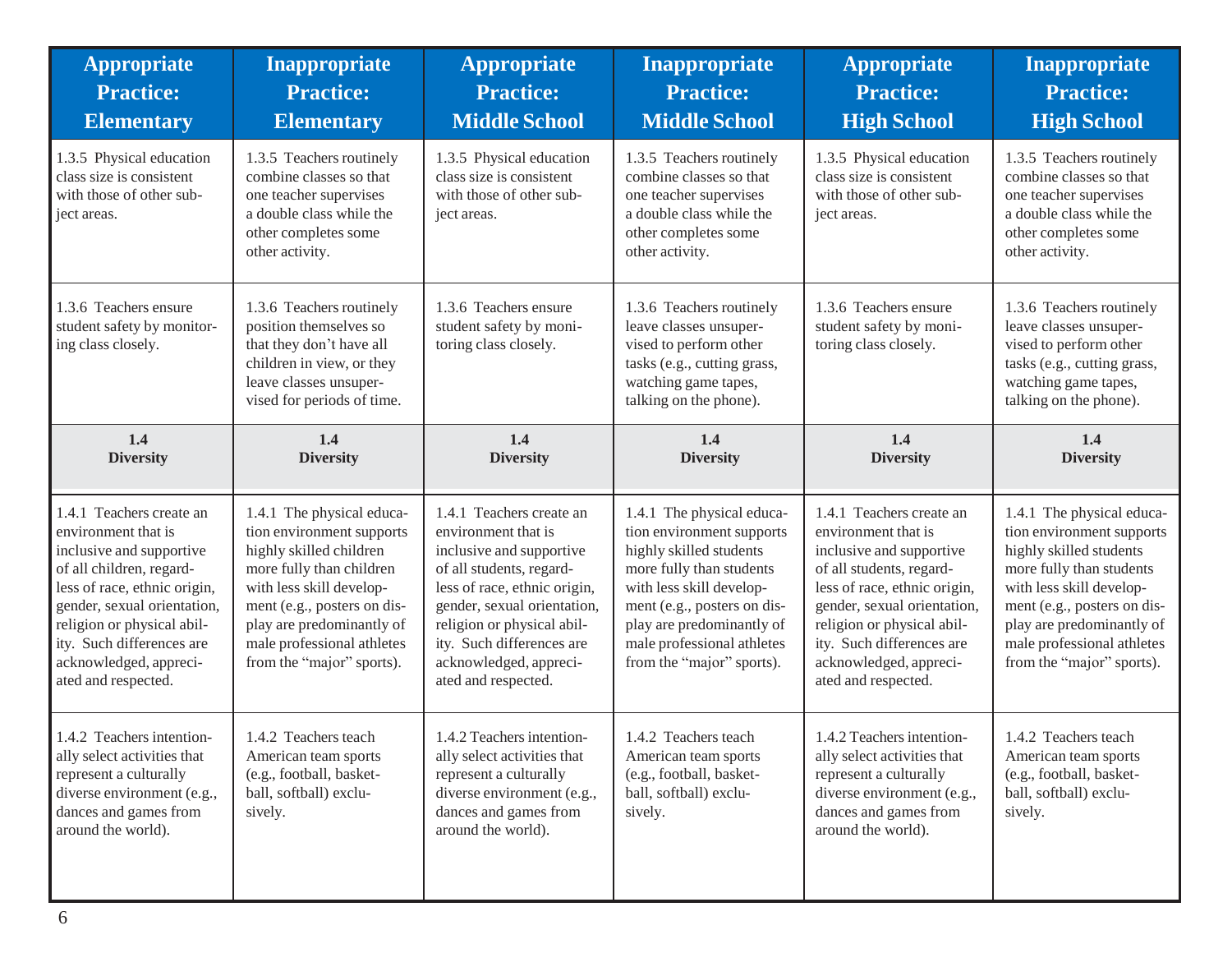| <b>Appropriate</b><br><b>Practice:</b><br><b>Elementary</b>                                                                                                                                                                                                                                                                                   | <b>Inappropriate</b><br><b>Practice:</b><br><b>Elementary</b>                                                                                                                                                                           | <b>Appropriate</b><br><b>Practice:</b><br><b>Middle School</b>                                                                                                                                                                                                                                                                                | Inappropriate<br><b>Practice:</b><br><b>Middle School</b>                                                                                                                                                                            | <b>Appropriate</b><br><b>Practice:</b><br><b>High School</b>                                                                                                                                                                                                                                                                                  | Inappropriate<br><b>Practice:</b><br><b>High School</b>                                                                                                                                                                                 |
|-----------------------------------------------------------------------------------------------------------------------------------------------------------------------------------------------------------------------------------------------------------------------------------------------------------------------------------------------|-----------------------------------------------------------------------------------------------------------------------------------------------------------------------------------------------------------------------------------------|-----------------------------------------------------------------------------------------------------------------------------------------------------------------------------------------------------------------------------------------------------------------------------------------------------------------------------------------------|--------------------------------------------------------------------------------------------------------------------------------------------------------------------------------------------------------------------------------------|-----------------------------------------------------------------------------------------------------------------------------------------------------------------------------------------------------------------------------------------------------------------------------------------------------------------------------------------------|-----------------------------------------------------------------------------------------------------------------------------------------------------------------------------------------------------------------------------------------|
| 1.5<br><b>Equity</b>                                                                                                                                                                                                                                                                                                                          | 1.5<br><b>Equity</b>                                                                                                                                                                                                                    | 1.5<br><b>Equity</b>                                                                                                                                                                                                                                                                                                                          | 1.5<br><b>Equity</b>                                                                                                                                                                                                                 | 1.5<br><b>Equity</b>                                                                                                                                                                                                                                                                                                                          | 1.5<br><b>Equity</b>                                                                                                                                                                                                                    |
| 1.5.1 All children (boys<br>and girls, high- and<br>low-skilled) have equal<br>opportunities to partici-<br>pate and interact with the<br>teacher (e.g., leadership,<br>playing "skilled" posi-<br>tions, teacher feedback).<br>All children, regardless of<br>developmental level and<br>ability, are challenged at<br>an appropriate level. | 1.5.1 Highly skilled<br>children are permitted<br>to dominate activities<br>(e.g., athletes or boys are<br>always picked as team/<br>squad leaders or are<br>permitted to go first in<br>team games or play the<br>dominant positions). | 1.5.1 All students (boys<br>and girls, high- and<br>low-skilled) have equal<br>opportunities to partici-<br>pate and interact with the<br>teacher (e.g., leadership,<br>playing "skilled" posi-<br>tions, teacher feedback).<br>All students, regardless of<br>developmental level and<br>ability, are challenged at<br>an appropriate level. | 1.5.1 Highly skilled<br>students are allowed<br>to dominate activities<br>(e.g. athletes or boys are<br>always picked as team/<br>squad leaders or are<br>permitted to go first in<br>team games or play the<br>dominant positions). | 1.5.1 All students (boys<br>and girls, high- and<br>low-skilled) have equal<br>opportunities to partici-<br>pate and interact with the<br>teacher (e.g., leadership,<br>playing "skilled" posi-<br>tions, teacher feedback).<br>All students, regardless of<br>developmental level and<br>ability, are challenged at<br>an appropriate level. | 1.5.1 Highly skilled<br>students are permitted<br>to dominate activities<br>(e.g., athletes or boys are<br>always picked as team/<br>squad leaders or are<br>permitted to go first in<br>team games or play the<br>dominant positions). |
| 1.5.2 Both boys and girls<br>are encouraged, supported<br>and socialized toward<br>successful achievement<br>in all content taught in<br>physical education (e.g.,<br>dance is for everyone).                                                                                                                                                 | 1.5.2 Activities are iden-<br>tified as more appropriate<br>for girls or boys (e.g.,<br>dance is for girls, football<br>is for boys).                                                                                                   | 1.5.2 All students are en-<br>couraged, supported and<br>socialized toward suc-<br>cessful achievement in all<br>content taught in physical<br>education (e.g., dance is<br>for everyone).                                                                                                                                                    | 1.5.2 Activities are iden-<br>tified as more appropriate<br>for girls or boys (e.g.,<br>dance is for girls, football<br>is for boys).                                                                                                | 1.5.2 All students are en-<br>couraged, supported and<br>socialized toward suc-<br>cessful achievement in all<br>content taught in physical<br>education (e.g., dance is<br>for everyone).                                                                                                                                                    | 1.5.2 Activities are iden-<br>tified as more appropriate<br>for girls or boys (e.g.,<br>dance is for girls, football<br>is for boys).                                                                                                   |
| 1.5.3 Teachers use<br>gender-neutral language<br>(e.g., "students").                                                                                                                                                                                                                                                                          | 1.5.3 Teachers continu-<br>ally refer to all students as<br>"you guys" and use "boys"<br>and girls" as the most<br>common way to address<br>the class.                                                                                  | 1.5.3 Physical educa-<br>tors use gender-neutral<br>language (e.g., "students,"<br>"person-to-person de-<br>fense").                                                                                                                                                                                                                          | 1.5.3 Physical educa-<br>tors continuously refer to<br>students as "you guys."                                                                                                                                                       | 1.5.3 Physical educators<br>use gender-neutral lan-<br>guage (e.g., "students").                                                                                                                                                                                                                                                              | 1.5.3 Physical educators<br>continually refer to all<br>students as "you guys."                                                                                                                                                         |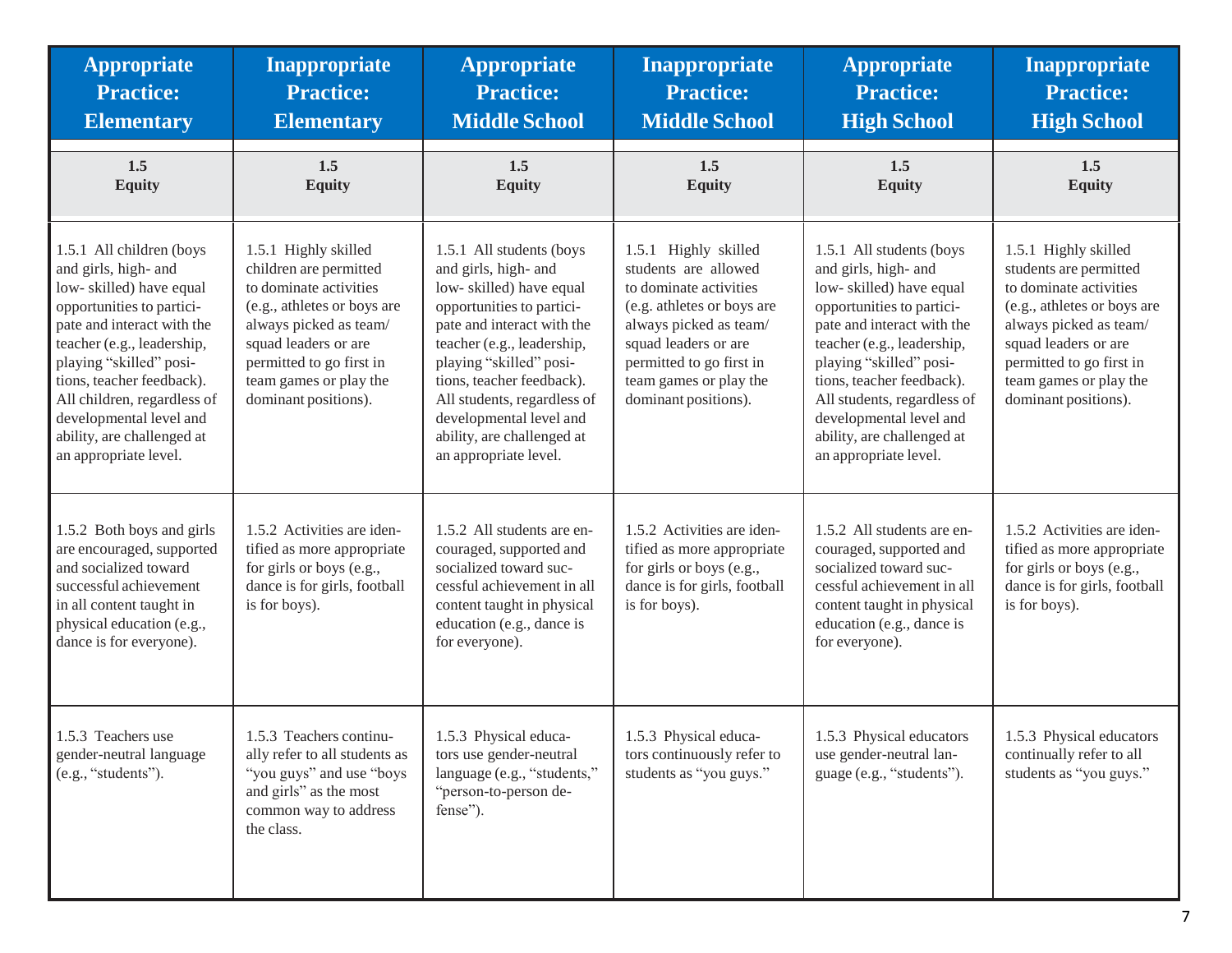| <b>Appropriate</b><br><b>Practice:</b><br><b>Elementary</b>                                                                                                                                                                                | <b>Inappropriate</b><br><b>Practice:</b><br><b>Elementary</b>                                                                                                                                                                                                                                                   | <b>Appropriate</b><br><b>Practice:</b><br><b>Middle School</b>                                                                                                                                                                                          | Inappropriate<br><b>Practice:</b><br><b>Middle School</b>                                                                                                                                                                                                                                                       | <b>Appropriate</b><br><b>Practice:</b><br><b>High School</b>                                                                                                                                                                                    | <b>Inappropriate</b><br><b>Practice:</b><br><b>High School</b>                                                                                                                                                                                                                                                  |
|--------------------------------------------------------------------------------------------------------------------------------------------------------------------------------------------------------------------------------------------|-----------------------------------------------------------------------------------------------------------------------------------------------------------------------------------------------------------------------------------------------------------------------------------------------------------------|---------------------------------------------------------------------------------------------------------------------------------------------------------------------------------------------------------------------------------------------------------|-----------------------------------------------------------------------------------------------------------------------------------------------------------------------------------------------------------------------------------------------------------------------------------------------------------------|-------------------------------------------------------------------------------------------------------------------------------------------------------------------------------------------------------------------------------------------------|-----------------------------------------------------------------------------------------------------------------------------------------------------------------------------------------------------------------------------------------------------------------------------------------------------------------|
| 1.6<br><b>Inclusion</b>                                                                                                                                                                                                                    | 1.6<br><b>Inclusion</b>                                                                                                                                                                                                                                                                                         | 1.6<br><b>Inclusion</b>                                                                                                                                                                                                                                 | 1.6<br><b>Inclusion</b>                                                                                                                                                                                                                                                                                         | 1.6<br><b>Inclusion</b>                                                                                                                                                                                                                         | 1.6<br><b>Inclusion</b>                                                                                                                                                                                                                                                                                         |
| 1.6.1 Teachers implement<br>the special education<br>process for students with<br>disabilities as outlined in<br>students'individualized<br>education programs and/<br>or the school's accommo-<br>dations.                                | 1.6.1 Children with<br>disabilities sit out, keep<br>score or become specta-<br>tors.                                                                                                                                                                                                                           | 1.6.1 Physical educators<br>implement the special<br>education process for<br>students with disabilities<br>as outlined in students'<br>individualized educa-<br>tion programs and/or the<br>school's accommodations.                                   | 1.6.1 Students with<br>disabilities sit out, keep<br>score or become specta-<br>tors.                                                                                                                                                                                                                           | 1.6.1 Physical educators<br>implement the special<br>education process for stu-<br>dents with disabilities as<br>outlined in their individu-<br>alized education programs<br>and/or the school's ac-<br>commodations.                           | 1.6.1 Students with<br>disabilities sit out, keep<br>score or become specta-<br>tors.                                                                                                                                                                                                                           |
| 1.6.2 Lessons/activities<br>are adapted for over-<br>weight children (e.g.,<br>distance and pace runs<br>are made appropriate).<br>Students are encouraged<br>to undertake appropriate<br>levels of activity for their<br>own improvement. | 1.6.2 No adaptations<br>are made for overweight<br>children (e.g., they're<br>required to run the same<br>distance at the same pace<br>as fit children, all students<br>are required to perform<br>identical numbers of sit-<br>ups and pushups) and/or<br>they are marginalized as<br>those who "can't do it." | 1.6.2 Lessons/activities<br>are adapted for students<br>at all fitness levels (e.g.,<br>distance and pace runs are<br>made more appropriate).<br>Students are encouraged<br>to complete appropriate<br>levels of activity for their<br>own improvement. | 1.6.2 No adaptations<br>are made for overweight<br>students (e.g., they're<br>required to run the same<br>distance at the same pace<br>as fit children, all students<br>are required to perform<br>identical numbers of sit-<br>ups and pushups) and/or<br>they are marginalized as<br>those who "can't do it." | 1.6.2 Lessons/activities<br>are adapted for over-<br>weight students (e.g.,<br>distance and pace runs are<br>made more appropriate).<br>Students are encouraged<br>to undertake appropriate<br>levels of activity for their<br>own improvement. | 1.6.2 No adaptations<br>are made for overweight<br>students (e.g., they're<br>required to run the same<br>distance at the same pace<br>as fit children, all students<br>are required to perform<br>identical numbers of sit-<br>ups and pushups) and/or<br>they are marginalized as<br>those who "can't do it." |
| 1.6.3 Teachers provide<br>appropriate experiences<br>for students with tempo-<br>rary medical limitations<br>(e.g., a student with a<br>broken arm can ride an<br>exercise bike).                                                          | 1.6.3 Students with tem-<br>porary medical conditions<br>are excluded or given an<br>assignment not aligned<br>with the lesson's educa-<br>tion objective (i.e., busy<br>work).                                                                                                                                 | 1.6.3 Physical educa-<br>tors provide appropriate<br>experiences for students<br>with temporary medical<br>limitations (e.g., a student<br>with a broken arm can<br>ride an exercise bike).                                                             | 1.6.3 Students with tem-<br>porary medical conditions<br>sit out and/or keep score.                                                                                                                                                                                                                             | 1.6.3 Physical educa-<br>tors provide appropriate<br>experiences for students<br>with temporary medical<br>limitations (e.g., a student<br>with a broken arm can<br>ride an exercise bike).                                                     | 1.6.3 Students with tem-<br>porary medical conditions<br>are excluded or given<br>an assignment that's not<br>aligned with the lesson's<br>education objective (i.e.,<br>busy work).                                                                                                                            |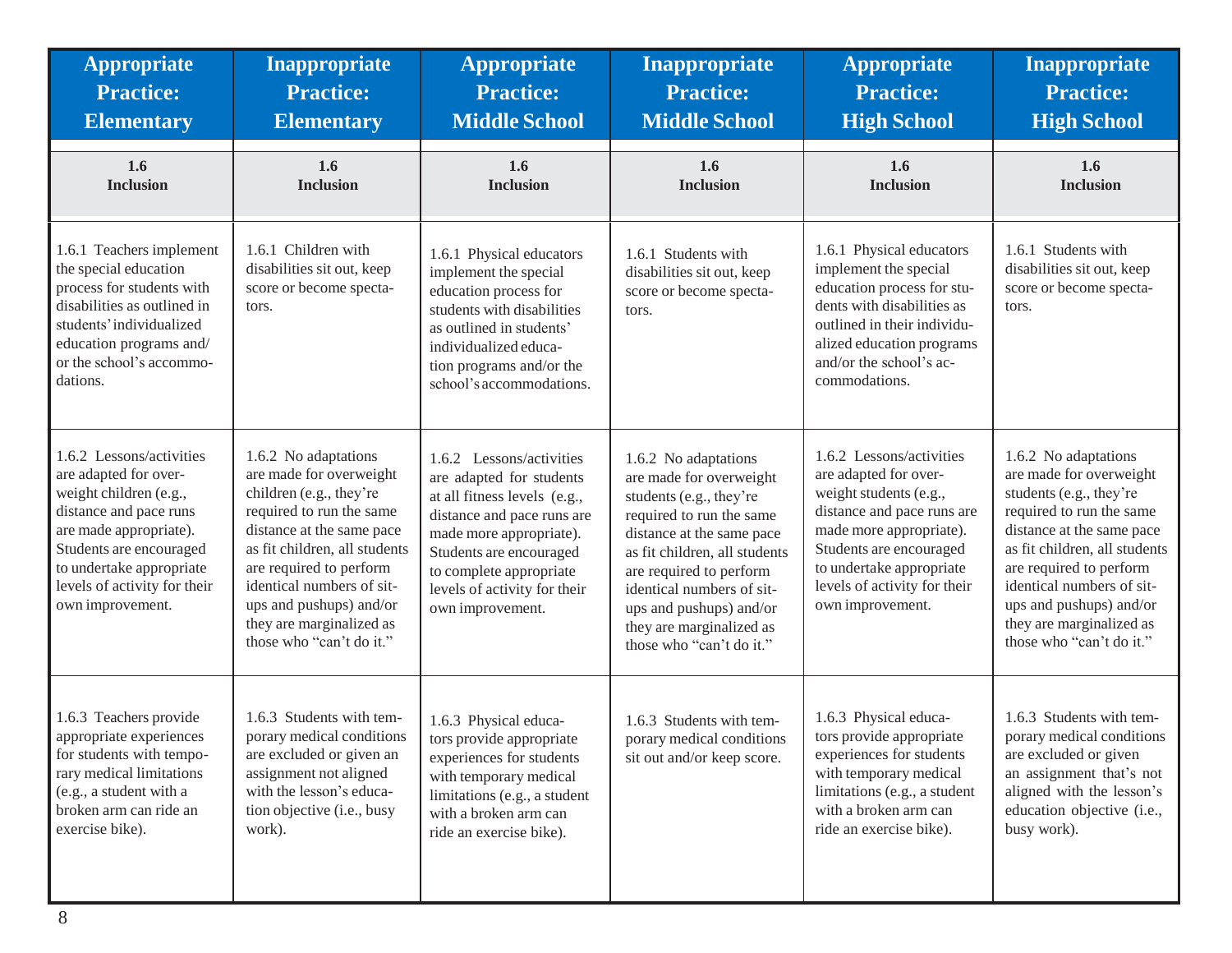| <b>Appropriate</b><br><b>Practice:</b><br><b>Elementary</b>                                                                                                                                                                                                            | <b>Inappropriate</b><br><b>Practice:</b><br><b>Elementary</b>                                                                                                                                                | <b>Appropriate</b><br><b>Practice:</b><br><b>Middle School</b>                                                                                                                                                                              | <b>Inappropriate</b><br><b>Practice:</b><br><b>Middle School</b>                                                                                                                                                                                            | <b>Appropriate</b><br><b>Practice:</b><br><b>High School</b>                                                                                                                                                           | <b>Inappropriate</b><br><b>Practice:</b><br><b>High School</b>                                                                                                                                                                                                                                                                                                                 |
|------------------------------------------------------------------------------------------------------------------------------------------------------------------------------------------------------------------------------------------------------------------------|--------------------------------------------------------------------------------------------------------------------------------------------------------------------------------------------------------------|---------------------------------------------------------------------------------------------------------------------------------------------------------------------------------------------------------------------------------------------|-------------------------------------------------------------------------------------------------------------------------------------------------------------------------------------------------------------------------------------------------------------|------------------------------------------------------------------------------------------------------------------------------------------------------------------------------------------------------------------------|--------------------------------------------------------------------------------------------------------------------------------------------------------------------------------------------------------------------------------------------------------------------------------------------------------------------------------------------------------------------------------|
| 1.7<br>Competition<br>& Cooperation                                                                                                                                                                                                                                    | 1.7<br><b>Competition</b><br>& Cooperation                                                                                                                                                                   | 1.7<br><b>Competition</b><br>& Cooperation                                                                                                                                                                                                  | 1.7<br>Competition<br>& Cooperation                                                                                                                                                                                                                         | 1.7<br>Competition<br>& Cooperation                                                                                                                                                                                    | 1.7<br><b>Competition</b><br>& Cooperation                                                                                                                                                                                                                                                                                                                                     |
| 1.7.1 Teachers develop<br>learning experiences that<br>help students understand<br>the nature of and the<br>different kinds of com-<br>petition. For example,<br>students can elect to keep<br>score or play for skill<br>practice in selected situ-<br>ations.        | 1.7.1 Students are<br>required to always keep<br>score and participate in<br>activities (e.g., relay rac-<br>es, elimination tag) that<br>identify them publicly as<br>winners and losers.                   | 1.7.1 Teachers develop<br>learning experiences (e.g.,<br>using the sport education<br>model in which students<br>can referee, keep score,<br>etc.) that help students<br>understand the nature of<br>and different kinds of<br>competition. | 1.7.1 Students are re-<br>quired to participate in ac-<br>tivities (e.g., relay races,<br>elimination tag) that<br>identify them publicly as<br>winners and losers.                                                                                         | 1.7.1 Teachers develop<br>learning experiences that<br>help all students under-<br>stand the nature and the<br>different kinds of compe-<br>tition.                                                                    | 1.7.1 Teachers allow<br>some students — because<br>of gender, skill level or<br>cultural characteristics<br>- to be excluded from<br>or limited in access to<br>participation and learning.<br>Students are required to<br>participate in activities that<br>identify them publicly as<br>winners and losers.                                                                  |
| 1.7.2 Teachers create a<br>mastery-learning envi-<br>ronment that encour-<br>ages students to compete<br>against previous personal<br>performances or against a<br>criterion score. Children<br>are given opportunities to<br>choose their competitive<br>environment. | 1.7.2 Teachers focus<br>on producing full-scale<br>competition and limit<br>skill instruction (e.g.,<br>playing 11 v 11 soccer<br>instead of emphasizing<br>skill development through<br>small-sided games). | 1.7.2 Teachers create a<br>mastery-learning envi-<br>ronment that encour-<br>ages students to compete<br>against previous personal<br>performance.                                                                                          | 1.7.2 Teachers focus<br>on producing full-scale<br>competition and limit skill<br>instruction (e.g., playing<br>11 v 11 soccer instead<br>of modifying the game to<br>$3 \text{ v } 3$ ). The focus is on<br>activities that produce<br>winners and losers. | 1.7.2 Students are given<br>opportunities to choose<br>their competitive environ-<br>ment. Physical educators<br>encourage positive com-<br>petitive situations through<br>personal goal setting and/<br>or team play. | 1.7.2 Teachers focus<br>on producing full-scale<br>competition and limit skill<br>instruction. Traditional<br>games and rules are used<br>extensively (e.g., students<br>play 11 v 11 soccer instead<br>of modifying the game to 3<br>v 3). Highly competitive<br>team games dominate the<br>curriculum. Teachers focus<br>on activities that yield<br>"winners" and "losers." |
| 1.7.3 Children are guided<br>to understand that some<br>students prefer com-<br>petitive situations, while<br>others don't; and either<br>preference is acceptable.                                                                                                    | 1.7.3 Children are made<br>to feel that something is<br>wrong with them if they<br>don't enjoy competition.                                                                                                  | 1.7.3 Students are guided<br>to understand that some<br>students prefer com-<br>petitive situations, while<br>others don't; and either<br>preference is acceptable.                                                                         | 1.7.3 Students are made<br>to feel that something is<br>wrong with them if they<br>don't enjoy competition.                                                                                                                                                 | 1.7.3 Students are guided<br>to understand that some<br>students prefer com-<br>petitive situations, while<br>others don't; and either<br>preference is acceptable.                                                    | 1.7.3 Students are made<br>to feel that something is<br>wrong with them if they<br>don't enjoy competition.                                                                                                                                                                                                                                                                    |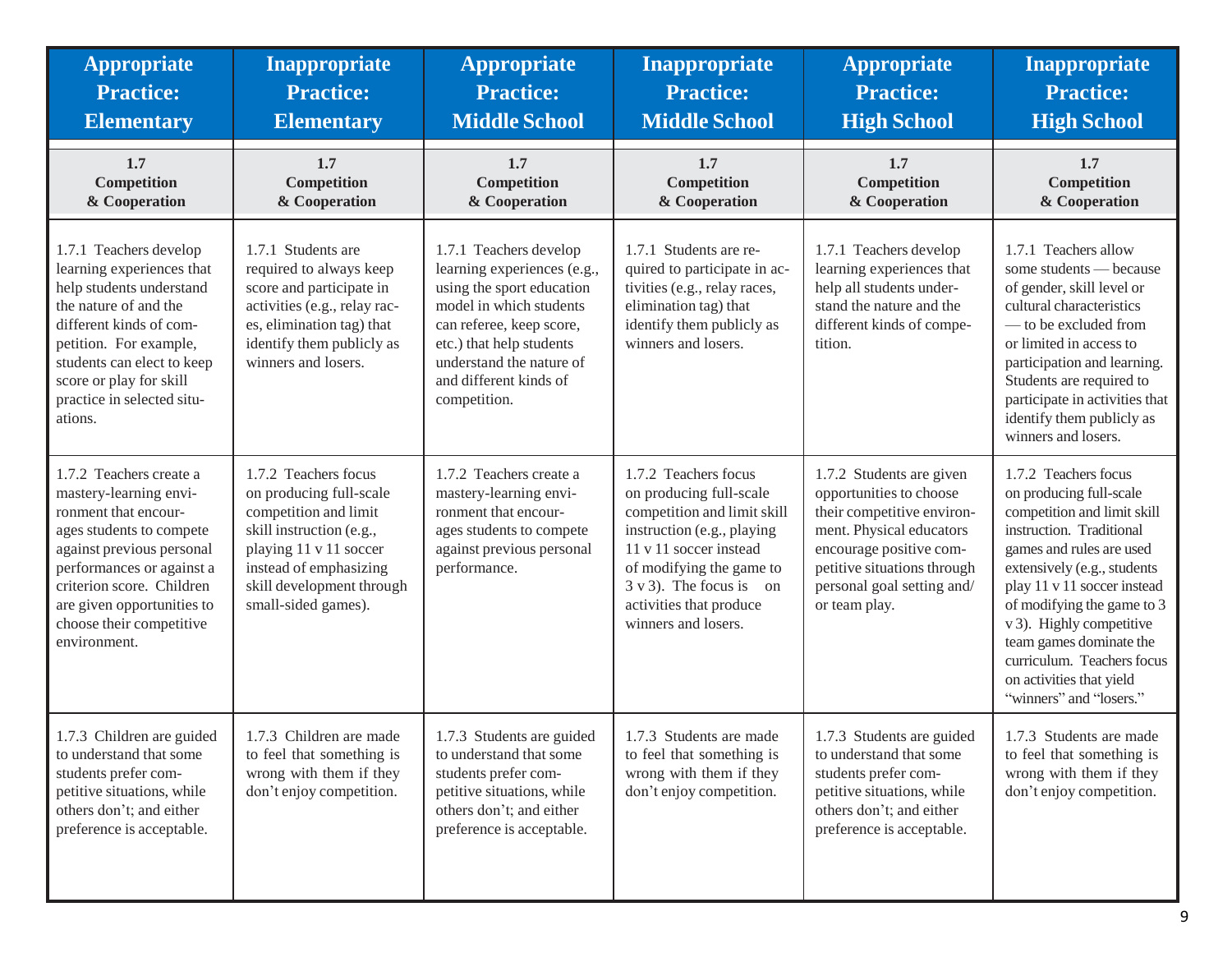| <b>Appropriate</b>                                                                                                                                                                                                                                                   | <b>Inappropriate</b>                                                                                                                                                                                                                                                                                                    | <b>Appropriate</b>                                                                                                                                                                                                                                                                                                                    | <b>Inappropriate</b>                                                                                                                                                                                                                                                                                               | <b>Appropriate</b>                                                                                                                                                                                                                                                                                                                    | Inappropriate                                                                                                                                                                                                                                                                                                       |
|----------------------------------------------------------------------------------------------------------------------------------------------------------------------------------------------------------------------------------------------------------------------|-------------------------------------------------------------------------------------------------------------------------------------------------------------------------------------------------------------------------------------------------------------------------------------------------------------------------|---------------------------------------------------------------------------------------------------------------------------------------------------------------------------------------------------------------------------------------------------------------------------------------------------------------------------------------|--------------------------------------------------------------------------------------------------------------------------------------------------------------------------------------------------------------------------------------------------------------------------------------------------------------------|---------------------------------------------------------------------------------------------------------------------------------------------------------------------------------------------------------------------------------------------------------------------------------------------------------------------------------------|---------------------------------------------------------------------------------------------------------------------------------------------------------------------------------------------------------------------------------------------------------------------------------------------------------------------|
| <b>Practice:</b>                                                                                                                                                                                                                                                     | <b>Practice:</b>                                                                                                                                                                                                                                                                                                        | <b>Practice:</b>                                                                                                                                                                                                                                                                                                                      | <b>Practice:</b>                                                                                                                                                                                                                                                                                                   | <b>Practice:</b>                                                                                                                                                                                                                                                                                                                      | <b>Practice:</b>                                                                                                                                                                                                                                                                                                    |
| <b>Elementary</b>                                                                                                                                                                                                                                                    | <b>Elementary</b>                                                                                                                                                                                                                                                                                                       | <b>Middle School</b>                                                                                                                                                                                                                                                                                                                  | <b>Middle School</b>                                                                                                                                                                                                                                                                                               | <b>High School</b>                                                                                                                                                                                                                                                                                                                    | <b>High School</b>                                                                                                                                                                                                                                                                                                  |
| 2.0                                                                                                                                                                                                                                                                  | 2.0                                                                                                                                                                                                                                                                                                                     | 2.0                                                                                                                                                                                                                                                                                                                                   | 2.0                                                                                                                                                                                                                                                                                                                | 2.0                                                                                                                                                                                                                                                                                                                                   | 2.0                                                                                                                                                                                                                                                                                                                 |
| <b>INSTRUCTIONAL</b>                                                                                                                                                                                                                                                 | <b>INSTRUCTIONAL</b>                                                                                                                                                                                                                                                                                                    | <b>INSTRUCTIONAL</b>                                                                                                                                                                                                                                                                                                                  | <b>INSTRUCTIONAL</b>                                                                                                                                                                                                                                                                                               | <b>INSTRUCTIONAL</b>                                                                                                                                                                                                                                                                                                                  | <b>INSTRUCTIONAL</b>                                                                                                                                                                                                                                                                                                |
| <b>STRATEGIES</b>                                                                                                                                                                                                                                                    | <b>STRATEGIES</b>                                                                                                                                                                                                                                                                                                       | <b>STRATEGIES</b>                                                                                                                                                                                                                                                                                                                     | <b>STRATEGIES</b>                                                                                                                                                                                                                                                                                                  | <b>STRATEGIES</b>                                                                                                                                                                                                                                                                                                                     | <b>STRATEGIES</b>                                                                                                                                                                                                                                                                                                   |
| 2.1                                                                                                                                                                                                                                                                  | 2.1                                                                                                                                                                                                                                                                                                                     | 2.1                                                                                                                                                                                                                                                                                                                                   | 2.1                                                                                                                                                                                                                                                                                                                | 2.1                                                                                                                                                                                                                                                                                                                                   | 2.1                                                                                                                                                                                                                                                                                                                 |
| <b>Expectations for</b>                                                                                                                                                                                                                                              | <b>Expectations for</b>                                                                                                                                                                                                                                                                                                 | <b>Expectations for</b>                                                                                                                                                                                                                                                                                                               | <b>Expectations for</b>                                                                                                                                                                                                                                                                                            | <b>Expectations for</b>                                                                                                                                                                                                                                                                                                               | <b>Expectations for</b>                                                                                                                                                                                                                                                                                             |
| <b>Student Learning</b>                                                                                                                                                                                                                                              | <b>Student Learning</b>                                                                                                                                                                                                                                                                                                 | <b>Student Learning</b>                                                                                                                                                                                                                                                                                                               | <b>Student Learning</b>                                                                                                                                                                                                                                                                                            | <b>Student Learning</b>                                                                                                                                                                                                                                                                                                               | <b>Student Learning</b>                                                                                                                                                                                                                                                                                             |
| 2.1.1 Clear goals and<br>objectives for student<br>learning and performance<br>are communicated to<br>students, parents/<br>guardians and administra-<br>tors.                                                                                                       | 2.1.1 Children are<br>expected to be "busy,<br>happy and good," with no<br>emphasis on learning and<br>improvement.                                                                                                                                                                                                     | 2.1.1 Clear goals and<br>objectives for student<br>learning and performance<br>are communicated to<br>students, parents/<br>guardians and adminis-<br>trators. Students are held<br>accountable for those<br>expectations through<br>various strategies (e.g.,<br>goal-setting, teacher<br>monitoring, assessment<br>and evaluation). | 2.1.1 Students are<br>expected to be "busy,<br>happy and good," with no<br>emphasis on learning and<br>improvement. Teachers<br>don't articulate goals and<br>expectations clearly to<br>students, parents/<br>guardians and adminis-<br>trators.                                                                  | 2.1.1 Clear goals and<br>objectives for student<br>learning and performance<br>are communicated to<br>students, parents/<br>guardians and adminis-<br>trators. Students are held<br>accountable for those<br>expectations through<br>various strategies (e.g.,<br>goal-setting, teacher<br>monitoring, assessment<br>and evaluation). | 2.1.1 Students are<br>expected to be "busy,<br>happy and good," with no<br>emphasis on learning and<br>improvement. Teachers<br>don't articulate goals and<br>expectations clearly to<br>students, parents/<br>guardians and adminis-<br>trators.                                                                   |
| 2.2                                                                                                                                                                                                                                                                  | 2.2                                                                                                                                                                                                                                                                                                                     | 2.2                                                                                                                                                                                                                                                                                                                                   | 2.2                                                                                                                                                                                                                                                                                                                | 2.2                                                                                                                                                                                                                                                                                                                                   | 2.2                                                                                                                                                                                                                                                                                                                 |
| <b>Class</b>                                                                                                                                                                                                                                                         | <b>Class</b>                                                                                                                                                                                                                                                                                                            | <b>Class</b>                                                                                                                                                                                                                                                                                                                          | <b>Class</b>                                                                                                                                                                                                                                                                                                       | <b>Class</b>                                                                                                                                                                                                                                                                                                                          | <b>Class</b>                                                                                                                                                                                                                                                                                                        |
| Organization                                                                                                                                                                                                                                                         | Organization                                                                                                                                                                                                                                                                                                            | Organization                                                                                                                                                                                                                                                                                                                          | Organization                                                                                                                                                                                                                                                                                                       | Organization                                                                                                                                                                                                                                                                                                                          | Organization                                                                                                                                                                                                                                                                                                        |
| 2.2.1 Teachers form<br>pairs, groups and teams<br>in ways that preserve<br>every child's dignity and<br>self-respect (e.g., ran-<br>domly, by fitness or skill<br>level when necessary, or<br>by a class system such as<br>birthdays, squads, colors<br>or numbers). | 2.2.1 Teachers inadvert-<br>ently promote exclusion<br>by allowing student<br>captains to pick teams<br>(e.g., "popular" or highly<br>skilled students are cho-<br>sen first and cliques are<br>evident) or by separating<br>students by gender (boys<br>v girls) or skill level<br>(highly skilled v low-<br>skilled.) | 2.2.1 Physical educa-<br>tors form pairs, groups<br>and teams in ways that<br>preserve every student's<br>dignity and self-respect<br>(e.g., randomly, by fitness<br>or skill level, or by a class<br>system such as birthdays,<br>squads, colors or num-<br>bers).                                                                   | 2.2.1 Physical educators<br>inadvertently promote<br>exclusion by allowing<br>student captains to pick<br>teams (e.g., "popular" or<br>highly skilled students<br>are chosen first and<br>cliques are evident) or<br>by separating students by<br>gender (boys v girls) or<br>skill level (high-vlow-<br>skilled.) | 2.2.1 Physical educators<br>form pairs, groups and<br>teams in ways that pre-<br>serve every student's dig-<br>nity and self-respect (e.g.,<br>randomly, by fitness or<br>skill level when appropri-<br>ate to the lesson's goals,<br>or by a class system such<br>as birthdays, squads,<br>colors or numbers).                       | 2.2.1 Physical educators<br>inadvertently promote<br>exclusion by allowing<br>student captains to pick<br>teams (e.g., "popular" or<br>highly skilled students<br>are chosen first, and<br>cliques are evident) or<br>by separating students by<br>gender (boys v girls) or<br>skill level (high-vlow-<br>skilled.) |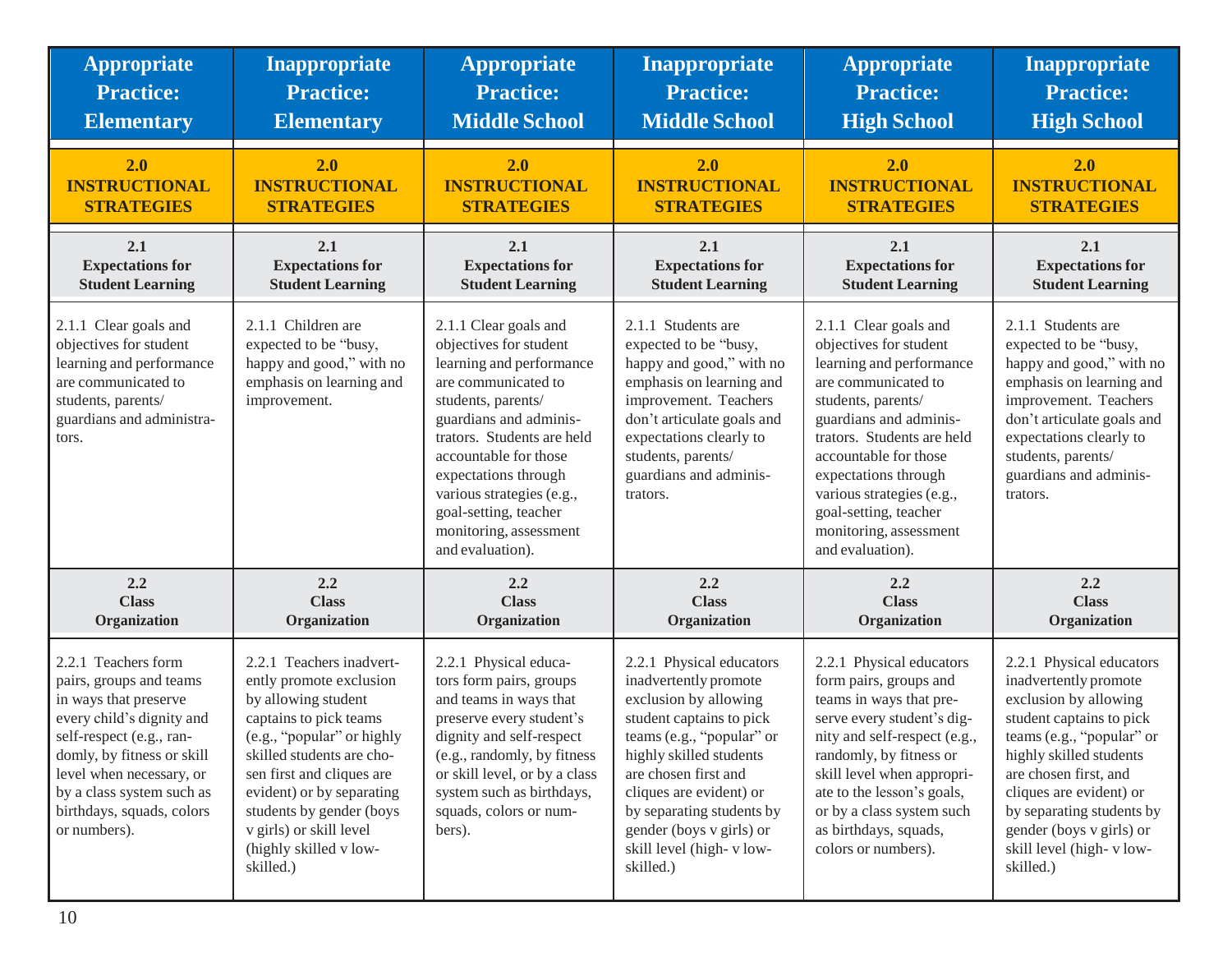| <b>Appropriate</b>                                                                                                                                                                                                                                                                   | <b>Inappropriate</b>                                                                                                                                                                                                                                                                           | <b>Appropriate</b>                                                                                                                                                                                                                                                                   | <b>Inappropriate</b>                                                                                                                                                                                                                                                                                      | <b>Appropriate</b>                                                                                                                                                                                                                                              | Inappropriate                                                                                                                                                                                                                                                                                             |
|--------------------------------------------------------------------------------------------------------------------------------------------------------------------------------------------------------------------------------------------------------------------------------------|------------------------------------------------------------------------------------------------------------------------------------------------------------------------------------------------------------------------------------------------------------------------------------------------|--------------------------------------------------------------------------------------------------------------------------------------------------------------------------------------------------------------------------------------------------------------------------------------|-----------------------------------------------------------------------------------------------------------------------------------------------------------------------------------------------------------------------------------------------------------------------------------------------------------|-----------------------------------------------------------------------------------------------------------------------------------------------------------------------------------------------------------------------------------------------------------------|-----------------------------------------------------------------------------------------------------------------------------------------------------------------------------------------------------------------------------------------------------------------------------------------------------------|
| <b>Practice:</b>                                                                                                                                                                                                                                                                     | <b>Practice:</b>                                                                                                                                                                                                                                                                               | <b>Practice:</b>                                                                                                                                                                                                                                                                     | <b>Practice:</b>                                                                                                                                                                                                                                                                                          | <b>Practice:</b>                                                                                                                                                                                                                                                | <b>Practice:</b>                                                                                                                                                                                                                                                                                          |
| <b>Elementary</b>                                                                                                                                                                                                                                                                    | <b>Elementary</b>                                                                                                                                                                                                                                                                              | <b>Middle School</b>                                                                                                                                                                                                                                                                 | <b>Middle School</b>                                                                                                                                                                                                                                                                                      | <b>High School</b>                                                                                                                                                                                                                                              | <b>High School</b>                                                                                                                                                                                                                                                                                        |
| 2.3                                                                                                                                                                                                                                                                                  | 2.3                                                                                                                                                                                                                                                                                            | 2.3                                                                                                                                                                                                                                                                                  | 2.3                                                                                                                                                                                                                                                                                                       | 2.3                                                                                                                                                                                                                                                             | 2.3                                                                                                                                                                                                                                                                                                       |
| <b>Class Design</b>                                                                                                                                                                                                                                                                  | <b>Class Design</b>                                                                                                                                                                                                                                                                            | <b>Class Design</b>                                                                                                                                                                                                                                                                  | <b>Class Design</b>                                                                                                                                                                                                                                                                                       | <b>Class Design</b>                                                                                                                                                                                                                                             | <b>Class Design</b>                                                                                                                                                                                                                                                                                       |
| 2.3.1 Physical educa-<br>tion classes begin with an<br>instant activity, anticipa-<br>tory set and physical<br>warm-up; proceed to the<br>instructional focus and<br>fitness activities; and<br>close with a physiological<br>cool-down and a review<br>of instructional objectives. | 2.3.1 PE classes have no<br>identifiable structure (e.g.,<br>students start class by<br>performing the activity of<br>the day with no introduc-<br>tion or warm-up).                                                                                                                           | 2.3.1 Physical educa-<br>tion classes begin with an<br>instant activity, antici-<br>patory set and physical<br>warm-up; proceed to the<br>instructional focus and<br>fitness activities; and<br>close with a physiological<br>cool-down and a review<br>of instructional objectives. | 2.3.1 PE classes have no<br>identifiable structure (e.g.,<br>students start class by<br>performing the activity of<br>the day with no introduc-<br>tion or warm-up).                                                                                                                                      | 2.3.1 Physical educa-<br>tion classes begin with an<br>anticipatory set and physi-<br>cal warm-up; proceed to<br>the instructional focus<br>and fitness activities; and<br>close with a physiological<br>cool-down and a review<br>of instructional objectives. | 2.3.1 PE classes have no<br>identifiable structure (e.g.,<br>students participate in the<br>activity of the day with no<br>introduction, warm-up or<br>cool-down).                                                                                                                                        |
| 2.3.2 Stretching, if<br>included in the lesson,<br>occurs only after an ap-<br>propriate general warm-<br>up activity and is appro-<br>priate and beneficial for<br>maintaining and improv-<br>ing flexibility.                                                                      | 2.3.2 Stretching oc-<br>curs without total body<br>warm-up. No feedback<br>is provided about appro-<br>priate body position in<br>stretching.                                                                                                                                                  | 2.3.2 Stretching, if<br>included in the lesson,<br>occurs only after an ap-<br>propriate general warm-<br>up activity and is appro-<br>priate and beneficial for<br>maintaining and improv-<br>ing flexibility.                                                                      | 2.3.2 Stretching oc-<br>curs without total body<br>warm-up. No feedback<br>is provided about appro-<br>priate body position in<br>stretching.                                                                                                                                                             | 2.3.2 Stretching, if<br>included in the lesson,<br>occurs only after an ap-<br>propriate general warm-<br>up activity and is appro-<br>priate and beneficial for<br>maintaining and improv-<br>ing flexibility.                                                 | 2.3.2 Stretching oc-<br>curs without total body<br>warm-up. No feedback<br>is provided about appro-<br>priate body position in<br>stretching.                                                                                                                                                             |
| 2.4                                                                                                                                                                                                                                                                                  | 2.4                                                                                                                                                                                                                                                                                            | 2.4                                                                                                                                                                                                                                                                                  | 2.4                                                                                                                                                                                                                                                                                                       | 2.4                                                                                                                                                                                                                                                             | 2.4                                                                                                                                                                                                                                                                                                       |
| <b>Learning Time</b>                                                                                                                                                                                                                                                                 | <b>Learning Time</b>                                                                                                                                                                                                                                                                           | <b>Learning Time</b>                                                                                                                                                                                                                                                                 | <b>Learning Time</b>                                                                                                                                                                                                                                                                                      | <b>Learning Time</b>                                                                                                                                                                                                                                            | <b>Learning Time</b>                                                                                                                                                                                                                                                                                      |
| 2.4.1 The teacher plans<br>for skill and concept<br>instruction and provides<br>adequate time for prac-<br>tice, skill development<br>and feedback based on<br>appropriate skill analysis.                                                                                           | 2.4.1 The teacher doesn't<br>use effective time-<br>management strategies,<br>and devotes little time to<br>developing skill or offer-<br>ing meaningful feedback<br>(e.g., game play begins<br>before students have the<br>necessary skills, strategies<br>or tactics for competent<br>play). | 2.4.1 The physical educa-<br>tor plans for skill and<br>concept instruction and<br>provides adequate time<br>for practice, skill devel-<br>opment and feedback<br>based on appropriate skill<br>analysis.                                                                            | 2.4.1 The physical educa-<br>tor doesn't use effective<br>time-management strate-<br>gies, and devotes little<br>time to developing skill<br>or offering meaningful<br>feedback (e.g., game play<br>begins before students<br>have the necessary skills,<br>strategies or tactics for<br>competent play). | 2.4.1 The physical educa-<br>tor plans for skill and<br>concept instruction and<br>provides adequate time<br>for practice, skill devel-<br>opment and feedback<br>based on appropriate skill<br>analysis.                                                       | 2.4.1 The physical educa-<br>tor doesn't use effective<br>time-management strate-<br>gies, and devotes little<br>time to developing skill<br>or offering meaningful<br>feedback (e.g., game play<br>begins before students<br>have the necessary skills,<br>strategies or tactics for<br>competent play). |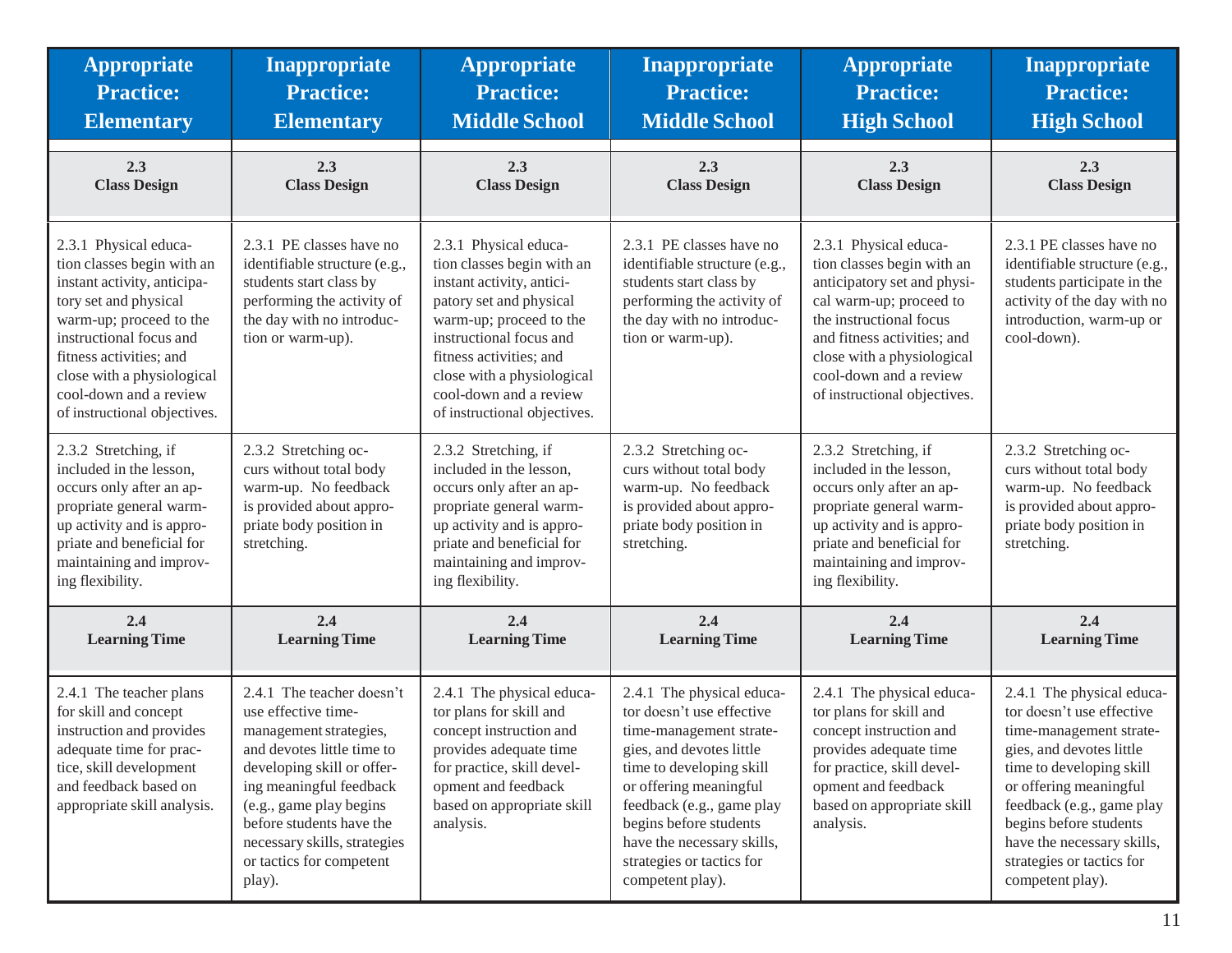| <b>Appropriate</b><br><b>Practice:</b><br><b>Elementary</b>                                                                                                                                                                                                                                                                                      | <b>Inappropriate</b><br><b>Practice:</b><br><b>Elementary</b>                                                                                                                                                                                                                                                                                                             | <b>Appropriate</b><br><b>Practice:</b><br><b>Middle School</b>                                                                                                                                                                                                                                                                                           | Inappropriate<br><b>Practice:</b><br><b>Middle School</b>                                                                                                                                                                                                                                                                                                               | <b>Appropriate</b><br><b>Practice:</b><br><b>High School</b>                                                                                                                                                                                                                                                                                                 | Inappropriate<br><b>Practice:</b><br><b>High School</b>                                                                                                                                                                                                                                                                                                                   |
|--------------------------------------------------------------------------------------------------------------------------------------------------------------------------------------------------------------------------------------------------------------------------------------------------------------------------------------------------|---------------------------------------------------------------------------------------------------------------------------------------------------------------------------------------------------------------------------------------------------------------------------------------------------------------------------------------------------------------------------|----------------------------------------------------------------------------------------------------------------------------------------------------------------------------------------------------------------------------------------------------------------------------------------------------------------------------------------------------------|-------------------------------------------------------------------------------------------------------------------------------------------------------------------------------------------------------------------------------------------------------------------------------------------------------------------------------------------------------------------------|--------------------------------------------------------------------------------------------------------------------------------------------------------------------------------------------------------------------------------------------------------------------------------------------------------------------------------------------------------------|---------------------------------------------------------------------------------------------------------------------------------------------------------------------------------------------------------------------------------------------------------------------------------------------------------------------------------------------------------------------------|
| 2.4.2 Lessons are<br>planned to revisit skills<br>and concepts throughout<br>the year and from year to<br>year, to allow for student<br>growth and readiness.                                                                                                                                                                                    | 2.4.2 Skills are taught<br>once a year during the<br>appropriate unit, and then<br>are ignored until the fol-<br>lowing year.                                                                                                                                                                                                                                             | 2.4.2 The physical educa-<br>tor offers a variety of<br>units of sufficient length<br>appropriate for middle<br>school-age students (e.g.,<br>lessons are planned to<br>revisit skills and concepts<br>from year to year).                                                                                                                               | 2.4.2 Students are placed<br>into game situations with-<br>out the necessary skills to<br>participate enjoyably and<br>successfully.                                                                                                                                                                                                                                    | 2.4.2 The physical educa-<br>tor plans lessons that<br>revisit skills and concepts<br>learned previously.                                                                                                                                                                                                                                                    | 2.4.2 Students are placed<br>directly into game situa-<br>tions without the neces-<br>sary skills to participate<br>enjoyably and success-<br>fully.                                                                                                                                                                                                                      |
| 2.5<br><b>Maximizing</b><br>Participation                                                                                                                                                                                                                                                                                                        | 2.5<br><b>Maximizing</b><br>Participation                                                                                                                                                                                                                                                                                                                                 | 2.5<br><b>Maximizing</b><br>Participation                                                                                                                                                                                                                                                                                                                | 2.5<br><b>Maximizing</b><br>Participation                                                                                                                                                                                                                                                                                                                               | 2.5<br><b>Maximizing</b><br>Participation                                                                                                                                                                                                                                                                                                                    | 2.5<br><b>Maximizing</b><br>Participation                                                                                                                                                                                                                                                                                                                                 |
| 2.5.1 Teachers organize<br>their classes to maximize<br>opportunities for all chil-<br>dren to learn and be phys-<br>ically active. Enough<br>equipment is provided so<br>that children spend virtu-<br>ally no time waiting for<br>turns or standing in lines.<br>At least half of class time<br>is spent in moderate-to-<br>vigorous activity. | 2.5.1 Lessons are orga-<br>nized poorly, so students<br>spend much of the class<br>time waiting for roll call,<br>waiting in lines and/or<br>waiting for equipment to<br>be distributed. The first<br>few minutes of the class<br>are always spent sitting,<br>getting organized or sim-<br>ply waiting for the teacher<br>to signal that the class is<br>about to begin. | 2.5.1 Physical educators<br>organize their classes to<br>maximize opportunities<br>for all students to learn<br>and be physically active.<br>Enough equipment is<br>provided so that students<br>spend virtually no time<br>waiting for turns or stand-<br>ing in lines. At least half<br>of class time is spent in<br>moderate-to-vigorous<br>activity. | 2.5.1 Lessons are or-<br>ganized poorly, so that<br>students spend much of<br>the class time waiting for<br>roll call, waiting in lines<br>and/or waiting for equip-<br>ment to be distributed.<br>The first few minutes of<br>the class are always spent<br>getting organized or sim-<br>ply waiting for the teacher<br>to signal that the class is<br>about to begin. | 2.5.1 Physical educators<br>organize their classes to<br>maximize opportunities<br>for all students to learn<br>and be physically active.<br>Sufficient equipment is<br>provided so that students<br>spend virtually no time<br>waiting for turns or stand-<br>ing in lines. At least half<br>of class time is spent in<br>moderate-to-vigorous<br>activity. | 2.5.1 Lessons are orga-<br>nized poorly, so students<br>spend much of the class<br>time waiting for roll call,<br>waiting in lines and/or<br>waiting for equipment to<br>be distributed. The first<br>few minutes of the class<br>are always spent sitting,<br>getting organized or sim-<br>ply waiting for the teacher<br>to signal that the class is<br>about to begin. |
| 2.5.2 The teacher uses<br>small-sided games (1 v1,<br>$2 v2$ , etc.) or mini-ac-<br>tivities to allow students<br>ample opportunity to<br>participate.                                                                                                                                                                                           | 2.5.2 The teacher consis-<br>tently uses only one ball<br>for most ball-oriented<br>activities (e.g., soccer,<br>softball). In the game<br>situation, most players<br>touch the ball only rarely.                                                                                                                                                                         | 2.5.2 The physical<br>educator uses small-sided<br>games $(1 \text{ v1}, 2 \text{ v2})$ or<br>mini-activities to allow<br>students ample opportu-<br>nity to participate.                                                                                                                                                                                | 2.5.2 The physical educa-<br>tor consistently uses only<br>one ball for most ball-<br>oriented activities (e.g.,<br>soccer, softball).                                                                                                                                                                                                                                  | 2.5.2 The physical educa-<br>tor uses several small-<br>sided games $(1 \text{ v1}, 2 \text{ v2})$<br>or mini-activities to allow<br>students ample opportu-<br>nity to participate.                                                                                                                                                                         | 2.5.2 The physical educa-<br>tor consistently uses only<br>one ball for most ball-<br>oriented activities (e.g.,<br>soccer, softball) and has<br>students play large mass-<br>activity games.                                                                                                                                                                             |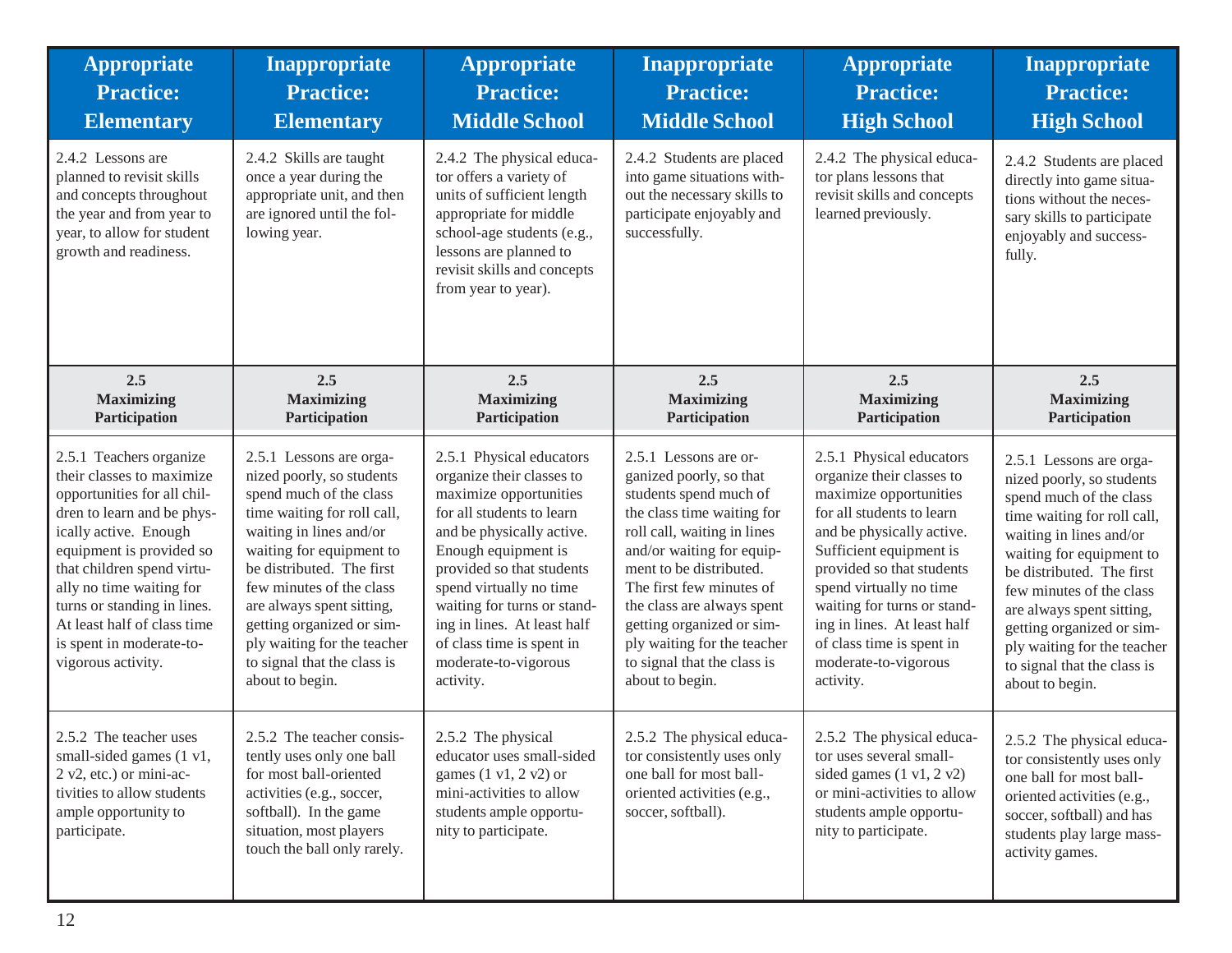| <b>Appropriate</b><br><b>Practice:</b><br><b>Elementary</b>                                                                                                                                                                                 | <b>Inappropriate</b><br><b>Practice:</b><br><b>Elementary</b>                                                                                                                                                                                          | <b>Appropriate</b><br><b>Practice:</b><br><b>Middle School</b>                                                                                                                                                          | <b>Inappropriate</b><br><b>Practice:</b><br><b>Middle School</b>                                                                                                                                                                                                | <b>Appropriate</b><br><b>Practice:</b><br><b>High School</b>                                                                                                                                                                | <b>Inappropriate</b><br><b>Practice:</b><br><b>High School</b>                                                                                                                                                                                              |
|---------------------------------------------------------------------------------------------------------------------------------------------------------------------------------------------------------------------------------------------|--------------------------------------------------------------------------------------------------------------------------------------------------------------------------------------------------------------------------------------------------------|-------------------------------------------------------------------------------------------------------------------------------------------------------------------------------------------------------------------------|-----------------------------------------------------------------------------------------------------------------------------------------------------------------------------------------------------------------------------------------------------------------|-----------------------------------------------------------------------------------------------------------------------------------------------------------------------------------------------------------------------------|-------------------------------------------------------------------------------------------------------------------------------------------------------------------------------------------------------------------------------------------------------------|
| 2.6<br><b>Teaching/Learning</b><br><b>Styles</b>                                                                                                                                                                                            | 2.6<br><b>Teaching/Learning</b><br><b>Styles</b>                                                                                                                                                                                                       | 2.6<br><b>Teaching/Learning</b><br><b>Styles</b>                                                                                                                                                                        | 2.6<br><b>Teaching/Learning</b><br><b>Styles</b>                                                                                                                                                                                                                | 2.6<br><b>Teaching/Learning</b><br><b>Styles</b>                                                                                                                                                                            | 2.6<br><b>Teaching/Learning</b><br><b>Styles</b>                                                                                                                                                                                                            |
| 2.6.1 The teacher uses<br>a variety of direct and<br>indirect teaching styles to<br>provide for children's suc-<br>cess, depending on lesson<br>objectives and content and<br>students' varied learn-<br>ing styles.                        | 2.6.1 The teacher pro-<br>vides "one size fits all"<br>instruction, using primar-<br>ily a direct teaching style,<br>regardless of learning<br>style or student response.<br>The teacher doesn't<br>consider student needs in<br>planning instruction. | 2.6.1 The teacher uses<br>a variety of direct and<br>indirect teaching styles to<br>provide for student suc-<br>cess that depend on lesson<br>objectives and content and<br>students' varied learn-<br>ing styles.      | 2.6.1 The teacher<br>provides "one size fits<br>all" instruction and uses<br>primarily a direct teach-<br>ing style, regardless of the<br>learning style or student<br>response. The teacher<br>doesn't consider student<br>needs in planning instruc-<br>tion. | 2.6.1 The teacher uses<br>a variety of direct and<br>indirect teaching styles to<br>provide for student suc-<br>cess, depending on lesson<br>objectives and content and<br>students' varied learn-<br>ing styles.           | 2.6.1 The teacher<br>provides "one size fits<br>all" instruction and uses<br>primarily a direct teach-<br>ing style regardless of<br>learning style and student<br>response. The teacher<br>doesn't consider student<br>needs in planning instruc-<br>tion. |
| 2.6.2 The teacher allows<br>students guided choices in<br>matters such as equip-<br>ment, rule modification or<br>type of skill practice (e.g.,<br>completing individual<br>task sheets or small-group<br>instruction).                     | 2.6.2 The teacher<br>controls the curriculum<br>tightly, and children rare-<br>ly have input regarding<br>rules, activities covered<br>or equipment used for<br>practice.                                                                              | 2.6.2 The teacher allows<br>students guided choices in<br>matters such as equip-<br>ment, rule modification or<br>type of skill practice (e.g.,<br>completing individual<br>task sheets or small-group<br>instruction). | 2.6.2 The teacher<br>controls the curriculum<br>tightly, and students rare-<br>ly have input regarding<br>rules, activities covered<br>or equipment used for<br>practice.                                                                                       | 2.6.2 The teacher allows<br>students guided choices in<br>matters such as equip-<br>ment, rule modification<br>and type of skill practice<br>(e.g., completing individ-<br>ual task sheets or small-<br>group instruction). | 2.6.2 The teacher<br>controls the curriculum<br>tightly, rarely offering<br>students input regarding<br>rules, activities covered<br>or equipment used for<br>practice.                                                                                     |
| 2.6.3 The teacher empha-<br>sizes critical-thinking and<br>problem-solving tactics<br>and strategies by using<br>higher-order questions<br>(e.g., those that deal with<br>similarities, differences,<br>efficiency and effective-<br>ness). | 2.6.3 Activities are<br>always taught command-<br>style, with no attempt<br>to stimulate analysis or<br>evaluation.                                                                                                                                    | 2.6.3 The physical<br>educator emphasizes<br>critical-thinking and<br>problem-solving tactics<br>and strategies by using<br>higher-order questions.                                                                     | 2.6.3 Activities are<br>always taught command-<br>style, with no attempt<br>to stimulate analysis or<br>evaluation.                                                                                                                                             | 2.6.3 The physical<br>educator emphasizes<br>critical-thinking and<br>problem-solving tactics<br>and strategies by using<br>higher-order questions.                                                                         | 2.6.3 Activities are<br>always taught command-<br>style, with no attempt<br>to stimulate analysis or<br>evaluation.                                                                                                                                         |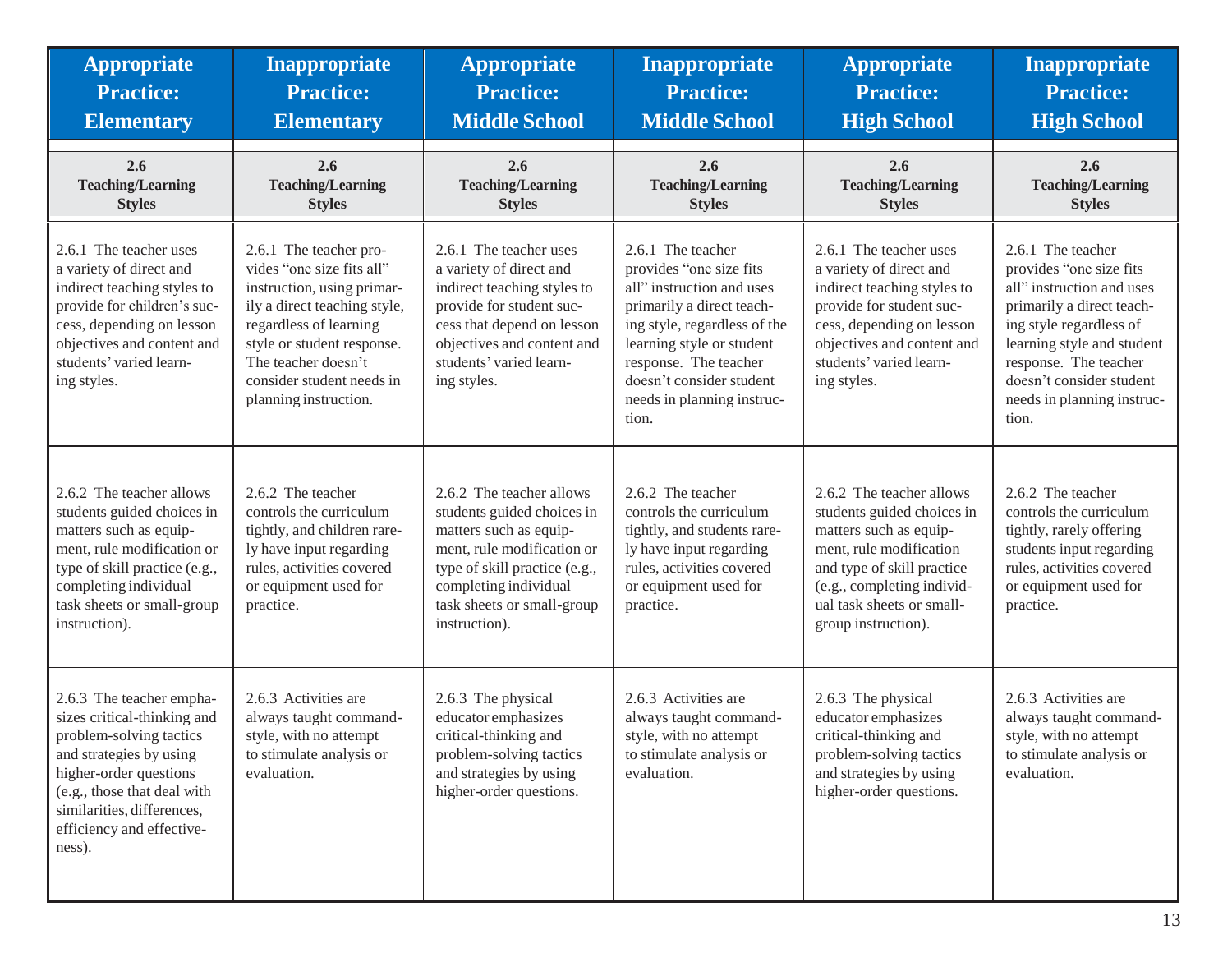| <b>Appropriate</b>                                                                                                                                                                 | <b>Inappropriate</b>                                                                                                                                                                                                                                                                          | <b>Appropriate</b>                                                                                                                                                                  | <b>Inappropriate</b>                                                                                                                                                                                                                                                                          | <b>Appropriate</b>                                                                                                                                                                  | <b>Inappropriate</b>                                                                                                                                                                                                                                                                           |
|------------------------------------------------------------------------------------------------------------------------------------------------------------------------------------|-----------------------------------------------------------------------------------------------------------------------------------------------------------------------------------------------------------------------------------------------------------------------------------------------|-------------------------------------------------------------------------------------------------------------------------------------------------------------------------------------|-----------------------------------------------------------------------------------------------------------------------------------------------------------------------------------------------------------------------------------------------------------------------------------------------|-------------------------------------------------------------------------------------------------------------------------------------------------------------------------------------|------------------------------------------------------------------------------------------------------------------------------------------------------------------------------------------------------------------------------------------------------------------------------------------------|
| <b>Practice:</b>                                                                                                                                                                   | <b>Practice:</b>                                                                                                                                                                                                                                                                              | <b>Practice:</b>                                                                                                                                                                    | <b>Practice:</b>                                                                                                                                                                                                                                                                              | <b>Practice:</b>                                                                                                                                                                    | <b>Practice:</b>                                                                                                                                                                                                                                                                               |
| <b>Elementary</b>                                                                                                                                                                  | <b>Elementary</b>                                                                                                                                                                                                                                                                             | <b>Middle School</b>                                                                                                                                                                | <b>Middle School</b>                                                                                                                                                                                                                                                                          | <b>High School</b>                                                                                                                                                                  | <b>High School</b>                                                                                                                                                                                                                                                                             |
| 2.7                                                                                                                                                                                | 2.7                                                                                                                                                                                                                                                                                           | 2.7                                                                                                                                                                                 | 2.7                                                                                                                                                                                                                                                                                           | 2.7                                                                                                                                                                                 | 2.7                                                                                                                                                                                                                                                                                            |
| <b>Teacher</b>                                                                                                                                                                     | <b>Teacher</b>                                                                                                                                                                                                                                                                                | <b>Teacher</b>                                                                                                                                                                      | <b>Teacher</b>                                                                                                                                                                                                                                                                                | <b>Teacher</b>                                                                                                                                                                      | <b>Teacher</b>                                                                                                                                                                                                                                                                                 |
| <b>Enthusiasm</b>                                                                                                                                                                  | Enthusiasm                                                                                                                                                                                                                                                                                    | <b>Enthusiasm</b>                                                                                                                                                                   | Enthusiasm                                                                                                                                                                                                                                                                                    | Enthusiasm                                                                                                                                                                          | Enthusiasm                                                                                                                                                                                                                                                                                     |
| 2.7.1 The teacher shows<br>enthusiasm for an active,<br>healthy lifestyle.                                                                                                         | 2.7.1 The teacher appears<br>not to enjoy physical ac-<br>tivity. (e.g., instructs from<br>a chair or the bleachers).                                                                                                                                                                         | 2.7.1 The physical educa-<br>tor shows enthusiasm<br>for an active, healthy<br>lifestyle.                                                                                           | 2.7.1 The physical educa-<br>tor appears not to enjoy<br>physical activity (e.g.,<br>instructs from a chair or<br>the bleachers).                                                                                                                                                             | 2.7.1 The physical educa-<br>tor shows enthusiasm<br>for an active, healthy<br>lifestyle.                                                                                           | 2.7.1 The physical educa-<br>tor appears not to enjoy<br>physical activity (e.g.,<br>instructs from a chair or<br>the bleachers).                                                                                                                                                              |
| 2.8                                                                                                                                                                                | 2.8                                                                                                                                                                                                                                                                                           | 2.8                                                                                                                                                                                 | 2.8                                                                                                                                                                                                                                                                                           | 2.8                                                                                                                                                                                 | 2.8                                                                                                                                                                                                                                                                                            |
| <b>Success Rate</b>                                                                                                                                                                | <b>Success Rate</b>                                                                                                                                                                                                                                                                           | <b>Success Rate</b>                                                                                                                                                                 | <b>Success Rate</b>                                                                                                                                                                                                                                                                           | <b>Success Rate</b>                                                                                                                                                                 | <b>Success Rate</b>                                                                                                                                                                                                                                                                            |
| 2.8.1 Students practice<br>skills at high rates of suc-<br>cess adjusted for indi-<br>vidual skill levels within<br>a "Try again; mistakes are<br>okay" learning environ-<br>ment. | 2.8.1 The teacher in-<br>structs as if all children in<br>the class have identical<br>skill and physical fitness<br>levels, using a single<br>standard for all children,<br>which leads to frustration,<br>boredom and/or misbe-<br>havior.                                                   | 2.8.1 Students practice<br>skills at high rates of suc-<br>cess, adjusted for indi-<br>vidual skill levels within<br>a "Try again; mistakes are<br>okay" learning environ-<br>ment. | 2.8.1 The physical<br>educator teaches as if all<br>students are at identical<br>skill and physical fitness<br>levels, using a single<br>standard for all students,<br>which leads to frustration,<br>boredom and/or misbe-<br>havior.                                                        | 2.8.1 Students practice<br>skills at high rates of suc-<br>cess, adjusted for indi-<br>vidual skill levels within<br>a "Try again; mistakes are<br>okay" learning environ-<br>ment. | 2.8.1 The physical<br>educator teaches as if all<br>students are at identical<br>skill and physical fitness<br>levels, using a single<br>standard for all students,<br>which leads to frustration,<br>boredom and/or misbe-<br>havior.                                                         |
| 2.9                                                                                                                                                                                | 2.9                                                                                                                                                                                                                                                                                           | 2.9                                                                                                                                                                                 | 2.9                                                                                                                                                                                                                                                                                           | 2.9                                                                                                                                                                                 | 2.9                                                                                                                                                                                                                                                                                            |
| <b>Teacher Feedback</b>                                                                                                                                                            | <b>Teacher Feedback</b>                                                                                                                                                                                                                                                                       | <b>Teacher Feedback</b>                                                                                                                                                             | <b>Teacher Feedback</b>                                                                                                                                                                                                                                                                       | <b>Teacher Feedback</b>                                                                                                                                                             | <b>Teacher Feedback</b>                                                                                                                                                                                                                                                                        |
| 2.9.1 The teacher pro-<br>vides specific feedback<br>(e.g., "Remember to step<br>forward on your opposite<br>foot when you're throw-<br>ing") on a consistent<br>basis.            | 2.9.1 Children receive<br>either no feedback or<br>feedback that is primarily<br>negative or too general<br>(e.g., "Good job," "Way to<br>go") to help improve per-<br>formance. The teacher is<br>not engaged instructionally<br>and either merely officiates<br>or plays with the students. | 2.9.1 The physical<br>educator provides specific<br>feedback (e.g., "Remem-<br>ber to step forward on<br>your opposite foot when<br>throwing") on a consistent<br>basis.            | 2.9.1 Students receive<br>either no feedback or<br>feedback that is primarily<br>negative or too general<br>(e.g., "Good job," "Way to<br>go") to help improve per-<br>formance. The teacher is<br>not engaged instructionally<br>and either merely officiates<br>or plays with the students. | 2.9.1 The physical<br>educator provides specific<br>feedback on a consistent<br>basis (e.g., "Be sure that<br>you follow through in the<br>direction of the basket").               | 2.9.1 Students receive<br>either no feedback or<br>feedback that is primarily<br>negative or too general<br>(e.g., "Good job," "Way to<br>go") to help improve per-<br>formance. The teacher is<br>not engaged instructionally,<br>and either merely officiates<br>or plays with the students. |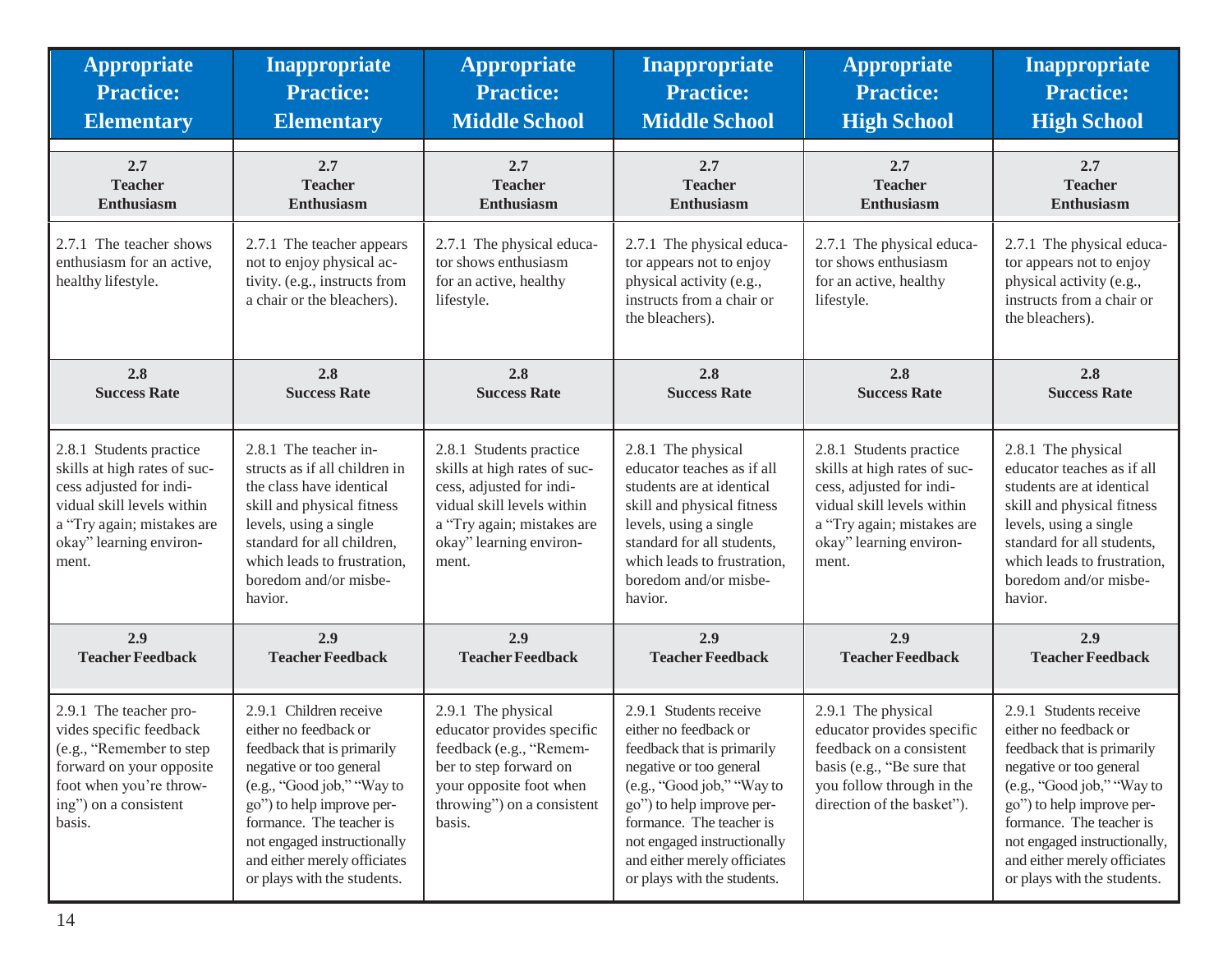| <b>Appropriate</b>                                                                                                                                                                                                              | <b>Inappropriate</b>                                                                                                                                                                                                                 | <b>Appropriate</b>                                                                                                                                                                                                              | Inappropriate                                                                                                                                                                                                                                                                                                                              | <b>Appropriate</b>                                                                                                                                                                                                               | <b>Inappropriate</b>                                                                                                                                                                                                                                                                                                                                                                            |
|---------------------------------------------------------------------------------------------------------------------------------------------------------------------------------------------------------------------------------|--------------------------------------------------------------------------------------------------------------------------------------------------------------------------------------------------------------------------------------|---------------------------------------------------------------------------------------------------------------------------------------------------------------------------------------------------------------------------------|--------------------------------------------------------------------------------------------------------------------------------------------------------------------------------------------------------------------------------------------------------------------------------------------------------------------------------------------|----------------------------------------------------------------------------------------------------------------------------------------------------------------------------------------------------------------------------------|-------------------------------------------------------------------------------------------------------------------------------------------------------------------------------------------------------------------------------------------------------------------------------------------------------------------------------------------------------------------------------------------------|
| <b>Practice:</b>                                                                                                                                                                                                                | <b>Practice:</b>                                                                                                                                                                                                                     | <b>Practice:</b>                                                                                                                                                                                                                | <b>Practice:</b>                                                                                                                                                                                                                                                                                                                           | <b>Practice:</b>                                                                                                                                                                                                                 | <b>Practice:</b>                                                                                                                                                                                                                                                                                                                                                                                |
| <b>Elementary</b>                                                                                                                                                                                                               | <b>Elementary</b>                                                                                                                                                                                                                    | <b>Middle School</b>                                                                                                                                                                                                            | <b>Middle School</b>                                                                                                                                                                                                                                                                                                                       | <b>High School</b>                                                                                                                                                                                                               | <b>High School</b>                                                                                                                                                                                                                                                                                                                                                                              |
| 2.10                                                                                                                                                                                                                            | 2.10                                                                                                                                                                                                                                 | 2.10                                                                                                                                                                                                                            | 2.10                                                                                                                                                                                                                                                                                                                                       | 2.10                                                                                                                                                                                                                             | 2.10                                                                                                                                                                                                                                                                                                                                                                                            |
| <b>Technology Use</b>                                                                                                                                                                                                           | <b>Technology Use</b>                                                                                                                                                                                                                | <b>Technology Use</b>                                                                                                                                                                                                           | <b>Technology Use</b>                                                                                                                                                                                                                                                                                                                      | <b>Technology Use</b>                                                                                                                                                                                                            | <b>Technology Use</b>                                                                                                                                                                                                                                                                                                                                                                           |
| 2.10.1 The teacher<br>includes technology to in-<br>crease the lesson's effec-<br>tiveness (e.g., quantifying<br>activity with pedometers).                                                                                     | 2.10.1 The teacher uses<br>technology rarely, if ever.                                                                                                                                                                               | 2.10.1 The teacher<br>includes technology to en-<br>hance the lesson's effec-<br>tiveness (e.g., quantifying<br>activity with pedometers).                                                                                      | 2.10.1 The teacher uses<br>technology rarely, if ever.                                                                                                                                                                                                                                                                                     | 2.10.1 The physical<br>educator includes technol-<br>ogy to enhance the les-<br>son's effectiveness (e.g.,<br>quantifying activity with<br>pedometers).                                                                          | 2.10.1 The physical<br>educator uses technology<br>rarely, if ever.                                                                                                                                                                                                                                                                                                                             |
| 3.0                                                                                                                                                                                                                             | 3.0                                                                                                                                                                                                                                  | 3.0                                                                                                                                                                                                                             | 3.0                                                                                                                                                                                                                                                                                                                                        | 3.0                                                                                                                                                                                                                              | 3.0                                                                                                                                                                                                                                                                                                                                                                                             |
| <b>CURRICULUM</b>                                                                                                                                                                                                               | <b>CURRICULUM</b>                                                                                                                                                                                                                    | <b>CURRICULUM</b>                                                                                                                                                                                                               | <b>CURRICULUM</b>                                                                                                                                                                                                                                                                                                                          | <b>CURRICULUM</b>                                                                                                                                                                                                                | <b>CURRICULUM</b>                                                                                                                                                                                                                                                                                                                                                                               |
| 3.1                                                                                                                                                                                                                             | 3.1                                                                                                                                                                                                                                  | 3.1                                                                                                                                                                                                                             | 3.1                                                                                                                                                                                                                                                                                                                                        | 3.1                                                                                                                                                                                                                              | 3.1                                                                                                                                                                                                                                                                                                                                                                                             |
| <b>Productive Motor Skill</b>                                                                                                                                                                                                   | <b>Productive Motor Skill</b>                                                                                                                                                                                                        | <b>Productive Motor Skill</b>                                                                                                                                                                                                   | <b>Productive Motor Skill</b>                                                                                                                                                                                                                                                                                                              | <b>Productive Motor Skill</b>                                                                                                                                                                                                    | <b>Productive Motor Skill</b>                                                                                                                                                                                                                                                                                                                                                                   |
| <b>Learning Experiences</b>                                                                                                                                                                                                     | <b>Learning Experiences</b>                                                                                                                                                                                                          | <b>Learning Experiences</b>                                                                                                                                                                                                     | <b>Learning Experiences</b>                                                                                                                                                                                                                                                                                                                | <b>Learning Experiences</b>                                                                                                                                                                                                      | <b>Learning Experiences</b>                                                                                                                                                                                                                                                                                                                                                                     |
| 3.1.1 The physical educa-<br>tion curriculum has an ob-<br>vious scope and sequence<br>based on goals and objec-<br>tives that are appropriate<br>for all children and that<br>are derived from national<br>or state standards. | 3.1.1 The physical<br>education curriculum<br>lacks age-appropriate<br>developmental goals and<br>objectives and is based<br>primarily on the teacher's<br>interests, preferences and<br>background (e.g., team<br>sports dominate). | 3.1.1 The physical educa-<br>tion curriculum has an ob-<br>vious scope and sequence<br>based on goals and objec-<br>tives that are appropriate<br>for all students and that<br>are derived from national<br>or state standards. | 3.1.1 Instructional units<br>and learning experiences<br>are based primarily on<br>the season, facilities<br>and teacher preferences<br>and not on a systematic,<br>approved curriculum.<br>Teachers teach what they<br>coach, or teach their<br>favorite activities, without<br>concern for student choic-<br>es, interests or abilities. | 3.1.1 The physical educa-<br>tion curriculum has an ob-<br>vious scope and sequence,<br>based on goals and objec-<br>tives that are appropriate<br>for all students and that<br>are derived from national<br>or state standards. | 3.1.1 Instructional units<br>and learning experiences<br>are based primarily on<br>the season, facilities<br>and teacher preferences<br>and not on a systematic,<br>approved curriculum.<br>Activities are limited to a<br>few team sports. Teach-<br>ers teach what they coach,<br>or teach their favorite<br>activities, without concern<br>for student choices, inter-<br>ests or abilities. |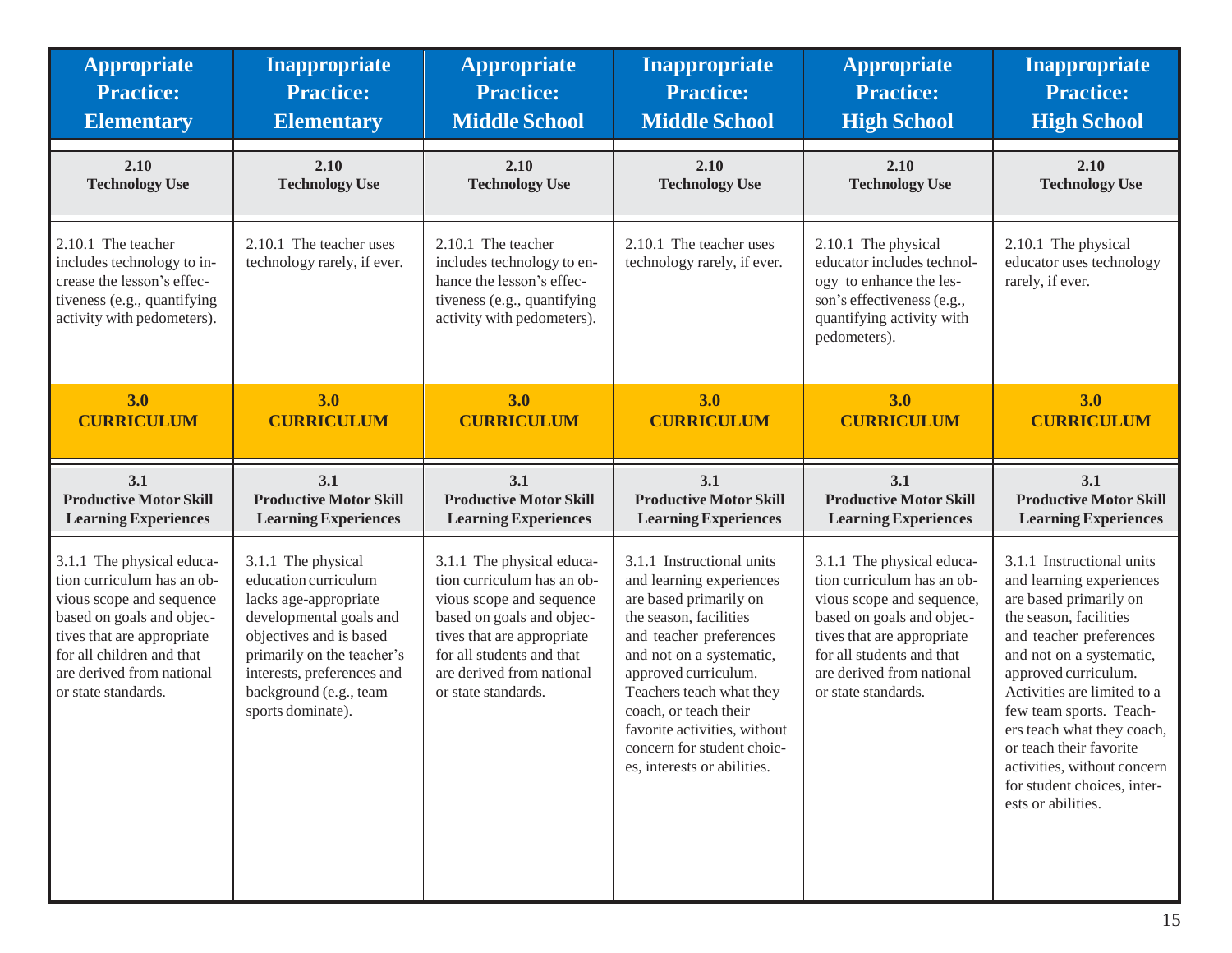| <b>Appropriate</b><br><b>Practice:</b><br><b>Elementary</b>                                                                                                                                                                                                               | Inappropriate<br><b>Practice:</b><br><b>Elementary</b>                                                                                                                     | <b>Appropriate</b><br><b>Practice:</b><br><b>Middle School</b>                                                                                                                                                                                                                                          | <b>Inappropriate</b><br><b>Practice:</b><br><b>Middle School</b>                                                                                                                                                                                                                                                               | <b>Appropriate</b><br><b>Practice:</b><br><b>High School</b>                                                                                                                                                                                                                             | Inappropriate<br><b>Practice:</b><br><b>High School</b>                                                                                                                                                        |
|---------------------------------------------------------------------------------------------------------------------------------------------------------------------------------------------------------------------------------------------------------------------------|----------------------------------------------------------------------------------------------------------------------------------------------------------------------------|---------------------------------------------------------------------------------------------------------------------------------------------------------------------------------------------------------------------------------------------------------------------------------------------------------|--------------------------------------------------------------------------------------------------------------------------------------------------------------------------------------------------------------------------------------------------------------------------------------------------------------------------------|------------------------------------------------------------------------------------------------------------------------------------------------------------------------------------------------------------------------------------------------------------------------------------------|----------------------------------------------------------------------------------------------------------------------------------------------------------------------------------------------------------------|
| 3.1.2 The teacher focuses<br>on developing students'<br>fundamental motor skills<br>and applying them to a<br>variety of settings.                                                                                                                                        | 3.1.2 Children don't<br>develop their motor skills<br>to a level that enables<br>them to participate enjoy-<br>ably and successfully in<br>games, gymnastics and<br>dance. | 3.1.2 Activities are<br>developmentally appro-<br>priate for early-adolescent<br>students and are aimed at<br>promoting success for all<br>students (e.g., heart rate<br>monitors allow students<br>to exercise in their own<br>individual target heart<br>zones and at different<br>intensity levels). | 3.1.2 Activities are not<br>developmentally appro-<br>priate for early ado-<br>lescents and are aimed<br>solely at the highly skilled<br>student (e.g., teaching<br>the jump serve to sixth-<br>graders in volleyball).                                                                                                        | 3.1.2 The physical educa-<br>tor includes motor skill<br>development, physiologi-<br>cal and biomechanical<br>concepts, health-enhanc-<br>ing physical activities that<br>lead to a physically active<br>lifestyle, and opportuni-<br>ties to develop appropri-<br>ate social behaviors. | 3.1.2 The physical educa-<br>tor teaches all students<br>the same skills year after<br>year, without including<br>movement analysis, per-<br>sonal and social under-<br>standing, or strategies.               |
| 3.1.3 Each lesson is<br>designed to meet pro-<br>gram goals as stated in<br>a published scope and<br>sequence.                                                                                                                                                            | 3.1.3 Lesson activities<br>are chosen without regard<br>to program goals and/or<br>with little or no planning.                                                             | 3.1.3 Each lesson is<br>designed to meet pro-<br>gram goals as stated in<br>a published scope and<br>sequence.                                                                                                                                                                                          | 3.1.3 Lesson activities<br>are chosen without regard<br>to program goals.                                                                                                                                                                                                                                                      | 3.1.3 Instruction follows<br>a scope and sequence that<br>is designed to scaffold<br>prior learning and develop<br>mature forms of skills and<br>strategies.                                                                                                                             | 3.1.3 Little to no plan-<br>ning occurs to ensure<br>positive, productive learn-<br>ing experiences.                                                                                                           |
| 3.1.4 Teachers adapt<br>their lessons for differ-<br>ent classes within and<br>between grade levels.                                                                                                                                                                      | 3.1.4 The same lesson<br>plans and activities are<br>used for all grade levels.                                                                                            | 3.1.4 Teachers design<br>progressions that allow<br>students to build on previ-<br>ously learned content<br>and skills by focusing on<br>lifetime activities.                                                                                                                                           | 3.1.4 Teachers teach all<br>students the same skills<br>year after year. Activities<br>are the same for all grade<br>levels.                                                                                                                                                                                                   | 3.1.4 Teachers design<br>progressions that allow<br>students to build on previ-<br>ously learned content and<br>skills, by focusing on<br>lifetime activities.                                                                                                                           | 3.1.4 The same games<br>and activities are used for<br>all grade levels through-<br>out the year.                                                                                                              |
| 3.1.6 Rhythmical activi-<br>ties & dance: The teacher<br>includes a variety of rhyth-<br>mical, expressive, creative<br>and culturally enriching<br>dance experiences designed<br>with the children's physi-<br>cal, cultural, emotional and<br>social abilities in mind. | 3.1.6 Rhythmical activi-<br>ties & dance: The<br>teacher does not teach<br>dance, or teaches dances<br>to students with no<br>sequencing or<br>progression.                | 3.1.5 Team teaching is<br>employed to offer more<br>stations or activities and<br>enhance feedback.                                                                                                                                                                                                     | 3.1.5 Teachers com-<br>bine their classes only to:<br>play one big game, allow<br>students to socialize, plan<br>practices for interscholastic<br>teams or conduct personal<br>business. Team sports are<br>used as a farm system for<br>high school athletics, with<br>little attention paid to the<br>needs of non-athletes. | 3.1.5 Physical education<br>classes and athletic prac-<br>tices are clearly distinct.                                                                                                                                                                                                    | 3.1.5 Physical educa-<br>tion classes are used as<br>practice venues for the<br>school's interscholastic<br>sports teams (e.g., classes<br>are open only to team<br>members and are taught<br>by their coach). |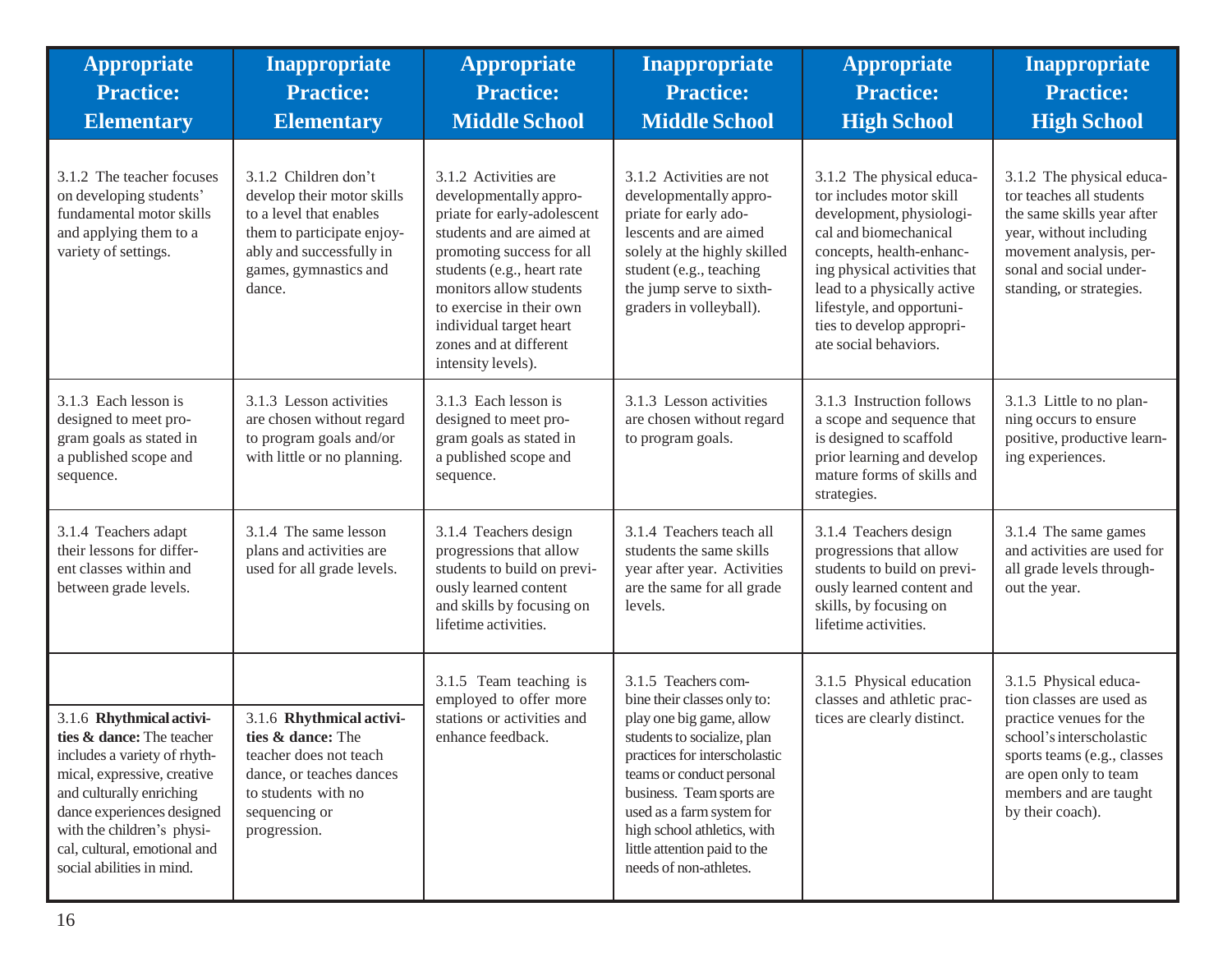| <b>Appropriate</b><br><b>Practice:</b><br><b>Elementary</b>                                                                                                                                                                                                                                                          | <b>Inappropriate</b><br><b>Practice:</b><br><b>Elementary</b>                                                                                                                                                                                                                                                                   | <b>Appropriate</b><br><b>Practice:</b><br><b>Middle School</b>                                                                                    | Inappropriate<br><b>Practice:</b><br><b>Middle School</b>                                                                                                                                                    | <b>Appropriate</b><br><b>Practice:</b><br><b>High School</b>                                                                                      | <b>Inappropriate</b><br><b>Practice:</b><br><b>High School</b>                                                                                                     |
|----------------------------------------------------------------------------------------------------------------------------------------------------------------------------------------------------------------------------------------------------------------------------------------------------------------------|---------------------------------------------------------------------------------------------------------------------------------------------------------------------------------------------------------------------------------------------------------------------------------------------------------------------------------|---------------------------------------------------------------------------------------------------------------------------------------------------|--------------------------------------------------------------------------------------------------------------------------------------------------------------------------------------------------------------|---------------------------------------------------------------------------------------------------------------------------------------------------|--------------------------------------------------------------------------------------------------------------------------------------------------------------------|
| 3.1.7 Games instruction:<br>Teachers select, design, se-<br>quence and modify games<br>to maximize specific learn-<br>ing, fitness/skill enhance-<br>ment and enjoyment.                                                                                                                                             | 3.1.7 Games instruc-<br>tion: Teachers use<br>games with no obvious<br>learning purpose or goal<br>other than to keep<br>children "busy, happy<br>and good."                                                                                                                                                                    |                                                                                                                                                   |                                                                                                                                                                                                              |                                                                                                                                                   |                                                                                                                                                                    |
| 3.1.8 Educational gym-<br>nastics: Lessons develop<br>skills appropriate to chil-<br>dren's abilities and confi-<br>dence in balancing, rolling,<br>jumping and landing,<br>climbing and transferring<br>weight. Children practice<br>on equipment designed<br>to match their gymnastic<br>abilities and confidence. | 3.1.8 Educational gym-<br>nastics: Teachers require<br>all students to perform the<br>same predetermined stunts<br>and routines while the rest<br>of the class sits and watch-<br>es. Predetermined stunts<br>require extensive teacher<br>direction and spotting<br>because they're too difficult<br>for many of the children. |                                                                                                                                                   |                                                                                                                                                                                                              |                                                                                                                                                   |                                                                                                                                                                    |
| 3.2<br><b>Concept Knowledge</b>                                                                                                                                                                                                                                                                                      | 3.2<br><b>Concept Knowledge</b>                                                                                                                                                                                                                                                                                                 | 3.2<br><b>Concept Knowledge</b>                                                                                                                   | 3.2<br><b>Concept Knowledge</b>                                                                                                                                                                              | 3.2<br><b>Concept Knowledge</b>                                                                                                                   | 3.2<br><b>Concept Knowledge</b>                                                                                                                                    |
| 3.2.1 Strategies, tactics,<br>exercise science, biome-<br>chanical analysis and fit-<br>ness concepts are included<br>throughout the curriculum.                                                                                                                                                                     | 3.2.1 The teacher doesn't<br>help develop student<br>knowledge of the scien-<br>tific bases of physical<br>activity.                                                                                                                                                                                                            | 3.2.1 Strategies, tac-<br>tics, exercise science,<br>biomechanical analysis<br>and fitness concepts are<br>included throughout the<br>curriculum. | 3.2.1 The teacher doesn't<br>help develop student<br>knowledge of the scien-<br>tific bases of physical<br>activity.                                                                                         | 3.2.1 Strategies, tac-<br>tics, exercise science,<br>biomechanical analysis<br>and fitness concepts are<br>included throughout the<br>curriculum. | 3.2.1 The teacher doesn't<br>help students learn the<br>scientific bases of physi-<br>cal activity.                                                                |
| 3.2.2 Students are<br>educated to become wise<br>consumers of the fitness/<br>wellness and nutrition<br>industries.                                                                                                                                                                                                  | 3.2.2 Teachers fail to link<br>knowledge gained in phys-<br>ical education to life (e.g.,<br>children are not taught that<br>the heart is a muscle that<br>needs regular exercise to<br>remain healthy).                                                                                                                        | 3.2.2 Students are<br>educated to become wise<br>consumers of the fitness/<br>wellness and nutrition<br>industries.                               | 3.2.2 Teachers fail to<br>link knowledge gained<br>in physical education to<br>life (e.g., provide only an<br>overview of the new food<br>guide pyramid and never<br>instruct students on how<br>to use it). | 3.2.2 Students are<br>educated to become wise<br>consumers of the fitness/<br>wellness and nutrition<br>industries.                               | 3.2.2 Teachers fail to<br>link knowledge gained in<br>physical education to life<br>(e.g., students don't learn<br>how to select a qualified<br>personal trainer). |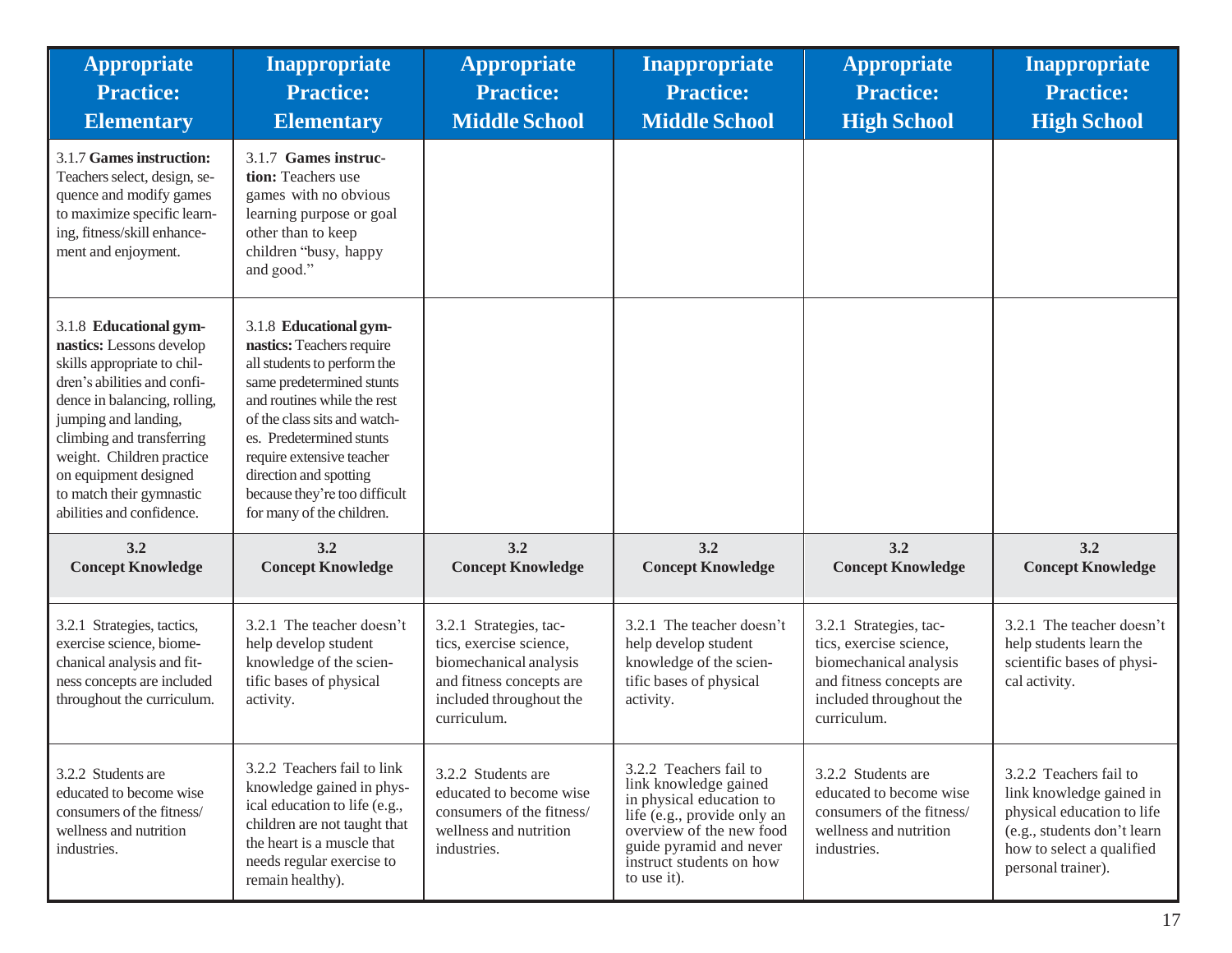| <b>Appropriate</b>                                                                                                                                                                                 | <b>Inappropriate</b>                                                                                                                                                                                              | <b>Appropriate</b>                                                                                                                                                                                                                                                                  | Inappropriate                                                                                                                                                                                                     | <b>Appropriate</b>                                                                                                                                                                                        | <b>Inappropriate</b>                                                                                                                                                                                              |
|----------------------------------------------------------------------------------------------------------------------------------------------------------------------------------------------------|-------------------------------------------------------------------------------------------------------------------------------------------------------------------------------------------------------------------|-------------------------------------------------------------------------------------------------------------------------------------------------------------------------------------------------------------------------------------------------------------------------------------|-------------------------------------------------------------------------------------------------------------------------------------------------------------------------------------------------------------------|-----------------------------------------------------------------------------------------------------------------------------------------------------------------------------------------------------------|-------------------------------------------------------------------------------------------------------------------------------------------------------------------------------------------------------------------|
| <b>Practice:</b>                                                                                                                                                                                   | <b>Practice:</b>                                                                                                                                                                                                  | <b>Practice:</b>                                                                                                                                                                                                                                                                    | <b>Practice:</b>                                                                                                                                                                                                  | <b>Practice:</b>                                                                                                                                                                                          | <b>Practice:</b>                                                                                                                                                                                                  |
| <b>Elementary</b>                                                                                                                                                                                  | <b>Elementary</b>                                                                                                                                                                                                 | <b>Middle School</b>                                                                                                                                                                                                                                                                | <b>Middle School</b>                                                                                                                                                                                              | <b>High School</b>                                                                                                                                                                                        | <b>High School</b>                                                                                                                                                                                                |
| 3.3                                                                                                                                                                                                | 3.3                                                                                                                                                                                                               | 3.3                                                                                                                                                                                                                                                                                 | 3.3                                                                                                                                                                                                               | 3.3                                                                                                                                                                                                       | 3.3                                                                                                                                                                                                               |
| <b>Regular</b>                                                                                                                                                                                     | <b>Regular</b>                                                                                                                                                                                                    | <b>Regular</b>                                                                                                                                                                                                                                                                      | <b>Regular</b>                                                                                                                                                                                                    | Regular                                                                                                                                                                                                   | <b>Regular</b>                                                                                                                                                                                                    |
| Participation                                                                                                                                                                                      | Participation                                                                                                                                                                                                     | Participation                                                                                                                                                                                                                                                                       | Participation                                                                                                                                                                                                     | Participation                                                                                                                                                                                             | Participation                                                                                                                                                                                                     |
| 3.3.1 The teacher extends<br>experiences from in-class<br>activity lessons to com-<br>munity and family activi-<br>ties, promoting a physi-<br>cally active lifestyle.                             | 3.3.1 No effort is made<br>to connect physical<br>education instruction to<br>community offerings,<br>recreation opportunities<br>or family involvement.                                                          | 3.3.1 The physical educa-<br>tor extends experiences<br>from in-class activity<br>lessons to community and<br>family activities, promot-<br>ing a physically active<br>lifestyle.                                                                                                   | 3.3.1 The physical<br>educator makes no ef-<br>fort to connect physical<br>education instruction to<br>community offerings,<br>recreation opportunities<br>or family involvement.                                 | 3.3.1 The physical educa-<br>tor extends experiences<br>from in-class activity<br>lessons to community and<br>family activities, promot-<br>ing a physically active<br>lifestyle.                         | 3.3.1 The physical<br>educator makes no ef-<br>fort to connect physical<br>education instruction to<br>community offerings,<br>recreation opportunities<br>or family involvement.                                 |
| 3.4                                                                                                                                                                                                | 3.4                                                                                                                                                                                                               | 3.4                                                                                                                                                                                                                                                                                 | 3.4                                                                                                                                                                                                               | 3.4                                                                                                                                                                                                       | 3.4                                                                                                                                                                                                               |
| <b>Developing</b>                                                                                                                                                                                  | <b>Developing</b>                                                                                                                                                                                                 | <b>Developing</b>                                                                                                                                                                                                                                                                   | <b>Developing</b>                                                                                                                                                                                                 | <b>Developing</b>                                                                                                                                                                                         | <b>Developing</b>                                                                                                                                                                                                 |
| <b>Health-Related Fitness</b>                                                                                                                                                                      | <b>Health-Related Fitness</b>                                                                                                                                                                                     | <b>Health-Related Fitness</b>                                                                                                                                                                                                                                                       | <b>Health-Related Fitness</b>                                                                                                                                                                                     | <b>Health-Related Fitness</b>                                                                                                                                                                             | <b>Health-Related Fitness</b>                                                                                                                                                                                     |
| 3.4.1 The health-related<br>components of fitness<br>are the focus of fitness<br>activities. Skill-related<br>components of fitness are<br>emphasized in their rela-<br>tion to skill development. | 3.4.1 Fitness activities<br>are random and unre-<br>lated to lifelong learning<br>benefits. Physical fitness<br>activity consists of mass<br>exercises following a<br>designated leader or a<br>standard routine. | 3.4.1 The health-related<br>components of fitness<br>are the focus of fitness<br>activities. Skill-related<br>components of fitness are<br>emphasized in their rela-<br>tion to skill development<br>(e.g., muscle strength and<br>flexibility are taught using<br>exercise balls). | 3.4.1 Fitness activities<br>are random and unre-<br>lated to lifelong learning<br>benefits. Physical fitness<br>activity consists of mass<br>exercises following a<br>designated leader or a<br>standard routine. | 3.4.1 The health-related<br>components of fitness<br>provide the focus for<br>fitness activities. Skill-<br>related components of<br>fitness are emphasized<br>in their relation to skill<br>development. | 3.4.1 Fitness activities<br>are random and unre-<br>lated to lifelong learning<br>benefits. Physical fitness<br>activity consists of mass<br>exercises following a<br>designated leader or a<br>standard routine. |
| 3.4.2 The teacher helps<br>students interpret and<br>use assessment data to<br>set goals and develop a<br>lifelong fitness plan.                                                                   | 3.4.2 The teacher<br>conducts the fitness as-<br>sessment but never uses<br>results to set goals or to<br>design a personal fitness<br>plan.                                                                      | 3.4.2 The physical<br>educator helps students<br>interpret and use fitness<br>assessment data to set<br>goals and develop a life-<br>long fitness plan.                                                                                                                             | 3.4.2 The physical<br>educator doesn't enable<br>students to use fitness<br>assessment results to set<br>goals or design a personal<br>fitness plan.                                                              | 3.4.2 The physical<br>educator helps students<br>interpret and use assess-<br>ment data to set goals<br>and to develop a lifelong<br>fitness plan.                                                        | 3.4.2 The physical educa-<br>tor conducts the fitness<br>assessment but never<br>helps students use results<br>to set goals or design a<br>personal fitness plan.                                                 |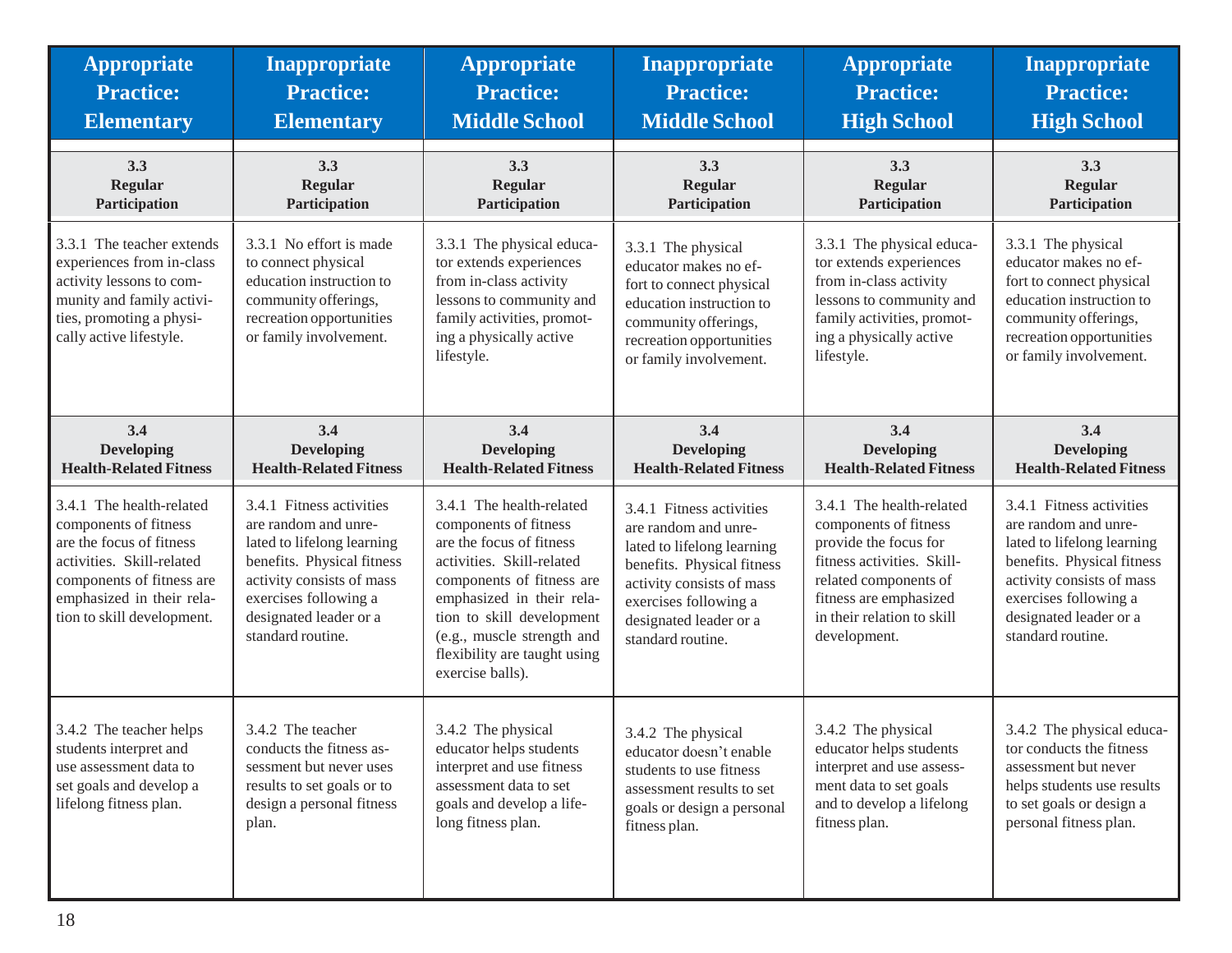| <b>Appropriate</b>                                                                                                                                                                                                                                                                                                                                                                           | Inappropriate                                                                                                                                                                                                                                                                                                | <b>Appropriate</b>                                                                                                                                                                                                                                                                                                                                                                                                                                                           | Inappropriate                                                                                                                                                                                                                                                                                                                                      | <b>Appropriate</b>                                                                                                                                                                                                                                                                                                                     | <b>Inappropriate</b>                                                                                                                                                                                                                                                                                             |
|----------------------------------------------------------------------------------------------------------------------------------------------------------------------------------------------------------------------------------------------------------------------------------------------------------------------------------------------------------------------------------------------|--------------------------------------------------------------------------------------------------------------------------------------------------------------------------------------------------------------------------------------------------------------------------------------------------------------|------------------------------------------------------------------------------------------------------------------------------------------------------------------------------------------------------------------------------------------------------------------------------------------------------------------------------------------------------------------------------------------------------------------------------------------------------------------------------|----------------------------------------------------------------------------------------------------------------------------------------------------------------------------------------------------------------------------------------------------------------------------------------------------------------------------------------------------|----------------------------------------------------------------------------------------------------------------------------------------------------------------------------------------------------------------------------------------------------------------------------------------------------------------------------------------|------------------------------------------------------------------------------------------------------------------------------------------------------------------------------------------------------------------------------------------------------------------------------------------------------------------|
| <b>Practice:</b>                                                                                                                                                                                                                                                                                                                                                                             | <b>Practice:</b>                                                                                                                                                                                                                                                                                             | <b>Practice:</b>                                                                                                                                                                                                                                                                                                                                                                                                                                                             | <b>Practice:</b>                                                                                                                                                                                                                                                                                                                                   | <b>Practice:</b>                                                                                                                                                                                                                                                                                                                       | <b>Practice:</b>                                                                                                                                                                                                                                                                                                 |
| <b>Elementary</b>                                                                                                                                                                                                                                                                                                                                                                            | <b>Elementary</b>                                                                                                                                                                                                                                                                                            | <b>Middle School</b>                                                                                                                                                                                                                                                                                                                                                                                                                                                         | <b>Middle School</b>                                                                                                                                                                                                                                                                                                                               | <b>High School</b>                                                                                                                                                                                                                                                                                                                     | <b>High School</b>                                                                                                                                                                                                                                                                                               |
| 3.5                                                                                                                                                                                                                                                                                                                                                                                          | 3.5                                                                                                                                                                                                                                                                                                          | 3.5                                                                                                                                                                                                                                                                                                                                                                                                                                                                          | 3.5                                                                                                                                                                                                                                                                                                                                                | 3.5                                                                                                                                                                                                                                                                                                                                    | 3.5                                                                                                                                                                                                                                                                                                              |
| <b>Self-Responsibility</b>                                                                                                                                                                                                                                                                                                                                                                   | <b>Self-Responsibility</b>                                                                                                                                                                                                                                                                                   | <b>Self-Responsibility</b>                                                                                                                                                                                                                                                                                                                                                                                                                                                   | <b>Self-Responsibility</b>                                                                                                                                                                                                                                                                                                                         | <b>Self-Responsibility</b>                                                                                                                                                                                                                                                                                                             | <b>Self-Responsibility</b>                                                                                                                                                                                                                                                                                       |
| & Social Skills                                                                                                                                                                                                                                                                                                                                                                              | & Social Skills                                                                                                                                                                                                                                                                                              | & Social Skills                                                                                                                                                                                                                                                                                                                                                                                                                                                              | & Social Skills                                                                                                                                                                                                                                                                                                                                    | & Social Skills                                                                                                                                                                                                                                                                                                                        | & Social Skills                                                                                                                                                                                                                                                                                                  |
| 3.5.1 Teachers intention-<br>ally design activities that<br>allow children opportuni-<br>ties to work together, for<br>the purpose of developing<br>social skills (cooperative,<br>competitive and sports-<br>manship) and learning<br>responsible behavior.<br>Situations are designed<br>purposefully for teaching<br>these skills; they aren't<br>left for "teachable mo-<br>ments" only. | 3.5.1 Social skills are not<br>taught but are assumed<br>as a byproduct (e.g., fair<br>play as a product of sport<br>participation). Teachers<br>don't take advantage of<br>strategies such as child<br>choice of equipment, peer<br>teaching, group work<br>and class involvement in<br>establishing rules. | 3.5.1 Physical educators de-<br>sign activities throughout the<br>program that provide students<br>with opportunities to work<br>together, for the purpose<br>of developing social skills<br>(cooperative and competi-<br>tive) and learning responsible<br>behavior (e.g., "good sport"<br>skills are encouraged instead<br>of trash talking). Situations<br>are designed purposefully for<br>teaching these skills; they're<br>not left for "teachable mo-<br>ments" only. | 3.5.1 Physical educa-<br>tors fail to systematically<br>enhance students' affec-<br>tive development. They<br>don't use activities and<br>instructional strategies<br>such as choice of<br>equipment, peer teaching<br>and class involvement in<br>establishing rules that<br>foster cooperation, social<br>skills and personal<br>responsibility. | 3.5.1 Teachers intention-<br>ally design activities that<br>allow students to work<br>together in developing<br>social skills (coopera-<br>tive and competitive) and<br>learning responsible<br>behavior. Situations are<br>designed purposefully<br>for teaching these skills;<br>they're not left for "teach-<br>able moments" only. | 3.5.1 Teachers don't use<br>strategies such as student<br>choice of equipment, peer<br>teaching, group work<br>or class involvement in<br>establishing rules. Stu-<br>dents of varying abilities<br>and popularity are not<br>assigned leadership roles<br>(e.g., team/squad leaders)<br>in working with groups. |
| 3.6                                                                                                                                                                                                                                                                                                                                                                                          | 3.6                                                                                                                                                                                                                                                                                                          | 3.6                                                                                                                                                                                                                                                                                                                                                                                                                                                                          | 3.6                                                                                                                                                                                                                                                                                                                                                | 3.6                                                                                                                                                                                                                                                                                                                                    | 3.6                                                                                                                                                                                                                                                                                                              |
| <b>Valuing</b>                                                                                                                                                                                                                                                                                                                                                                               | <b>Valuing</b>                                                                                                                                                                                                                                                                                               | <b>Valuing</b>                                                                                                                                                                                                                                                                                                                                                                                                                                                               | Valuing                                                                                                                                                                                                                                                                                                                                            | Valuing                                                                                                                                                                                                                                                                                                                                | <b>Valuing</b>                                                                                                                                                                                                                                                                                                   |
| <b>Physical Activity</b>                                                                                                                                                                                                                                                                                                                                                                     | <b>Physical Activity</b>                                                                                                                                                                                                                                                                                     | <b>Physical Activity</b>                                                                                                                                                                                                                                                                                                                                                                                                                                                     | <b>Physical Activity</b>                                                                                                                                                                                                                                                                                                                           | <b>Physical Activity</b>                                                                                                                                                                                                                                                                                                               | <b>Physical Activity</b>                                                                                                                                                                                                                                                                                         |
| 3.6.1 Teachers encourage<br>all children to experience the<br>satisfaction and joy that can<br>result from learning about<br>and participating regularly<br>in physical activity.                                                                                                                                                                                                            | 3.6.1 Negative experi-<br>ences in physical educa-<br>tion class (e.g., running as<br>punishment) lead students<br>to devalue the importance<br>and enjoyment of physical<br>activity.                                                                                                                       | 3.6.1 The physical educa-<br>tor helps all students ex-<br>perience the satisfaction<br>and joy of learning about<br>and participating regular-<br>ly in physical activity.                                                                                                                                                                                                                                                                                                  | 3.6.1 Negative experi-<br>ences in physical educa-<br>tion class (e.g., running as<br>punishment) lead students<br>to devalue the importance<br>and enjoyment of physical<br>activity.                                                                                                                                                             | 3.6.1 The physical edu-<br>cator helps all students<br>experience the satisfac-<br>tion and joy that result<br>from learning about and<br>participating in physical<br>activity regularly.                                                                                                                                             | 3.6.1 Negative experi-<br>ences in physical educa-<br>tion class (e.g., running as<br>punishment) lead students<br>to devalue the importance<br>and enjoyment of physical<br>activity.                                                                                                                           |
| 3.6.2 Teachers help stu-<br>dents understand that physi-<br>cal activity is an important<br>part of everyday living (e.g.,<br>climbing stairs instead of<br>using an elevator; riding a<br>bike or walking to school).                                                                                                                                                                       | 3.6.2 Teachers make<br>no effort to encourage<br>activity in other aspects of<br>students' lives.                                                                                                                                                                                                            | 3.6.2 Physical educators<br>help students understand that<br>physical activity is an impor-<br>tant part of everyday living<br>(e.g., climbing stairs instead<br>of using an elevator; riding a<br>bike or walking to school).                                                                                                                                                                                                                                               | 3.6.2 Teachers make<br>no effort to encourage<br>activity in other aspects of<br>students' lives.                                                                                                                                                                                                                                                  | 3.6.2 Physical educators<br>help students understand that<br>physical activity is an impor-<br>tant part of everyday living<br>(e.g., climbing stairs instead<br>of using an elevator; riding a<br>bike or walking to school).                                                                                                         | 3.6.2 Physical educators<br>make no effort to en-<br>courage activity in other<br>aspects of students' lives.                                                                                                                                                                                                    |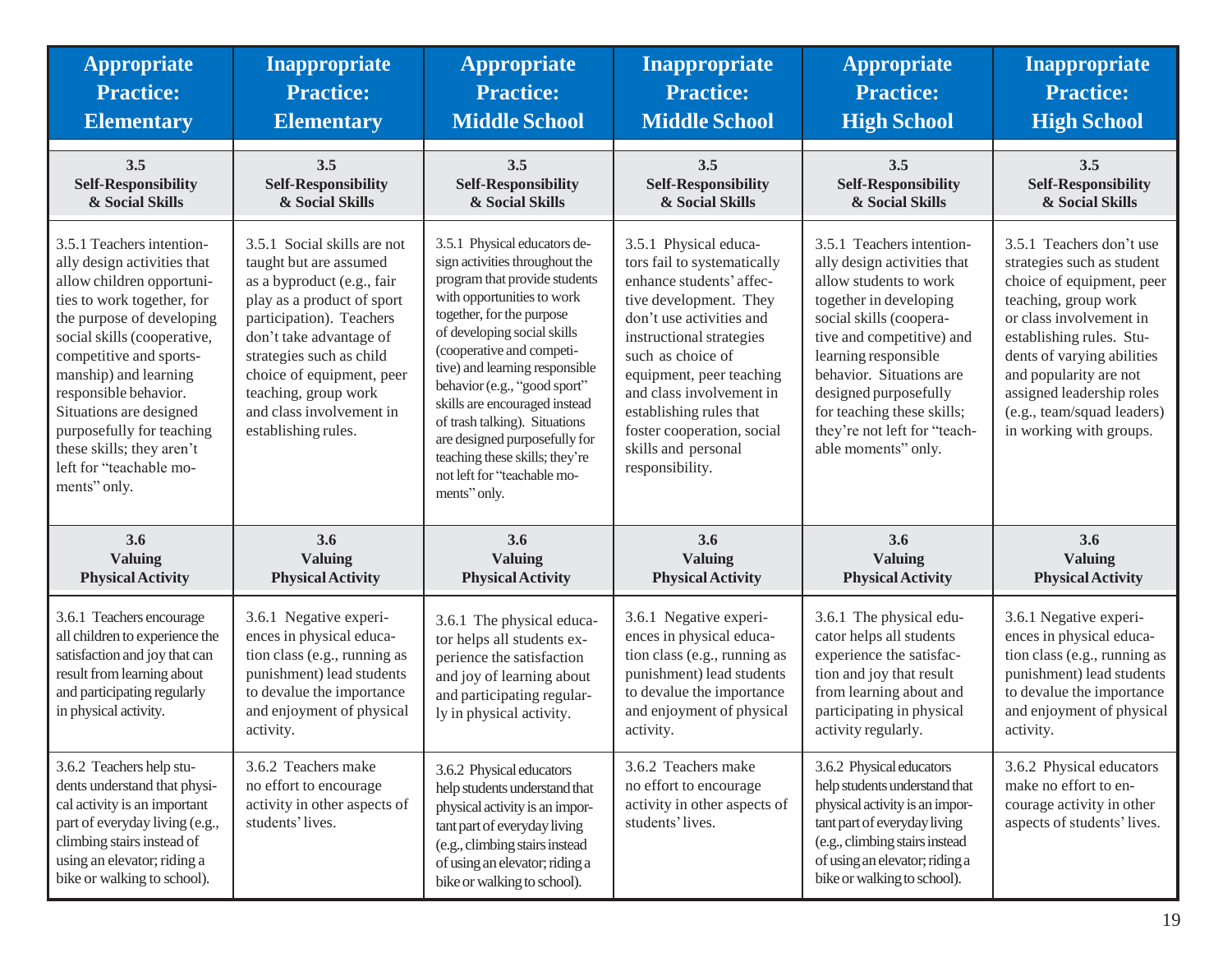| <b>Appropriate</b>                                                                                                                                                                                         | Inappropriate                                                                                                                                                                                                                                    | <b>Appropriate</b>                                                                                                                                                                                              | <b>Inappropriate</b>                                                                                                                                                                                      | <b>Appropriate</b>                                                                                                                                                                                               | <b>Inappropriate</b>                                                                                                                                                                                      |
|------------------------------------------------------------------------------------------------------------------------------------------------------------------------------------------------------------|--------------------------------------------------------------------------------------------------------------------------------------------------------------------------------------------------------------------------------------------------|-----------------------------------------------------------------------------------------------------------------------------------------------------------------------------------------------------------------|-----------------------------------------------------------------------------------------------------------------------------------------------------------------------------------------------------------|------------------------------------------------------------------------------------------------------------------------------------------------------------------------------------------------------------------|-----------------------------------------------------------------------------------------------------------------------------------------------------------------------------------------------------------|
| <b>Practice:</b>                                                                                                                                                                                           | <b>Practice:</b>                                                                                                                                                                                                                                 | <b>Practice:</b>                                                                                                                                                                                                | <b>Practice:</b>                                                                                                                                                                                          | <b>Practice:</b>                                                                                                                                                                                                 | <b>Practice:</b>                                                                                                                                                                                          |
| <b>Elementary</b>                                                                                                                                                                                          | <b>Elementary</b>                                                                                                                                                                                                                                | <b>Middle School</b>                                                                                                                                                                                            | <b>Middle School</b>                                                                                                                                                                                      | <b>High School</b>                                                                                                                                                                                               | <b>High School</b>                                                                                                                                                                                        |
| 3.7                                                                                                                                                                                                        | 3.7                                                                                                                                                                                                                                              | 3.7                                                                                                                                                                                                             | 3.7                                                                                                                                                                                                       | 3.7                                                                                                                                                                                                              | 3.7                                                                                                                                                                                                       |
| <b>Interdisciplinary</b>                                                                                                                                                                                   | Interdisciplinary                                                                                                                                                                                                                                | <b>Interdisciplinary</b>                                                                                                                                                                                        | Interdisciplinary                                                                                                                                                                                         | Interdisciplinary                                                                                                                                                                                                | Interdisciplinary                                                                                                                                                                                         |
| <b>Instruction</b>                                                                                                                                                                                         | <b>Instruction</b>                                                                                                                                                                                                                               | <b>Instruction</b>                                                                                                                                                                                              | <b>Instruction</b>                                                                                                                                                                                        | <b>Instruction</b>                                                                                                                                                                                               | <b>Instruction</b>                                                                                                                                                                                        |
| 3.7.1 Teachers frequently<br>link physical education<br>experiences with concepts<br>being taught in mathemat-<br>ics, reading, science,<br>social studies, art and<br>music.                              | 3.7.1 Physical educa-<br>tion classes are used to<br>teach cognitive concepts<br>emphasizing other areas<br>of the curriculum at the<br>expense of teaching<br>physical education skills<br>and concepts.                                        | 3.7.1 Physical educa-<br>tion is part of a multi-<br>disciplinary curriculum,<br>but integration doesn't<br>compromise teaching the<br>concepts important to<br>developing a physically<br>educated individual. | 3.7.1 Physical educa-<br>tion classes are used to<br>teach cognitive concepts<br>emphasizing other areas<br>of the curriculum at the<br>expense of teaching<br>physical education skills<br>and concepts. | 3.7.1 Physical education<br>forms part of a multi-<br>disciplinary curriculum,<br>but integration doesn't<br>compromise teaching the<br>concepts important to<br>developing a physically<br>educated individual. | 3.7.1 Physical educa-<br>tion classes are used to<br>teach cognitive concepts<br>emphasizing other areas<br>of the curriculum at the<br>expense of teaching<br>physical education skills<br>and concepts. |
| 3.8                                                                                                                                                                                                        | 3.8                                                                                                                                                                                                                                              | 3.8                                                                                                                                                                                                             | 3.8                                                                                                                                                                                                       | 3.8                                                                                                                                                                                                              | 3.8                                                                                                                                                                                                       |
| <b>Special Events</b>                                                                                                                                                                                      | <b>Special Events</b>                                                                                                                                                                                                                            | <b>Special Events</b>                                                                                                                                                                                           | <b>Special Events</b>                                                                                                                                                                                     | <b>Special Events</b>                                                                                                                                                                                            | <b>Special Events</b>                                                                                                                                                                                     |
| 3.8.1 Teachers plan field<br>days so that every child<br>participates fully and<br>derives satisfaction and<br>joy from a festival of<br>physical activity linked<br>to the physical education<br>program. | 3.8.1 Teachers design<br>field days that encourage<br>intense team, group or<br>individual competition<br>(e.g., running or sack<br>races), with winners and<br>losers identified clearly.<br>Extensive recognition is<br>given to winners only. | 3.8.1 Teachers plan<br>events (e.g., char-<br>ity events) so that every<br>student participates fully<br>and derives satisfaction<br>and joy from a festival of<br>physical activity.                           | 3.8.1 Teachers don't<br>implement any special<br>events.                                                                                                                                                  | 3.8.1 Teachers plan<br>events (e.g., charity<br>events, student/parent<br>play nights) so that every<br>student can participate<br>fully and can derive<br>satisfaction and joy from<br>the event.               | 3.8.1 Teachers don't<br>implement any special<br>events.                                                                                                                                                  |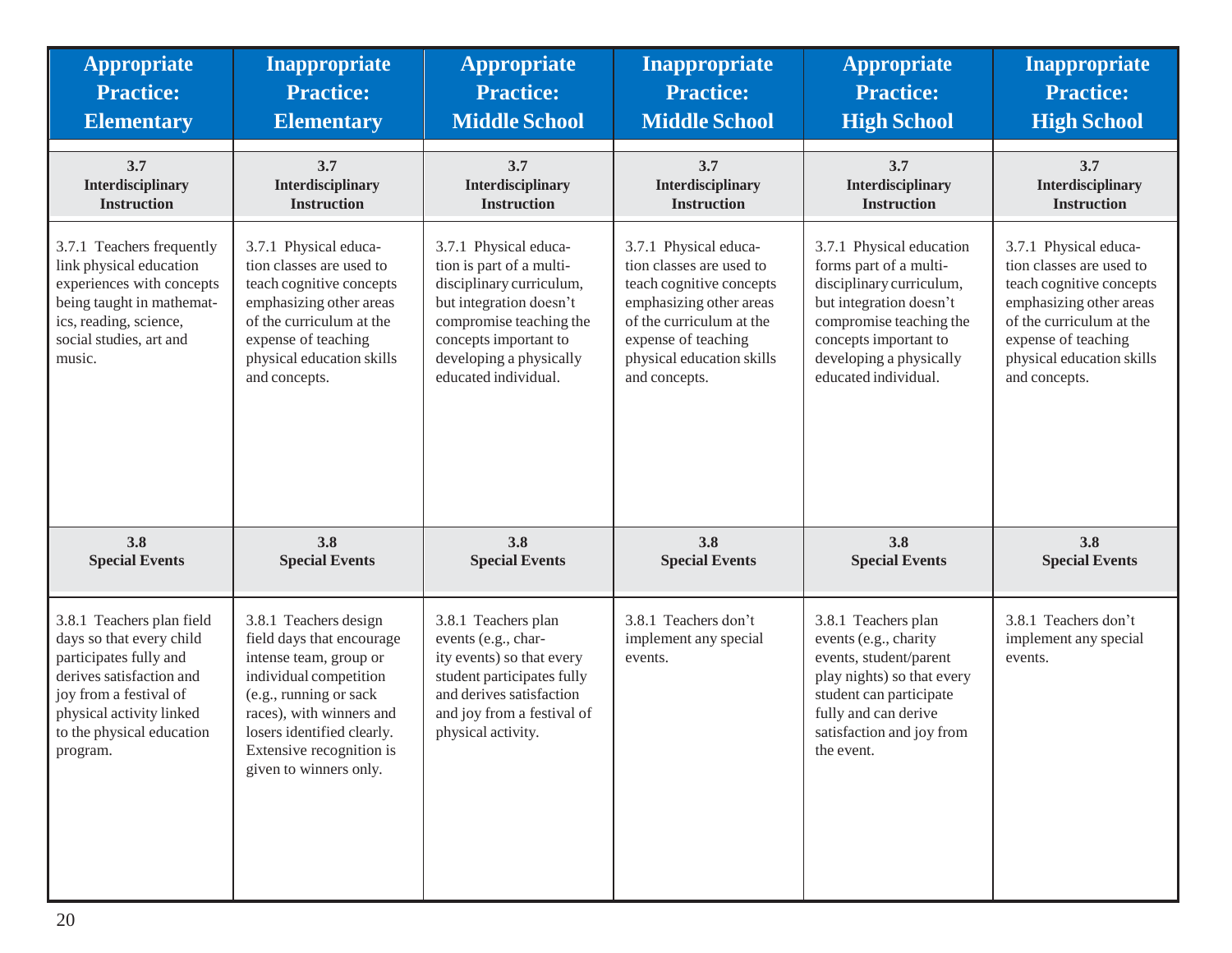| <b>Appropriate</b>                                                                                                                                                                                                     | <b>Inappropriate</b>                                                                                   | <b>Appropriate</b>                                                                                                                                                                                                     | <b>Inappropriate</b>                                                                                                                                     | <b>Appropriate</b>                                                                                                                                                                                                     | <b>Inappropriate</b>                                                                                                                                            |
|------------------------------------------------------------------------------------------------------------------------------------------------------------------------------------------------------------------------|--------------------------------------------------------------------------------------------------------|------------------------------------------------------------------------------------------------------------------------------------------------------------------------------------------------------------------------|----------------------------------------------------------------------------------------------------------------------------------------------------------|------------------------------------------------------------------------------------------------------------------------------------------------------------------------------------------------------------------------|-----------------------------------------------------------------------------------------------------------------------------------------------------------------|
| <b>Practice:</b>                                                                                                                                                                                                       | <b>Practice:</b>                                                                                       | <b>Practice:</b>                                                                                                                                                                                                       | <b>Practice:</b>                                                                                                                                         | <b>Practice:</b>                                                                                                                                                                                                       | <b>Practice:</b>                                                                                                                                                |
| <b>Elementary</b>                                                                                                                                                                                                      | <b>Elementary</b>                                                                                      | <b>Middle School</b>                                                                                                                                                                                                   | <b>Middle School</b>                                                                                                                                     | <b>High School</b>                                                                                                                                                                                                     | <b>High School</b>                                                                                                                                              |
| 4.0                                                                                                                                                                                                                    | 4.0                                                                                                    | 4.0                                                                                                                                                                                                                    | 4.0                                                                                                                                                      | 4.0                                                                                                                                                                                                                    | 4.0                                                                                                                                                             |
| <b>ASSESSMENT</b>                                                                                                                                                                                                      | <b>ASSESSMENT</b>                                                                                      | <b>ASSESSMENT</b>                                                                                                                                                                                                      | <b>ASSESSMENT</b>                                                                                                                                        | <b>ASSESSMENT</b>                                                                                                                                                                                                      | <b>ASSESSMENT</b>                                                                                                                                               |
| 4.1                                                                                                                                                                                                                    | 4.1                                                                                                    | 4.1                                                                                                                                                                                                                    | 4.1                                                                                                                                                      | 4.1                                                                                                                                                                                                                    | 4.1                                                                                                                                                             |
| <b>Assessment Use</b>                                                                                                                                                                                                  | <b>Assessment Use</b>                                                                                  | <b>Assessment Use</b>                                                                                                                                                                                                  | <b>Assessment Use</b>                                                                                                                                    | <b>Assessment Use</b>                                                                                                                                                                                                  | <b>Assessment Use</b>                                                                                                                                           |
| 4.1.1 Formative and<br>summative assessments<br>constitute ongoing and in-<br>tegral parts of the learning<br>process for all students,<br>including those with dis-<br>abilities.                                     | 4.1.1 Assessment is rare<br>and random, and occurs<br>only in the context of<br>grading.               | 4.1.1 Formative and<br>summative assessments<br>constitute ongoing and in-<br>tegral parts of the learning<br>process for all students,<br>including those with dis-<br>abilities.                                     | 4.1.1 Assessment is rare<br>and random, and occurs<br>only within the context<br>of grading (e.g., dress<br>and attendance to earn an<br>$\lq \lq A$ "). | 4.1.1 Formative and<br>summative assessments<br>constitute ongoing and in-<br>tegral parts of the learning<br>process for all students,<br>including those with dis-<br>abilities.                                     | 4.1.1 Assessment is rare<br>and random, and occurs<br>only within the context<br>of grading (e.g., dress<br>and attendance to earn an<br>$(A^{\prime\prime})$ . |
| 4.2                                                                                                                                                                                                                    | 4.2                                                                                                    | 4.2                                                                                                                                                                                                                    | 4.2                                                                                                                                                      | 4.2                                                                                                                                                                                                                    | 4.2                                                                                                                                                             |
| <b>Variety</b>                                                                                                                                                                                                         | <b>Variety</b>                                                                                         | <b>Variety</b>                                                                                                                                                                                                         | <b>Variety</b>                                                                                                                                           | <b>Variety</b>                                                                                                                                                                                                         | <b>Variety</b>                                                                                                                                                  |
| of Assessments                                                                                                                                                                                                         | of Assessments                                                                                         | of Assessments                                                                                                                                                                                                         | of Assessments                                                                                                                                           | of Assessments                                                                                                                                                                                                         | of Assessments                                                                                                                                                  |
| 4.2.1 Teachers systemati-<br>cally teach and assess all<br>domains (cognitive, affec-<br>tive and physical), using<br>a variety of assessment<br>techniques.                                                           | 4.2.1 Teachers assess<br>only physical fitness.                                                        | 4.2.1 Physical educa-<br>tors systematically teach<br>and assess all domains<br>(cognitive, affective and<br>physical), using a variety<br>of assessment techniques.                                                   | 4.2.1 Teachers assess<br>only physical fitness.                                                                                                          | 4.2.1 Physical educa-<br>tors systematically teach<br>and assess all domains<br>(cognitive, affective and<br>physical), using a variety<br>of assessment techniques.                                                   | 4.2.1 Physical educators<br>assess only one aspect of<br>student learning or im-<br>provement (e.g., physical<br>fitness).                                      |
| 4.2.2 Assessments<br>include clearly defined<br>criteria that are articu-<br>lated to students as part<br>of instruction before the<br>assessment (e.g., a rubric<br>is provided and explained<br>during instruction). | 4.2.2 Assessments aren't<br>defined clearly and/or<br>don't relate to program<br>goals and objectives. | 4.2.2 Assessments<br>include clearly defined<br>criteria that are articu-<br>lated to students as part<br>of instruction before the<br>assessment (e.g., a rubric<br>is provided and explained<br>during instruction). | 4.2.2 Assessments are<br>not defined clearly and/<br>or don't relate to program<br>goals and objectives.                                                 | 4.2.2 Assessments<br>include clearly defined<br>criteria that are articu-<br>lated to students as part<br>of instruction before the<br>assessment (e.g., a rubric<br>is provided and explained<br>during instruction). | 4.2.2 Assessments are<br>not defined clearly and/<br>or don't relate to program<br>goals and objectives.                                                        |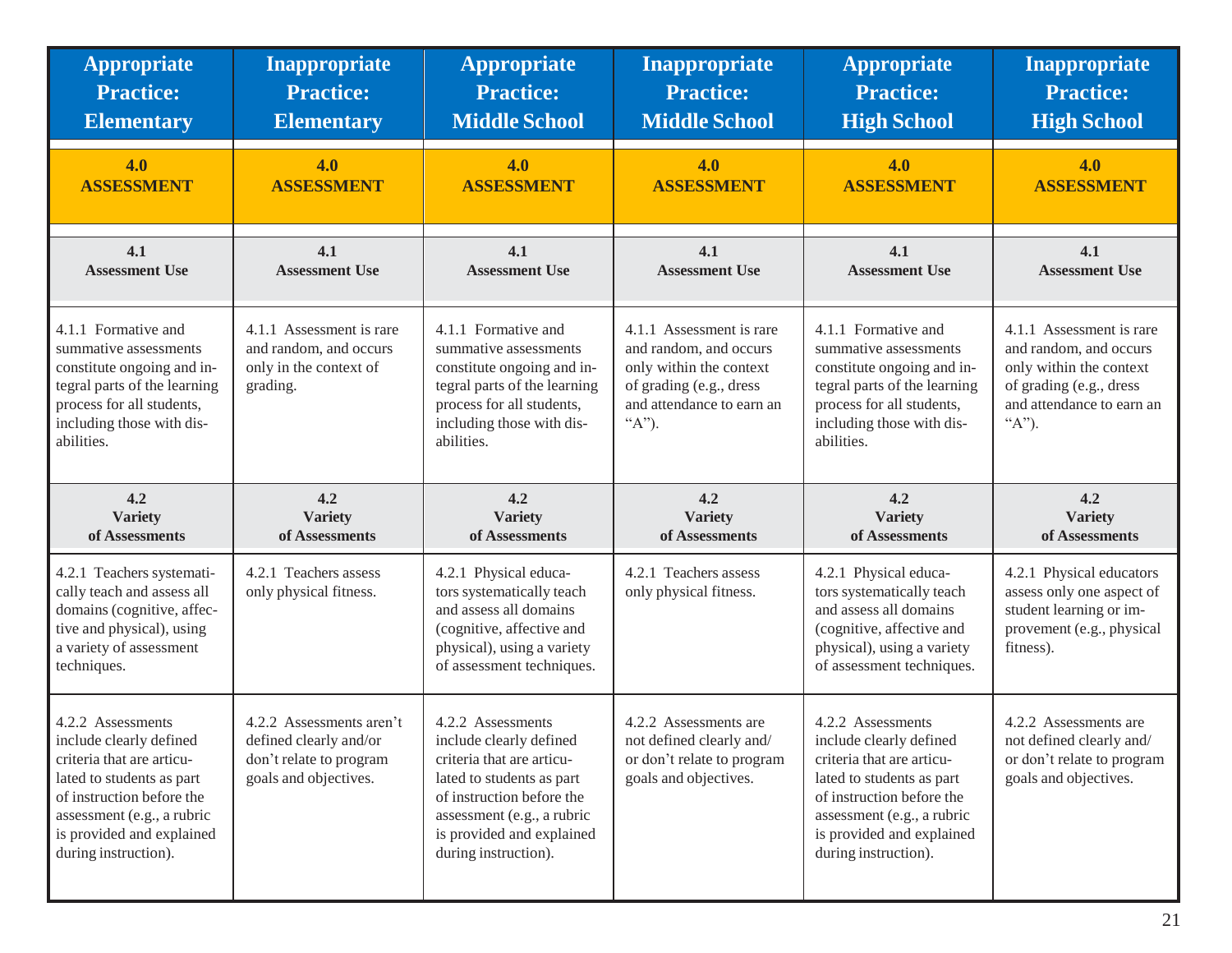| <b>Appropriate</b>                                                                                                                                                                                                                                                                              | <b>Inappropriate</b>                                                                                                                                                     | <b>Appropriate</b>                                                                                                                                                                                                                                                                                                   | Inappropriate                                                                                                                                                            | <b>Appropriate</b>                                                                                                                                                                                                                                                                                           | Inappropriate                                                                                                                                                                                                 |
|-------------------------------------------------------------------------------------------------------------------------------------------------------------------------------------------------------------------------------------------------------------------------------------------------|--------------------------------------------------------------------------------------------------------------------------------------------------------------------------|----------------------------------------------------------------------------------------------------------------------------------------------------------------------------------------------------------------------------------------------------------------------------------------------------------------------|--------------------------------------------------------------------------------------------------------------------------------------------------------------------------|--------------------------------------------------------------------------------------------------------------------------------------------------------------------------------------------------------------------------------------------------------------------------------------------------------------|---------------------------------------------------------------------------------------------------------------------------------------------------------------------------------------------------------------|
| <b>Practice:</b>                                                                                                                                                                                                                                                                                | <b>Practice:</b>                                                                                                                                                         | <b>Practice:</b>                                                                                                                                                                                                                                                                                                     | <b>Practice:</b>                                                                                                                                                         | <b>Practice:</b>                                                                                                                                                                                                                                                                                             | <b>Practice:</b>                                                                                                                                                                                              |
| <b>Elementary</b>                                                                                                                                                                                                                                                                               | <b>Elementary</b>                                                                                                                                                        | <b>Middle School</b>                                                                                                                                                                                                                                                                                                 | <b>Middle School</b>                                                                                                                                                     | <b>High School</b>                                                                                                                                                                                                                                                                                           | <b>High School</b>                                                                                                                                                                                            |
| 4.3                                                                                                                                                                                                                                                                                             | 4.3                                                                                                                                                                      | 4.3                                                                                                                                                                                                                                                                                                                  | 4.3                                                                                                                                                                      | 4.3                                                                                                                                                                                                                                                                                                          | 4.3                                                                                                                                                                                                           |
| <b>Fitness Testing</b>                                                                                                                                                                                                                                                                          | <b>Fitness Testing</b>                                                                                                                                                   | <b>Fitness Testing</b>                                                                                                                                                                                                                                                                                               | <b>Fitness Testing</b>                                                                                                                                                   | <b>Fitness Testing</b>                                                                                                                                                                                                                                                                                       | <b>Fitness Testing</b>                                                                                                                                                                                        |
| 4.3.1 Teachers use fitness<br>assessment as part of the<br>ongoing process of help-<br>ing students understand,<br>enjoy, improve and/or<br>maintain their physical<br>fitness and well-being<br>(e.g., students set goals<br>for improvement that<br>are revisited during the<br>school year). | 4.3.1 Teachers use fitness<br>test results to assign a<br>grade.                                                                                                         | 4.3.1 Physical educators<br>use fitness assessment<br>as part of the ongoing<br>process of helping stu-<br>dents understand, enjoy,<br>improve and/or maintain<br>their physical fitness<br>and well-being (e.g.,<br>students set fitness goals<br>for improvement that<br>are revisited during the<br>school year). | 4.3.1 Physical educators<br>use fitness test results to<br>assign a grade.                                                                                               | 4.3.1 Physical educators<br>fitness assessment<br>use<br>as part of the ongoing<br>process of helping stu-<br>dents understand, enjoy,<br>improve and/or maintain<br>their physical fitness and<br>well-being (e.g., students<br>set goals for improvement<br>that are revisited during<br>the school year). | 4.3.1 Physical educators<br>use fitness test results to<br>assign a grade.                                                                                                                                    |
| 4.3.2 As part of an ongo-<br>ing program of physical<br>education, students are<br>physically prepared in<br>each fitness component so<br>that they can complete the<br>assessments safely.                                                                                                     | 4.3.2 Students are re-<br>quired to run a mile with-<br>out appropriate condition-<br>ing or acclimatization.                                                            | 4.3.2 As part of an ongo-<br>ing program of physical<br>education, students are<br>prepared physically in<br>each fitness component so<br>that they can complete the<br>assessments safely.                                                                                                                          | 4.3.2 Students are re-<br>quired to run a mile with-<br>out appropriate condition-<br>ing or acclimatization.                                                            | 4.3.2 As part of an ongo-<br>ing physical education pro-<br>gram, students are prepared<br>physically in each fitness<br>component so that they can<br>complete the assessments<br>safely (e.g., students train<br>before running a mile).                                                                   | 4.3.2 Students are re-<br>quired to run a mile with-<br>out appropriate condition-<br>ing or acclimatization or<br>are expected to perform<br>pull-ups with no prior<br>conditioning or strength<br>training. |
| 4.4                                                                                                                                                                                                                                                                                             | 4.4                                                                                                                                                                      | 4.4                                                                                                                                                                                                                                                                                                                  | 4.4                                                                                                                                                                      | 4.4                                                                                                                                                                                                                                                                                                          | 4.4                                                                                                                                                                                                           |
| <b>Testing Procedures</b>                                                                                                                                                                                                                                                                       | <b>Testing Procedures</b>                                                                                                                                                | <b>Testing Procedures</b>                                                                                                                                                                                                                                                                                            | <b>Testing Procedures</b>                                                                                                                                                | <b>Testing Procedures</b>                                                                                                                                                                                                                                                                                    | <b>Testing Procedures</b>                                                                                                                                                                                     |
| 4.4.1 Teachers make<br>every effort to create<br>testing situations that are<br>private, nonthreatening,<br>educational and encour-<br>aging (e.g., they explain<br>what the test is designed<br>to measure).                                                                                   | 4.4.1 Testing is public<br>(e.g., students observe<br>others completing the test<br>while they wait for their<br>turn to take it), with no<br>reason given for the test. | 4.4.1 Physical educators<br>make every effort to cre-<br>ate testing situations that<br>are private, nonthreat-<br>ening, educational and<br>encouraging (e.g., they<br>explain what the test is<br>designed to measure).                                                                                            | 4.4.1 Testing is public<br>(e.g., students observe<br>others completing the test<br>while they wait for their<br>turn to take it), with no<br>reason given for the test. | 4.4.1 Physical educators<br>make every effort to cre-<br>ate testing situations that<br>are private, nonthreat-<br>ening, educational and<br>encouraging (e.g., they<br>explain what the test is<br>designed to measure).                                                                                    | 4.4.1 Testing is public;<br>students observe others<br>completing the test while<br>they wait for their turn to<br>take it.                                                                                   |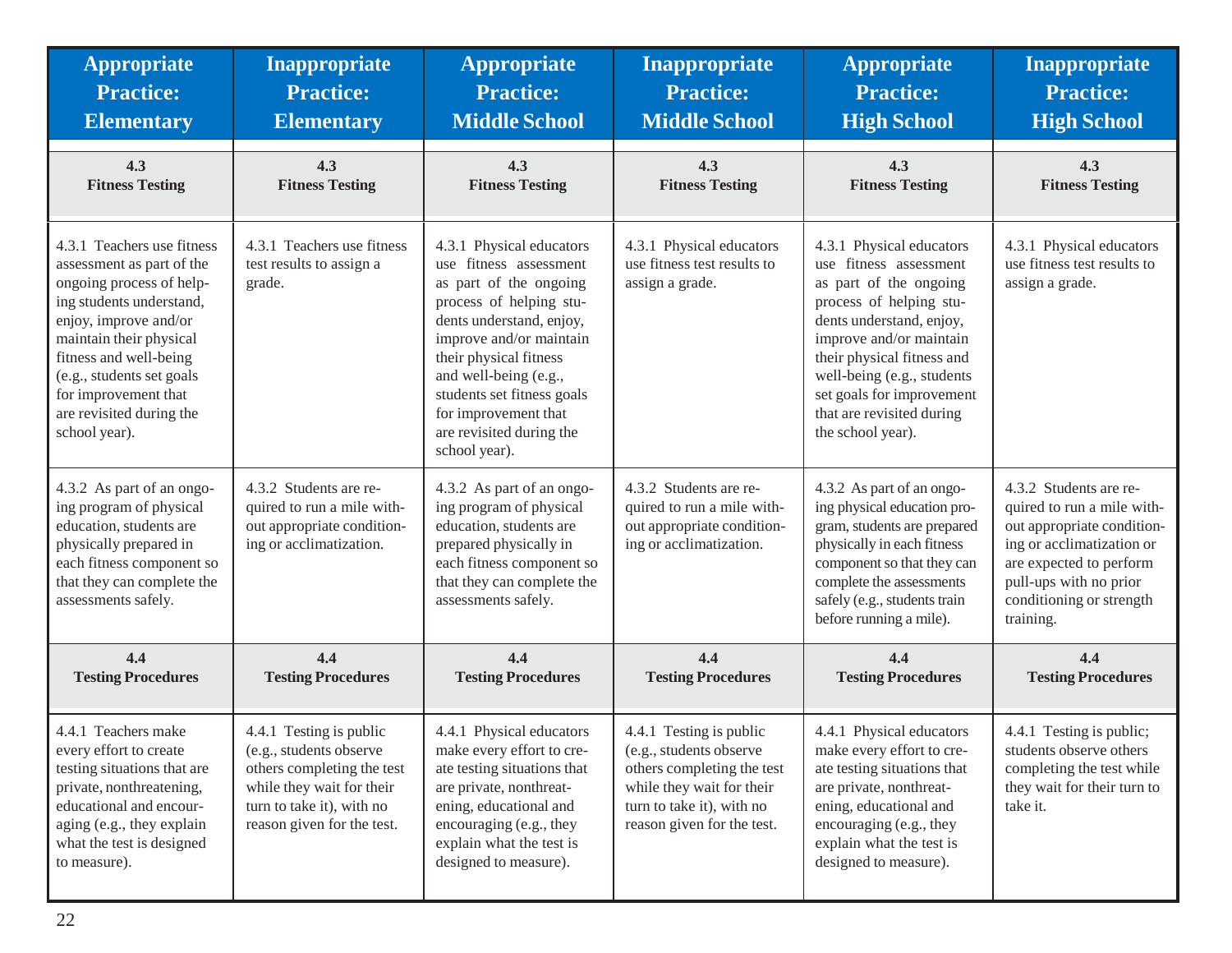| <b>Appropriate</b><br><b>Practice:</b><br><b>Elementary</b>                                                                                                                                                                                                       | <b>Inappropriate</b><br><b>Practice:</b><br><b>Elementary</b>                                                                                                                                                          | <b>Appropriate</b><br><b>Practice:</b><br><b>Middle School</b>                                                                                                                                                                                                            | <b>Inappropriate</b><br><b>Practice:</b><br><b>Middle School</b>                                                                                                                                                          | <b>Appropriate</b><br><b>Practice:</b><br><b>High School</b>                                                                                                                                                                                                              | Inappropriate<br><b>Practice:</b><br><b>High School</b>                                                                                                                                                         |
|-------------------------------------------------------------------------------------------------------------------------------------------------------------------------------------------------------------------------------------------------------------------|------------------------------------------------------------------------------------------------------------------------------------------------------------------------------------------------------------------------|---------------------------------------------------------------------------------------------------------------------------------------------------------------------------------------------------------------------------------------------------------------------------|---------------------------------------------------------------------------------------------------------------------------------------------------------------------------------------------------------------------------|---------------------------------------------------------------------------------------------------------------------------------------------------------------------------------------------------------------------------------------------------------------------------|-----------------------------------------------------------------------------------------------------------------------------------------------------------------------------------------------------------------|
| 4.4.2 Teachers encourage<br>children to avoid com-<br>parisons with others and,<br>instead, use the results<br>as a catalyst for personal<br>improvement.                                                                                                         | 4.4.2 Teachers overlook<br>taunting or teasing based<br>on test results. Results<br>are interpreted based on<br>comparison to norms,<br>rather than how they ap-<br>ply to children's future<br>health and well-being. | 4.4.2 Teachers encourage<br>students to avoid com-<br>parisons with others and,<br>instead, to use the results<br>as a catalyst for personal<br>improvement.                                                                                                              | 4.4.2 Results are inter-<br>preted based on com-<br>parison to norms rather<br>than how they apply to<br>students' future health and<br>well-being. Students are<br>allowed to compare their<br>test scores.              | 4.4.2 Physical educators<br>encourage students to<br>avoid comparisons with<br>others and, instead, use<br>the results as a catalyst for<br>personal improvement.                                                                                                         | 4.4.2 Results are inter-<br>preted based on compari-<br>son to norms rather than<br>how they apply to the<br>students' future health and<br>well-being. Students are<br>allowed to compare their<br>test scores |
| 4.5<br><b>Reporting</b><br><b>Student Progress</b>                                                                                                                                                                                                                | 4.5<br><b>Reporting</b><br><b>Student Progress</b>                                                                                                                                                                     | 4.5<br><b>Reporting</b><br><b>Student Progress</b>                                                                                                                                                                                                                        | 4.5<br><b>Reporting</b><br><b>Student Progress</b>                                                                                                                                                                        | 4.5<br><b>Reporting</b><br><b>Student Progress</b>                                                                                                                                                                                                                        | 4.5<br><b>Reporting</b><br><b>Student Progress</b>                                                                                                                                                              |
| 4.5.1 Test results are<br>shared privately with<br>children and their parents/<br>guardians as a tool for<br>developing personal goals<br>and strategies for main-<br>taining and increasing the<br>respective fitness param-<br>eters.                           | 4.5.1 Individual scores<br>are posted publicly, where<br>others can view and com-<br>pare them.                                                                                                                        | 4.5.1 Test results are<br>shared privately with<br>students and their parents/<br>guardians as a tool for<br>developing personal goals<br>and strategies for main-<br>taining and increasing the<br>respective fitness param-<br>eters.                                   | 4.5.1 Individual scores<br>are posted publicly, where<br>others can view and com-<br>pare them.                                                                                                                           | 4.5.1 Test results are<br>shared privately with<br>students and their parents/<br>guardians as a tool for<br>developing personal goals<br>and strategies.                                                                                                                 | 4.5.1 Individual scores<br>are posted publicly, where<br>anyone can view and<br>compare them.                                                                                                                   |
| 4.5.2 The teacher<br>provides regular reports of<br>student progress to<br>students and parents/<br>guardians using a variety<br>of continuous formative<br>evaluations and assess-<br>ments (e.g., heart rate<br>monitor printouts, pedom-<br>eter step sheets). | 4.5.2 Parents/guardians<br>never receive information<br>about the program content<br>and their children's prog-<br>ress beyond a letter grade<br>on the report card.                                                   | 4.5.2 Physical educators<br>provide regular reports<br>of student progress to<br>students and parents/<br>guardians, using a variety<br>of continuous, formative<br>evaluations and assess-<br>ments (e.g., heart rate<br>monitor printouts, pedom-<br>eter step sheets). | 4.5.2 Students receive<br>little or no information<br>regarding their progress<br>toward individual goals.<br>Student progress is report-<br>ed based only on teacher<br>perception, dressing for<br>class or attendance. | 4.5.2 Teachers provide<br>regular reports of student<br>progress to students and<br>parents/guardians, using<br>a variety of continuous,<br>formative evaluations and<br>assessments (e.g., heart<br>rate monitor printouts,<br>pedometer step sheets,<br>skill rubrics). | 4.5.2 Teachers don't<br>provide students with in-<br>dividual progress assess-<br>ment results.                                                                                                                 |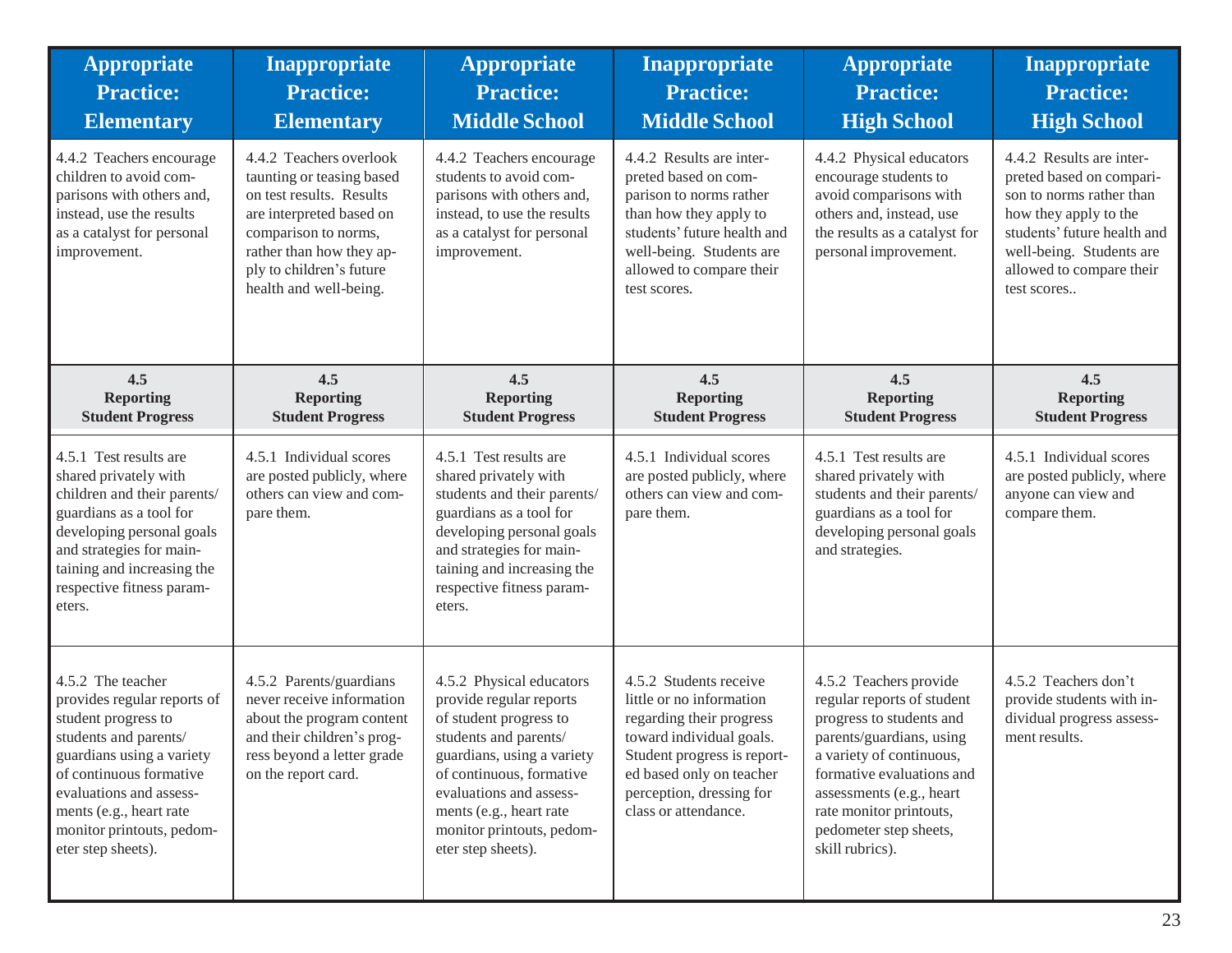| <b>Appropriate</b>                                                                                                                                          | Inappropriate                                                                                                                                                                            | <b>Appropriate</b>                                                                                                                    | Inappropriate                                                                                                                                                                                           | <b>Appropriate</b>                                                                                                                | <b>Inappropriate</b>                                                                                                                                                                                  |
|-------------------------------------------------------------------------------------------------------------------------------------------------------------|------------------------------------------------------------------------------------------------------------------------------------------------------------------------------------------|---------------------------------------------------------------------------------------------------------------------------------------|---------------------------------------------------------------------------------------------------------------------------------------------------------------------------------------------------------|-----------------------------------------------------------------------------------------------------------------------------------|-------------------------------------------------------------------------------------------------------------------------------------------------------------------------------------------------------|
| <b>Practice:</b>                                                                                                                                            | <b>Practice:</b>                                                                                                                                                                         | <b>Practice:</b>                                                                                                                      | <b>Practice:</b>                                                                                                                                                                                        | <b>Practice:</b>                                                                                                                  | <b>Practice:</b>                                                                                                                                                                                      |
| <b>Elementary</b>                                                                                                                                           | <b>Elementary</b>                                                                                                                                                                        | <b>Middle School</b>                                                                                                                  | <b>Middle School</b>                                                                                                                                                                                    | <b>High School</b>                                                                                                                | <b>High School</b>                                                                                                                                                                                    |
| 4.6                                                                                                                                                         | 4.6                                                                                                                                                                                      | 4.6                                                                                                                                   | 4.6                                                                                                                                                                                                     | 4.6                                                                                                                               | 4.6                                                                                                                                                                                                   |
| Grading                                                                                                                                                     | Grading                                                                                                                                                                                  | Grading                                                                                                                               | Grading                                                                                                                                                                                                 | Grading                                                                                                                           | <b>Grading</b>                                                                                                                                                                                        |
| 4.6.1 Physical educa-<br>tion grades are based on<br>thoughtfully identified<br>components that are<br>aligned with course goals<br>and national standards. | 4.6.1 Grades are based<br>on a single opportunity to<br>perform (e.g., based on<br>standardized fitness test<br>scores or the number of<br>times students can jump<br>rope continually). | 4.6.1 Grades are based<br>on thoughtfully identi-<br>fied components that are<br>aligned with course goals<br>and national standards. | 4.6.1 Grades are based on<br>athletic ability; a one-time<br>fitness or skill test; on<br>dressing requirements and<br>attendance; or undefined<br>measures of effort, par-<br>ticipation and attitude. | 4.6.1 Grades are based<br>on thoughtfully identified<br>criteria that are aligned<br>with course goals and<br>national standards. | 4.6.1 Grades are based<br>on athletic ability, a one-<br>time fitness or skill test,<br>dressing requirements and<br>attendance, or undefined<br>measures of effort, par-<br>ticipation and attitude. |
| 4.6.2 Students know<br>the components of and<br>criteria included in their<br>grade, and the rationale<br>for each.                                         | 4.6.2 Teachers use sub-<br>jective measures to assign<br>grades (e.g., they're based<br>solely on effort, participa-<br>tion, and/or attitude).                                          | 4.6.2 Students know<br>the components of and<br>criteria included in their<br>grade, and the rationale<br>for each.                   | 4.6.2 Teachers use<br>subjective measures (e.g.,<br>effort, participation and/or<br>attitude) to assign grades.                                                                                         | 4.6.2 Students know<br>the components of and<br>criteria included in their<br>grade, and the rationale<br>behind each.            | 4.6.2 Teachers use<br>subjective measures (e.g.,<br>effort, participation and/or<br>attitude) to assign grades.                                                                                       |
| 4.7                                                                                                                                                         | 4.7                                                                                                                                                                                      | 4.7                                                                                                                                   | 4.7                                                                                                                                                                                                     | 4.7                                                                                                                               | 4.7                                                                                                                                                                                                   |
| <b>Program Assessment</b>                                                                                                                                   | <b>Program Assessment</b>                                                                                                                                                                | <b>Program Assessment</b>                                                                                                             | <b>Program Assessment</b>                                                                                                                                                                               | <b>Program Assessment</b>                                                                                                         | <b>Program Assessment</b>                                                                                                                                                                             |
| 4.7.1 Data on student<br>achievement are used<br>to evaluate program ef-<br>fectiveness on a regular<br>basis.                                              | 4.7.1 Program evalua-<br>tion is based solely on<br>personal impressions.                                                                                                                | 4.7.1 Data on student<br>achievement are used<br>to evaluate program ef-<br>fectiveness on a regular<br>basis.                        | 4.7.1 Program evalua-<br>tion is based solely on<br>personal impressions.                                                                                                                               | 4.7.1 Data on student<br>achievement are used<br>to evaluate program ef-<br>fectiveness on a regular<br>basis.                    | 4.7.1 Program evalua-<br>tion is based solely on<br>personal impressions.                                                                                                                             |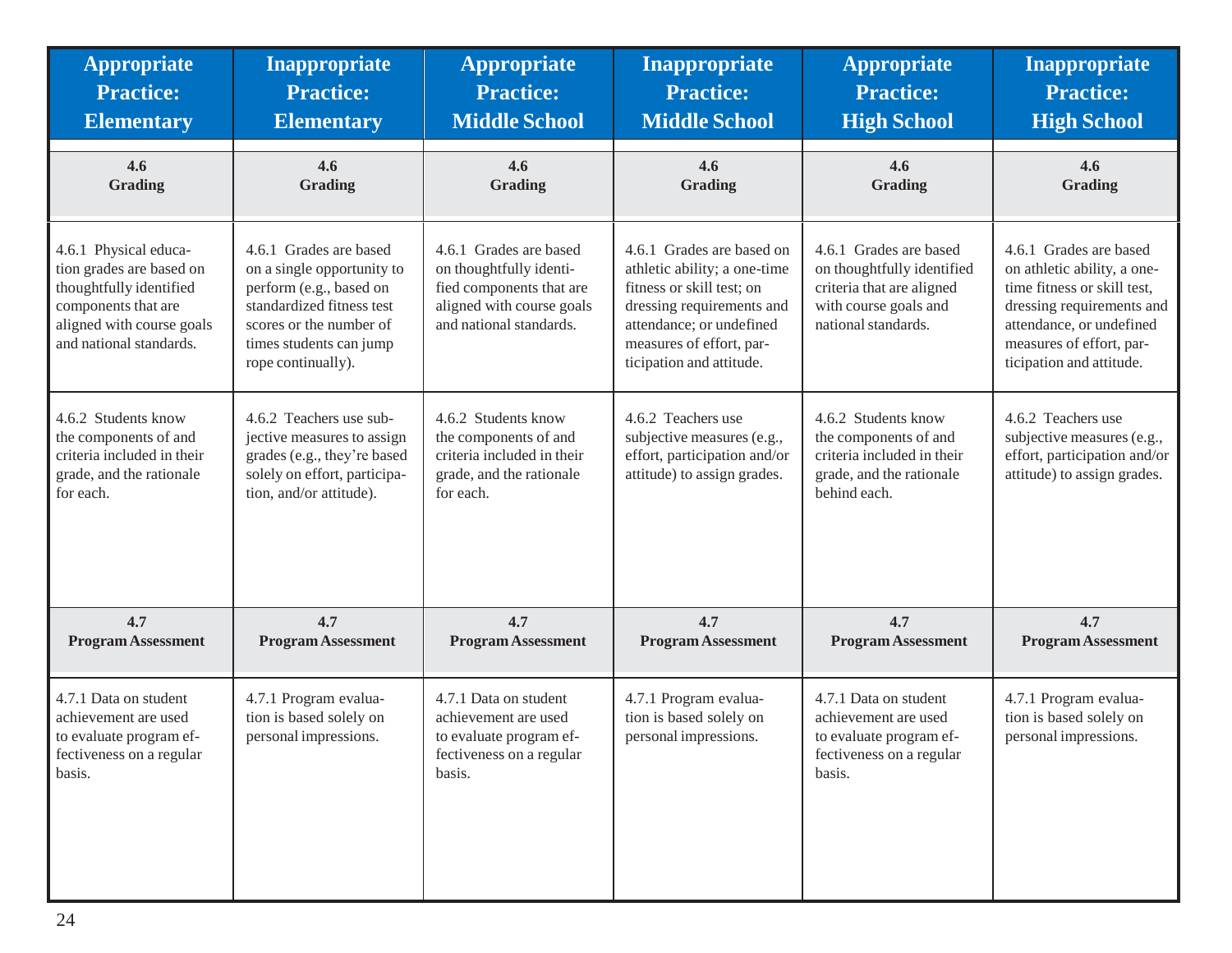| <b>Appropriate</b>                                                                                                                               | Inappropriate                                                                                                                                                                                | <b>Appropriate</b>                                                                                                                                | <b>Inappropriate</b>                                                                                                                                                                         | <b>Appropriate</b>                                                                                                                                | Inappropriate                                                                                                                                                                                |
|--------------------------------------------------------------------------------------------------------------------------------------------------|----------------------------------------------------------------------------------------------------------------------------------------------------------------------------------------------|---------------------------------------------------------------------------------------------------------------------------------------------------|----------------------------------------------------------------------------------------------------------------------------------------------------------------------------------------------|---------------------------------------------------------------------------------------------------------------------------------------------------|----------------------------------------------------------------------------------------------------------------------------------------------------------------------------------------------|
| <b>Practice:</b>                                                                                                                                 | <b>Practice:</b>                                                                                                                                                                             | <b>Practice:</b>                                                                                                                                  | <b>Practice:</b>                                                                                                                                                                             | <b>Practice:</b>                                                                                                                                  | <b>Practice:</b>                                                                                                                                                                             |
| <b>Elementary</b>                                                                                                                                | <b>Elementary</b>                                                                                                                                                                            | <b>Middle School</b>                                                                                                                              | <b>Middle School</b>                                                                                                                                                                         | <b>High School</b>                                                                                                                                | <b>High School</b>                                                                                                                                                                           |
| 5.0                                                                                                                                              | 5.0                                                                                                                                                                                          | 5.0                                                                                                                                               | 5.0                                                                                                                                                                                          | 5.0                                                                                                                                               | 5.0                                                                                                                                                                                          |
| <b>PROFESSIONALISM</b>                                                                                                                           | <b>PROFESSIONALISM</b>                                                                                                                                                                       | <b>PROFESSIONALISM</b>                                                                                                                            | <b>PROFESSIONALISM</b>                                                                                                                                                                       | <b>PROFESSIONALISM</b>                                                                                                                            | <b>PROFESSIONALISM</b>                                                                                                                                                                       |
| 5.1                                                                                                                                              | 5.1                                                                                                                                                                                          | 5.1                                                                                                                                               | 5.1                                                                                                                                                                                          | 5.1                                                                                                                                               | 5.1                                                                                                                                                                                          |
| <b>Professional Growth</b>                                                                                                                       | <b>Professional Growth</b>                                                                                                                                                                   | <b>Professional Growth</b>                                                                                                                        | <b>Professional Growth</b>                                                                                                                                                                   | <b>Professional Growth</b>                                                                                                                        | <b>Professional Growth</b>                                                                                                                                                                   |
| 5.1.1 The teacher<br>continually seeks new<br>information to stay cur-<br>rent (e.g., reads journals,<br>attends conferences and<br>in-services) | 5.1.1 The teacher makes<br>no effort to stay current.                                                                                                                                        | 5.1.1 The teacher<br>continually seeks new<br>information to stay cur-<br>rent (e.g., reads journals,<br>attends conferences and<br>in-services). | 5.1.1 The teacher makes<br>no effort to stay current.                                                                                                                                        | 5.1.1 The teacher<br>continually seeks new<br>information to stay cur-<br>rent (e.g., reads journals,<br>attends conferences and<br>in-services). | 5.1.1 The teacher makes<br>no effort to stay current                                                                                                                                         |
| 5.2                                                                                                                                              | 5.2                                                                                                                                                                                          | 5.2                                                                                                                                               | 5.2                                                                                                                                                                                          | 5.2                                                                                                                                               | 5.2                                                                                                                                                                                          |
| <b>Professional Learning</b>                                                                                                                     | <b>Professional Learning</b>                                                                                                                                                                 | <b>Professional Learning</b>                                                                                                                      | <b>Professional Learning</b>                                                                                                                                                                 | <b>Professional Learning</b>                                                                                                                      | <b>Professional Learning</b>                                                                                                                                                                 |
| Community                                                                                                                                        | Community                                                                                                                                                                                    | <b>Community</b>                                                                                                                                  | <b>Community</b>                                                                                                                                                                             | Community                                                                                                                                         | <b>Community</b>                                                                                                                                                                             |
| 5.2.1 The teacher is the<br>physical activity expert in<br>the school.                                                                           | 5.2.1 The teacher's be-<br>havior reinforces the per-<br>ception that she/he is the<br>"gym teacher" or "coach"<br>in the school, and all we<br>do in physical education<br>class is "play." | 5.2.1 The teacher is the<br>physical activity expert in<br>the school.                                                                            | 5.2.1 The teacher's be-<br>havior reinforces the per-<br>ception that she/he is the<br>"gym teacher" or "coach"<br>in the school, and all we<br>do in physical education<br>class is "play." | 5.2.1 The teacher is the<br>physical activity expert in<br>the school.                                                                            | 5.2.1 The teacher's be-<br>havior reinforces the per-<br>ception that she/he is the<br>"gym teacher" or "coach"<br>in the school, and all we<br>do in physical education<br>class is "play." |